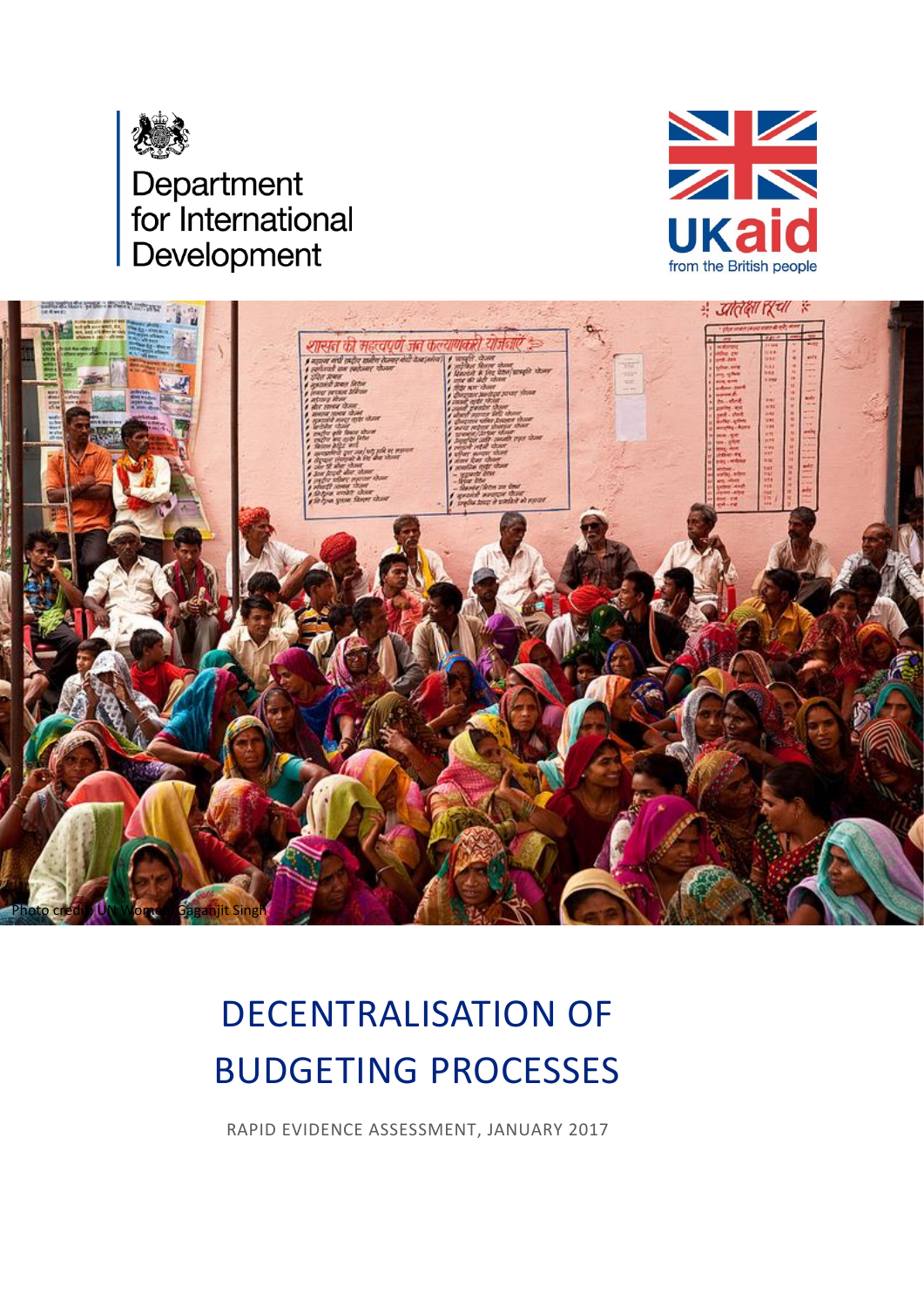The author of this report is:

Linnea Mills, independent consultant

#### **Funding**

This is an independent report commissioned and funded by the Research and Evidence Division in the Department for International Development. This material has been funded by UK aid from the UK Government, however, the views expressed do not necessarily reflect the UK Government's official policies.

#### **Acknowledgements**

The author would like to thank Clay Wescott, President of the International Public Management Network, and Paul Smoke, Professor of Public Finance and Planning, who provided feedback on a draft of this report, Simon de Lay of University of Birmingham who provided support at the early stage of the report, and Rachel McIntosh and Jessica Vince of DFID for guidance and collaboration throughout the development of the report.

#### **Conflicts of interest**

There were no conflict of interests in the writing of this report.

#### **Contributions**

The opinions expressed in this publication are not necessarily those of the Department of International Development. Responsibility for the views expressed remains solely with the authors.

#### **Photo credit**

The cover picture of this report has been made available for non-commercial reuse by UN Women/Gaganjit Singh under the Creative Commons Licence (CC BY-ND 2.0). The picture can be found at https://www.flickr.com/photos/unwomenasiapacific/7542217478/.

This photo, titled 'Women participating in Gram Sabha' was taken at the Gram Panchayat Bagor in the town of Jhabua in the Indian state of Madhya Pradesh on 7 June, 2012. It shows a full house during the Special Gram Panchayat in which almost 300 people attended and almost 70% of the participants were women.

#### **Citation**

This report should be cited as: Mills, L. (2016) *Decentralisation of Budgeting Processes.* London and Birmingham: Department for International Development and University of Birmingham.

Copyright © 2017 University of Birmingham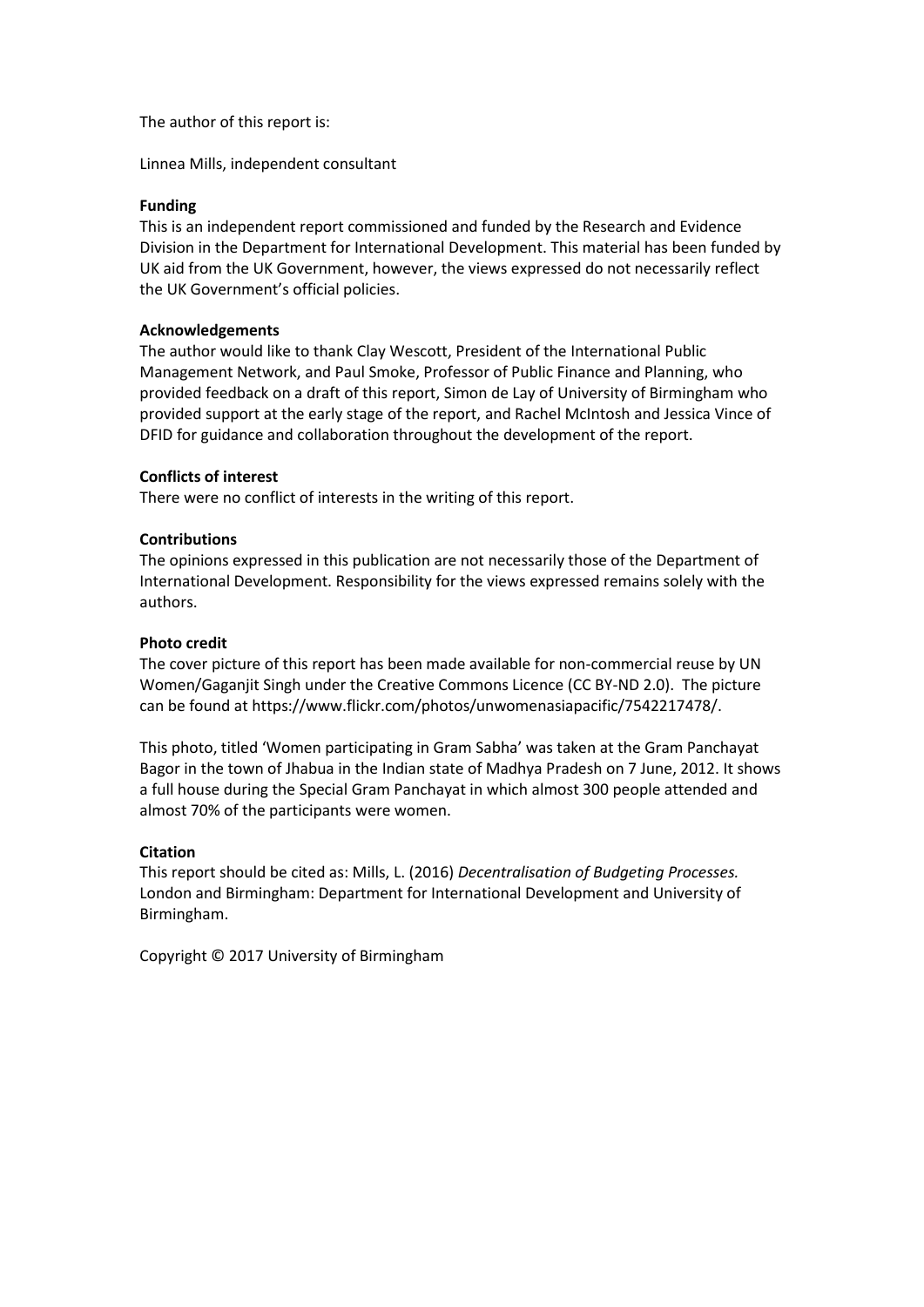# <span id="page-2-0"></span>**LIST OF ABBREVIATIONS**

| <b>CDD</b>    | <b>Community Driven Development</b>       |
|---------------|-------------------------------------------|
| <b>CSO</b>    | <b>Civil Society Organisation</b>         |
| <b>GRB</b>    | Gender-responsive budgeting               |
| <b>OBI</b>    | Open Budget Index                         |
| <b>PFM</b>    | <b>Public Financial Management</b>        |
| <b>REA</b>    | Rapid Evidence Assessment                 |
| <b>UNIFEM</b> | United Nations Development Fund for Women |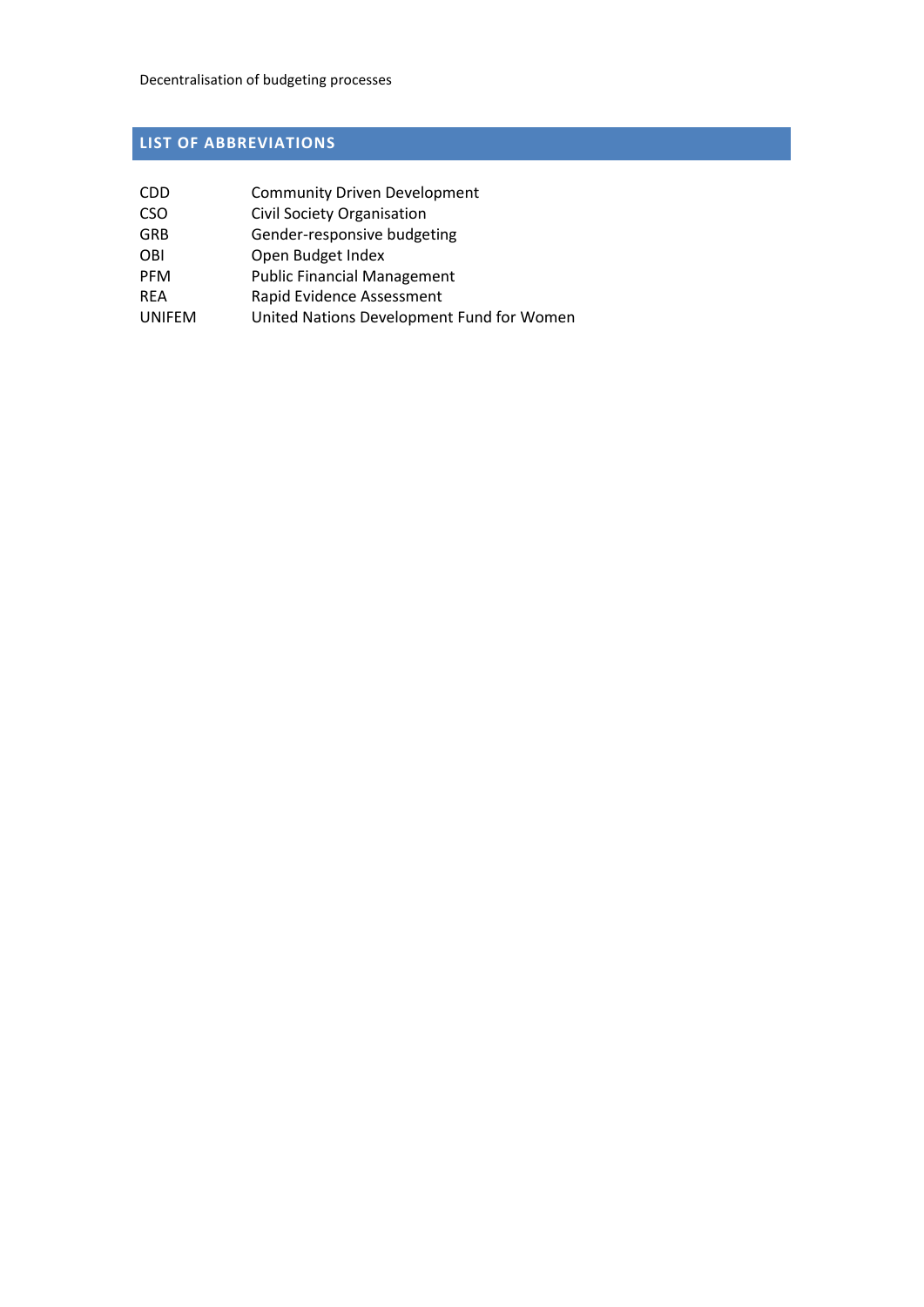#### <span id="page-3-0"></span>**EXECUTIVE SUMMARY**

<u>.</u>

This study examines evidence about the impact of public financial management (PFM) interventions in the field of decentralisation of budgeting. The research questions for this study, derived from the terms of reference, are:

- What is the effectiveness of devolved budgeting models in relation to the efficiency of PFM systems, service delivery, budget allocation, citizen involvement, accountability and anti-corruption?
- What factors contribute to, or prevent, the decentralisation of budgeting?
- Under what circumstances does devolved budgeting yield the greatest impacts? (Including effectiveness of interventions, critical success factors and barriers, and the dynamics between central ministries and devolved/decentralised units).

A total of 20 studies of high and medium quality were used for the analysis in this Rapid Evidence Assessment (REA). The analysis is organised around three different types of devolved budgeting: participatory budgeting, budget consultations, and gender-responsive budgeting. The overwhelming majority of studies fall under the category of participatory budgeting (16 studies, half of which are assessed as high quality, and half of medium quality). Two medium quality studies concern budget consultations, and two studies (both scoring at the lower end of medium) concern gender-responsive budgeting.

| <b>Outcome</b>                           | <b>Likely impact</b>           | Consistency | <b>Quality of</b><br>evidence | No. of<br>studies |  |
|------------------------------------------|--------------------------------|-------------|-------------------------------|-------------------|--|
|                                          |                                | of findings |                               |                   |  |
|                                          | <b>Participatory budgeting</b> |             |                               |                   |  |
| <b>Budget allocation</b>                 | Positive                       | Consistent  | High                          | 5                 |  |
| Service delivery                         | Positive                       | Consistent  | Moderate                      | 3                 |  |
| <b>Efficiency of PFM</b>                 | Positive and negative          | Mixed       | Moderate                      | $\mathfrak{D}$    |  |
| systems                                  |                                |             |                               |                   |  |
| Citizen involvement                      | Positive                       | Consistent  | High                          | 7                 |  |
| Accountability                           | Positive and negative          | Mixed       | Moderate                      | 6                 |  |
| Positive and negative<br>Anti-corruption |                                | Mixed       | Moderate                      | 4                 |  |
|                                          | <b>Budget consultations</b>    |             |                               |                   |  |
| Citizen involvement                      | Positive                       | Consistent  | Moderate                      | $\overline{2}$    |  |
| Accountability                           | Positive and negative          | Consistent  | Moderate                      | 2                 |  |
| Gender-responsive budgeting              |                                |             |                               |                   |  |
| <b>Budget allocation</b>                 | Positive                       | Consistent  | Moderate                      | 2                 |  |
| <b>Efficiency of PFM</b>                 | Positive                       | Consistent  | Moderate                      | $\overline{2}$    |  |
| systems                                  |                                |             |                               |                   |  |

The included material, especially on participatory budgeting, contains evidence on a number of outcomes, as shown in the table below.<sup>1</sup>

It shows that participatory budgeting has a good chance of being associated with positive outcomes, if properly and sustainably implemented, particularly in the form of greater propoor budget allocation and increased citizen involvement, and potentially also in improving

 $<sup>1</sup>$  The table presents an assessment of the body of evidence, which is based on a methodology presented in</sup> DFID's *How to Note:* Assessing the Strength of Evidence (DFID, 2014). This methodology is described in Appendix 2.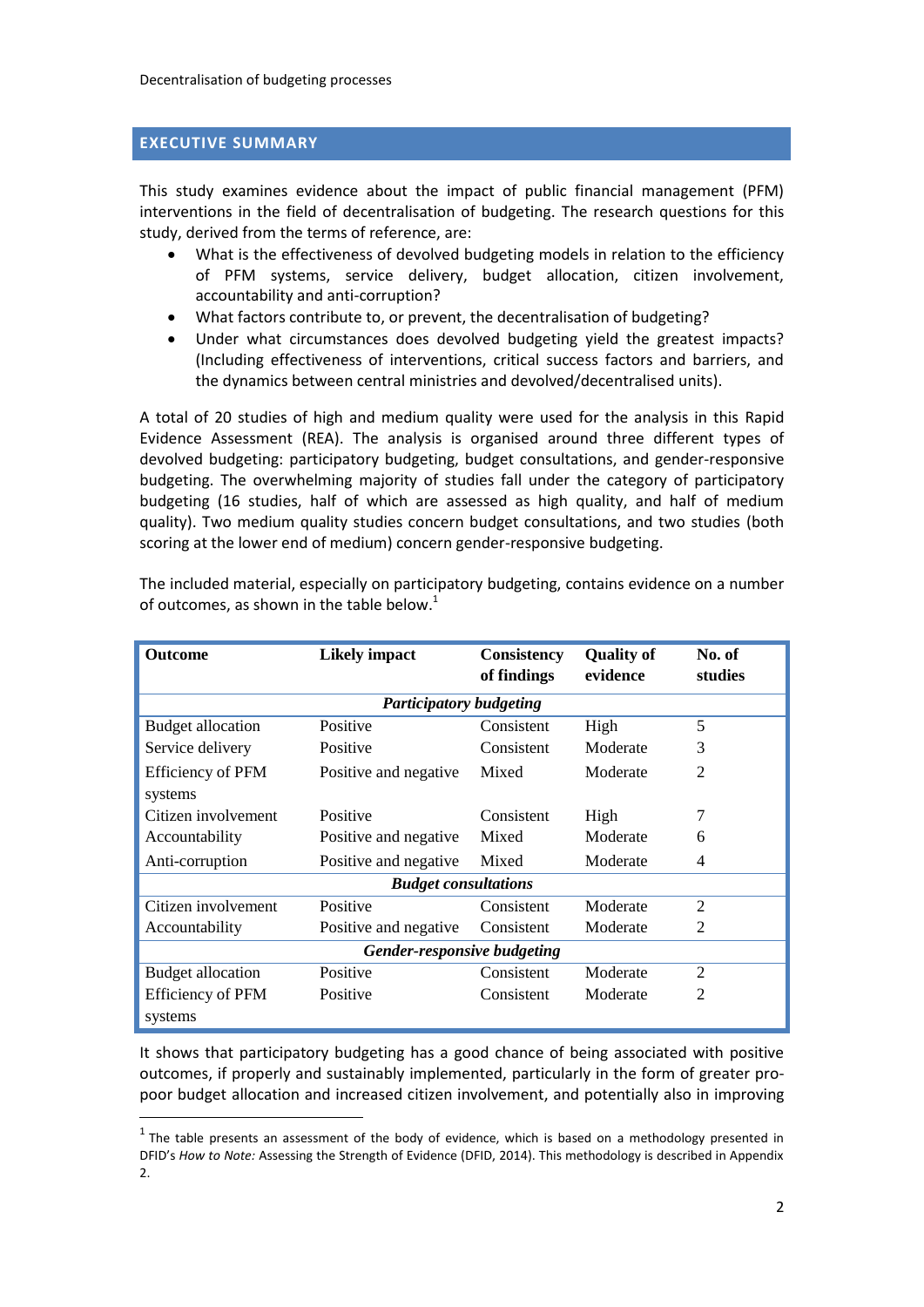service delivery. The evidence on whether it can improve the efficiency of PFM systems, enhance accountability and support anti-corruption is mixed with both positive and negative outcomes associated with participatory budgeting.

A small number of the case studies included in this REA provide analysis of the drivers of decentralised budgeting. Three inter-related drivers can be identified from these cases: 1) participatory budgeting emerged as a response to a commonly perceived problem; 2) stakeholders understood the value of participatory budgeting, and 3) societal conditions were favourable to participatory budgeting.

A larger number of studies included in this REA identify factors seen to be contributing to effective decentralisation of budgeting. As indicated in the table below, strong cases are made both for ensuring there is political buy-in from central and local government for the participatory processes, and for ensuring the presence of a strong, able, motivated and supportive civil society. Budget transparency is also identified as an enabling factor in participatory budgeting.

| <b>Success factor</b>                           | <b>Consistency of</b> | <b>Quality of</b> | No. of         |  |  |
|-------------------------------------------------|-----------------------|-------------------|----------------|--|--|
|                                                 | findings              | evidence          | studies        |  |  |
| <b>Participatory budgeting</b>                  |                       |                   |                |  |  |
| Political buy-in from central and local         | Consistent            | Moderate          | 6              |  |  |
| government                                      |                       |                   |                |  |  |
| Strong local level organisations and supportive | Consistent            | Moderate          | $\overline{4}$ |  |  |
| civil society                                   |                       |                   |                |  |  |
| Favourable regulatory environment               | Inconsistent          | Moderate          | 3              |  |  |
| <b>Budget transparency</b>                      | Consistent            | Moderate          | $\overline{2}$ |  |  |
| <b>Budget consultations</b>                     |                       |                   |                |  |  |
| Political buy-in from central and local         | Consistent            | Moderate          | $\overline{2}$ |  |  |
| government                                      |                       |                   |                |  |  |
| Buy-in from civil society organisations and     | Consistent            | Moderate          | 1              |  |  |
| media                                           |                       |                   |                |  |  |
| Favourable regulatory environment               | Consistent            | Moderate          | 1              |  |  |
| Gender-responsive budgeting                     |                       |                   |                |  |  |
| Presence of gender advocates in central         | Consistent            | Moderate          | 1              |  |  |
| government                                      |                       |                   |                |  |  |

The material also identifies a number of critical barriers for effective decentralisation of budgeting. As indicated in the summary table below, there is relatively strong evidence of several factors blocking participatory budgeting processes, including political and elite capture, lack of capacity and understanding among stakeholders, lack of resources, and cultural barriers for civic engagement.

| <b>Barrier to success</b>                      | <b>Consistency of</b><br>findings | <b>Quality of</b><br>evidence | Number of<br>studies |
|------------------------------------------------|-----------------------------------|-------------------------------|----------------------|
|                                                | <b>Participatory budgeting</b>    |                               |                      |
| Political capture of the participatory process | Consistent                        | High                          | 4                    |
| Lack of sub-national level autonomy            | Consistent                        | Moderate                      | 2                    |
| Lack of capacity and understanding among       | Consistent                        | Moderate                      | 3                    |
| stakeholders                                   |                                   |                               |                      |
| Cultural and other barriers for civic          | Consistent                        | Moderate                      | 3                    |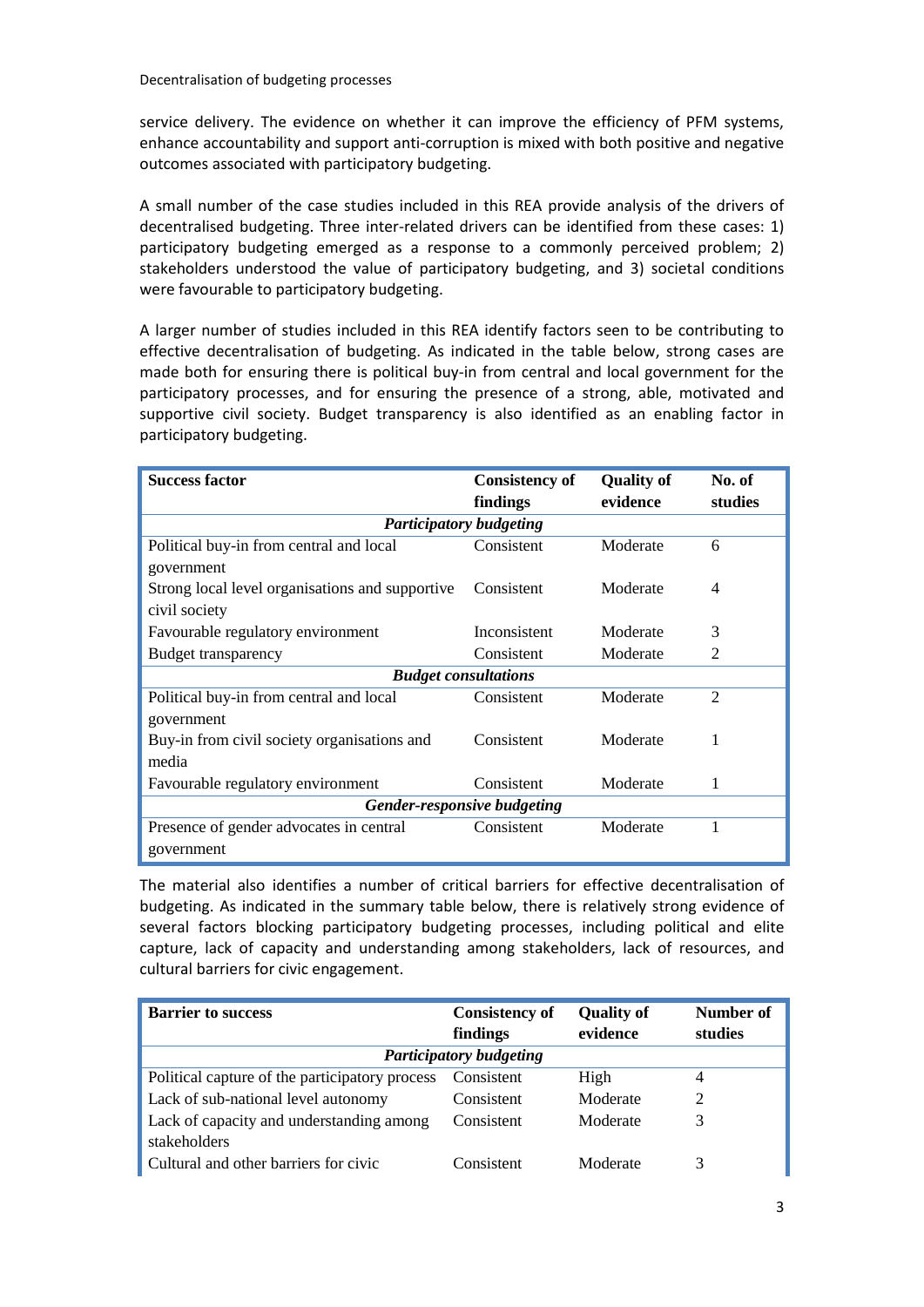| engagement                               |                             |          |   |  |
|------------------------------------------|-----------------------------|----------|---|--|
| Lack of resources to promote and sustain | Consistent                  | Moderate | 4 |  |
| participatory processes                  |                             |          |   |  |
|                                          | <b>Budget consultations</b> |          |   |  |
| Lack of understanding and motivation     | Consistent                  | Moderate |   |  |
| among stakeholders                       |                             |          |   |  |
| Gender-responsive budgeting              |                             |          |   |  |
| Short time horizons for donor support    | Consistent                  | Moderate |   |  |

Following DFID's methodology on assessing the strength of a body of evidence, the body of evidence for participatory budgeting falls under the 'medium' strength category while the small number of studies concerning budget consultations and gender-responsive budgeting makes those bodies of evidence fall under the 'no evidence' category (see appendix 2 for information about the categories).

The review also identified areas for further research. We suggest that it feeds into future commissioned empirical research aiming to (1) establish a theory of change on the processes involved in developing effective participatory budgeting, and (2) research that further our knowledge about causality vis-a-vis participatory budgeting and a number of outcomes where evidence about cause and effect is weak.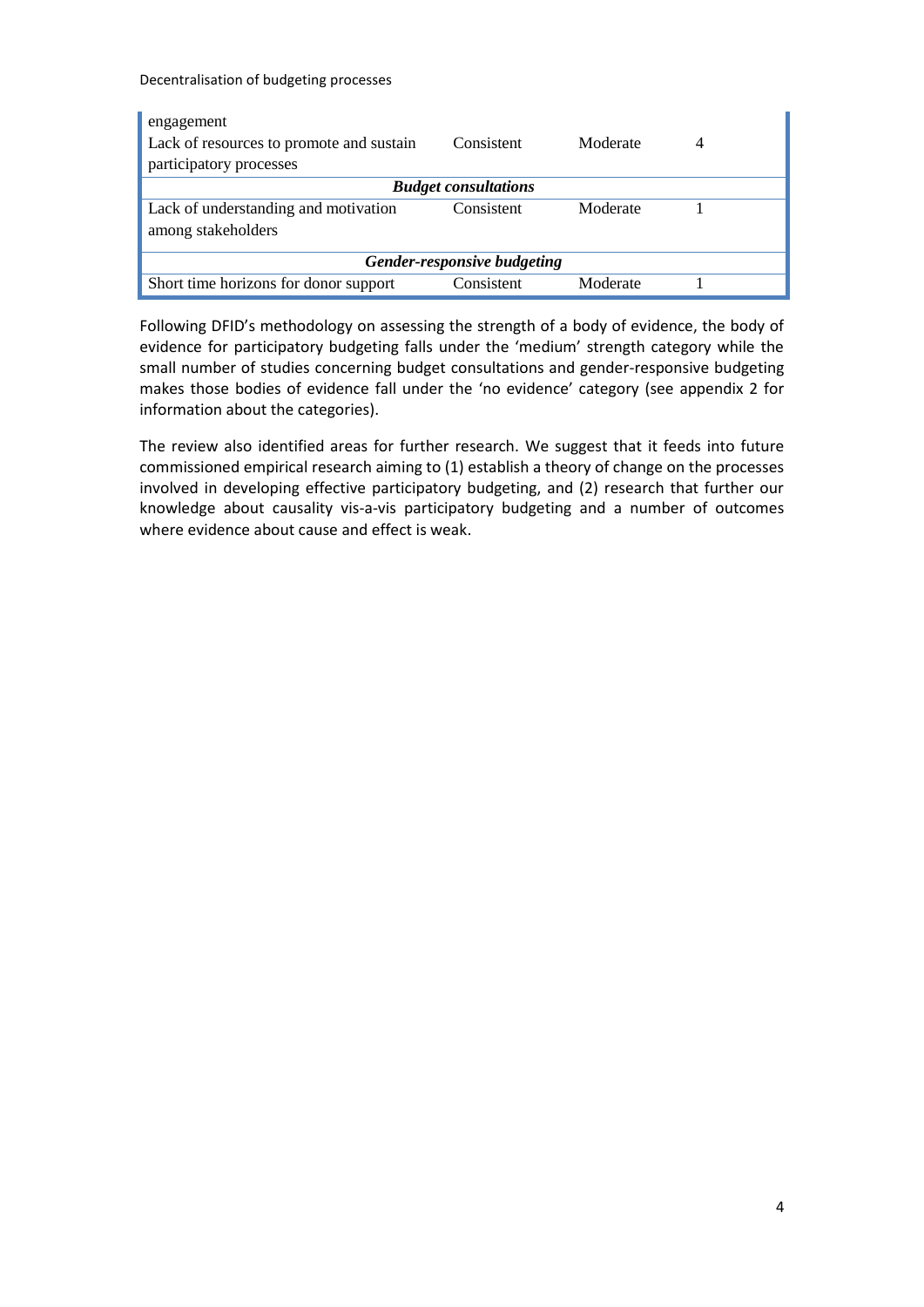# **CONTENTS**

| 1.0 |  |
|-----|--|
| 2.0 |  |
| 3.0 |  |
|     |  |
|     |  |
|     |  |
|     |  |
|     |  |
|     |  |
|     |  |
|     |  |
|     |  |
|     |  |
|     |  |
|     |  |
|     |  |
|     |  |
|     |  |
|     |  |
|     |  |
|     |  |
| 4.3 |  |
|     |  |
|     |  |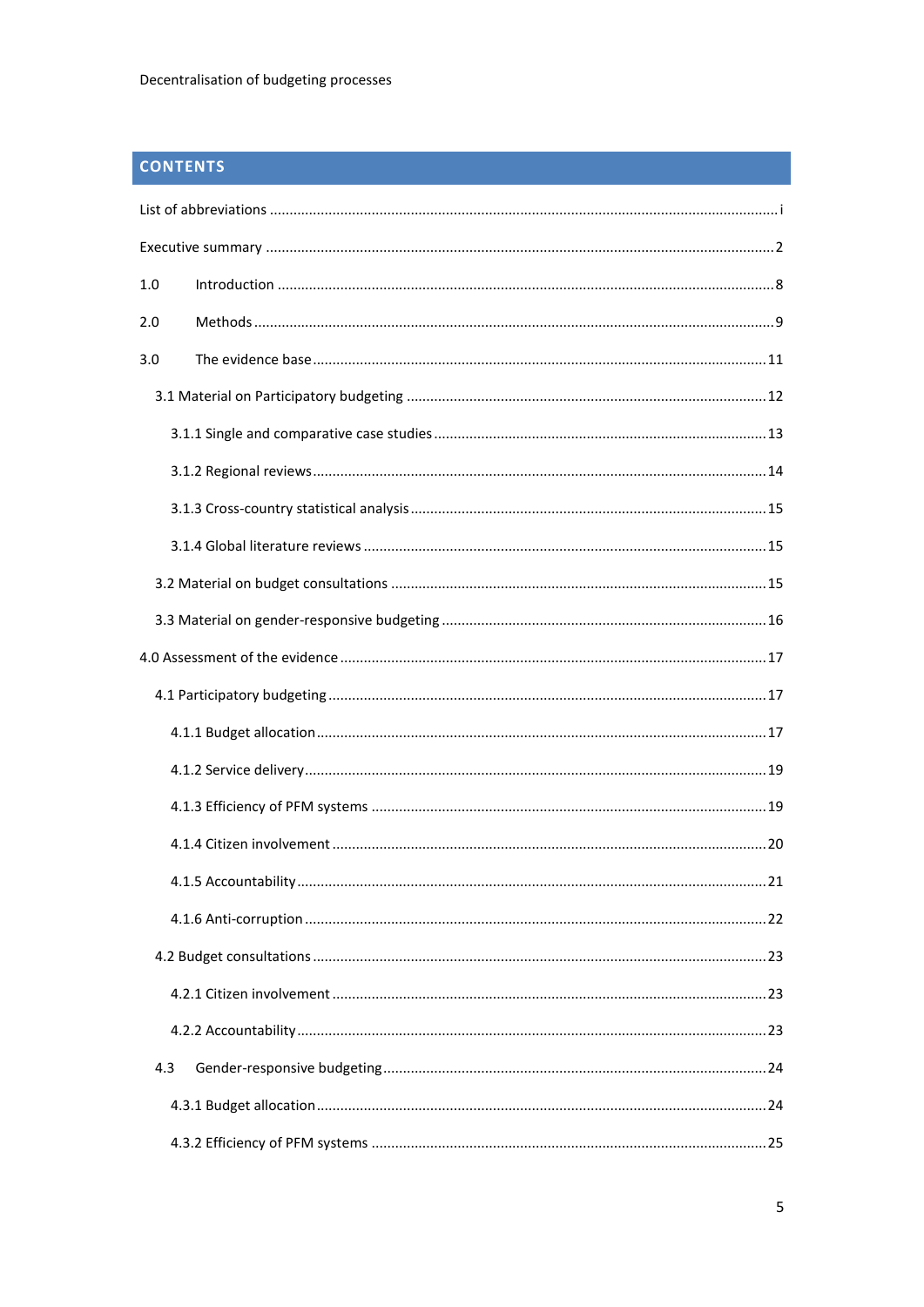| 5.1 Participatory budgeting emerged as a response to a commonly perceived problem 26 |  |
|--------------------------------------------------------------------------------------|--|
|                                                                                      |  |
|                                                                                      |  |
|                                                                                      |  |
|                                                                                      |  |
|                                                                                      |  |
|                                                                                      |  |
|                                                                                      |  |
|                                                                                      |  |
|                                                                                      |  |
|                                                                                      |  |
|                                                                                      |  |
|                                                                                      |  |
|                                                                                      |  |
|                                                                                      |  |
|                                                                                      |  |
|                                                                                      |  |
|                                                                                      |  |
|                                                                                      |  |
|                                                                                      |  |
|                                                                                      |  |
|                                                                                      |  |
|                                                                                      |  |
|                                                                                      |  |
|                                                                                      |  |
|                                                                                      |  |
|                                                                                      |  |
|                                                                                      |  |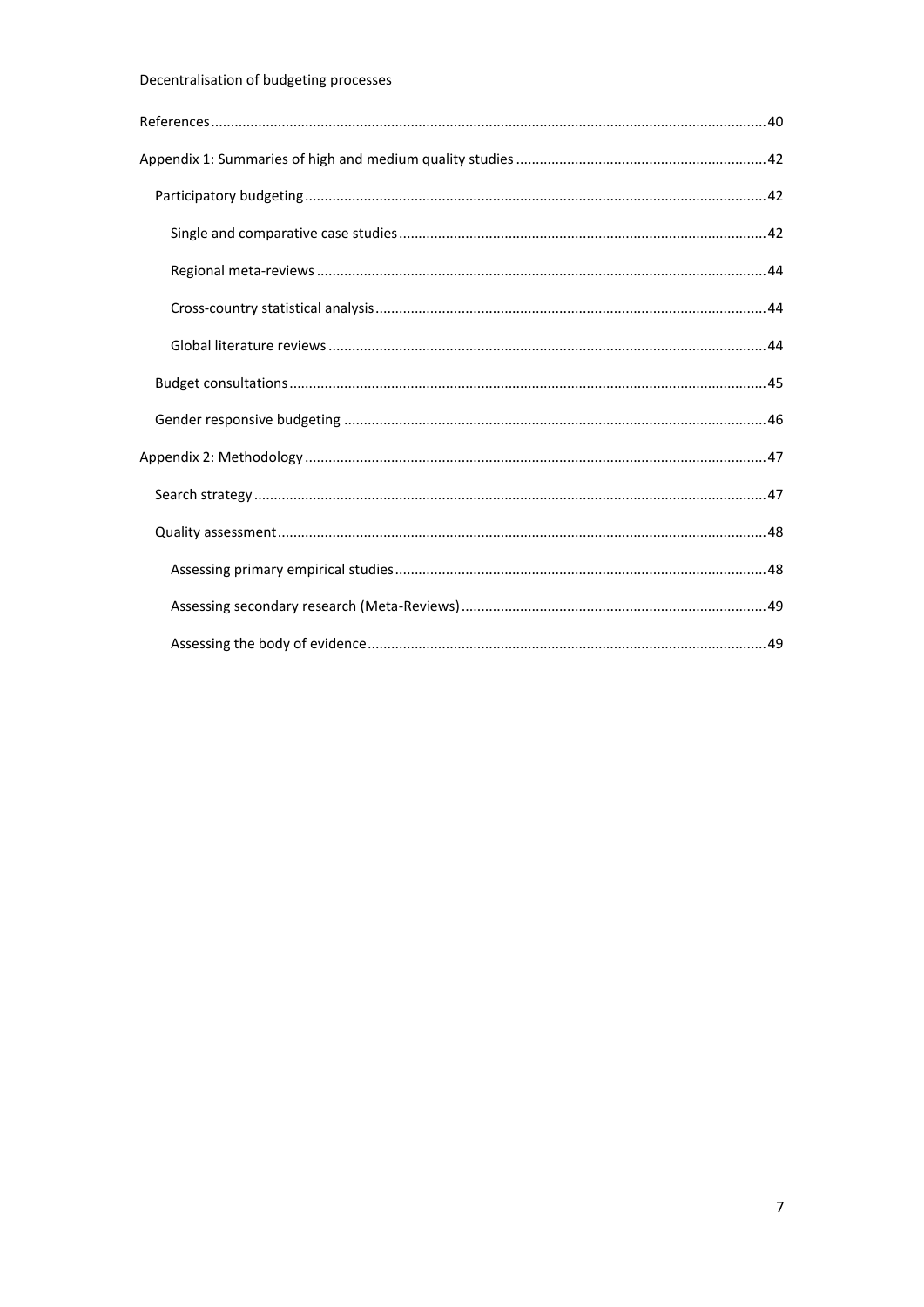#### <span id="page-9-0"></span>**1.0 INTRODUCTION**

DFID has identified public financial management (PFM) as a thematic area which not only has high operational relevance for its policy and programming but also is a topic which requires further clarity on the strength, nature and accessibility of the evidence base. The objective of this rapid evidence assessment (REA) is to provide a clearer view of the evidence base, which can inform policy and programming decisions in the future.

This study examines evidence about the impact of PFM interventions in the field of decentralisation of budgeting, in particular participatory budgeting, budget consultations, and gender-responsive budgeting. It draws on the literature identified by an earlier study (De Lay et al., 2015) which mapped evidence available across a broader range of PFM topics. The study examines the quality of the available evidence and summarises what the literature says about the impact of interventions and reforms in these areas. The methodology used (search strategy, inclusion criteria and list of consulted experts) is described in Appendix 2.

Two further studies in this series will examine other topics within PFM: legislative oversight and procurement.

The research questions for this study, derived from the terms of reference, are:

- What is the effectiveness of devolved budgeting models in relation to the efficiency of PFM systems, service delivery, budget allocation, citizen involvement, accountability and anti-corruption?
- What factors contribute to, or prevent, the decentralisation of budgeting?
- Under what circumstances does devolved budgeting yield the greatest impacts? (Including effectiveness of interventions, critical success factors and barriers, and the dynamics between central ministries and devolved/decentralised units?

The study is organised as follows: Section 2 discusses the methods used in this REA, while section 3 looks at the available material in terms of regional coverage, types of interventions, research designs, and assessed quality. Section 4 presents an analysis of the evidence on outcomes from the three forms of decentralisation of budgeting. Section 5 provides an analysis about the drivers of decentralised budgeting. Section 6 provides a discussion around a number of identified factors contributing to effective decentralisation of budgeting, and section 7 looks at the other side of the coin: the barriers. Section 8 concludes this REA.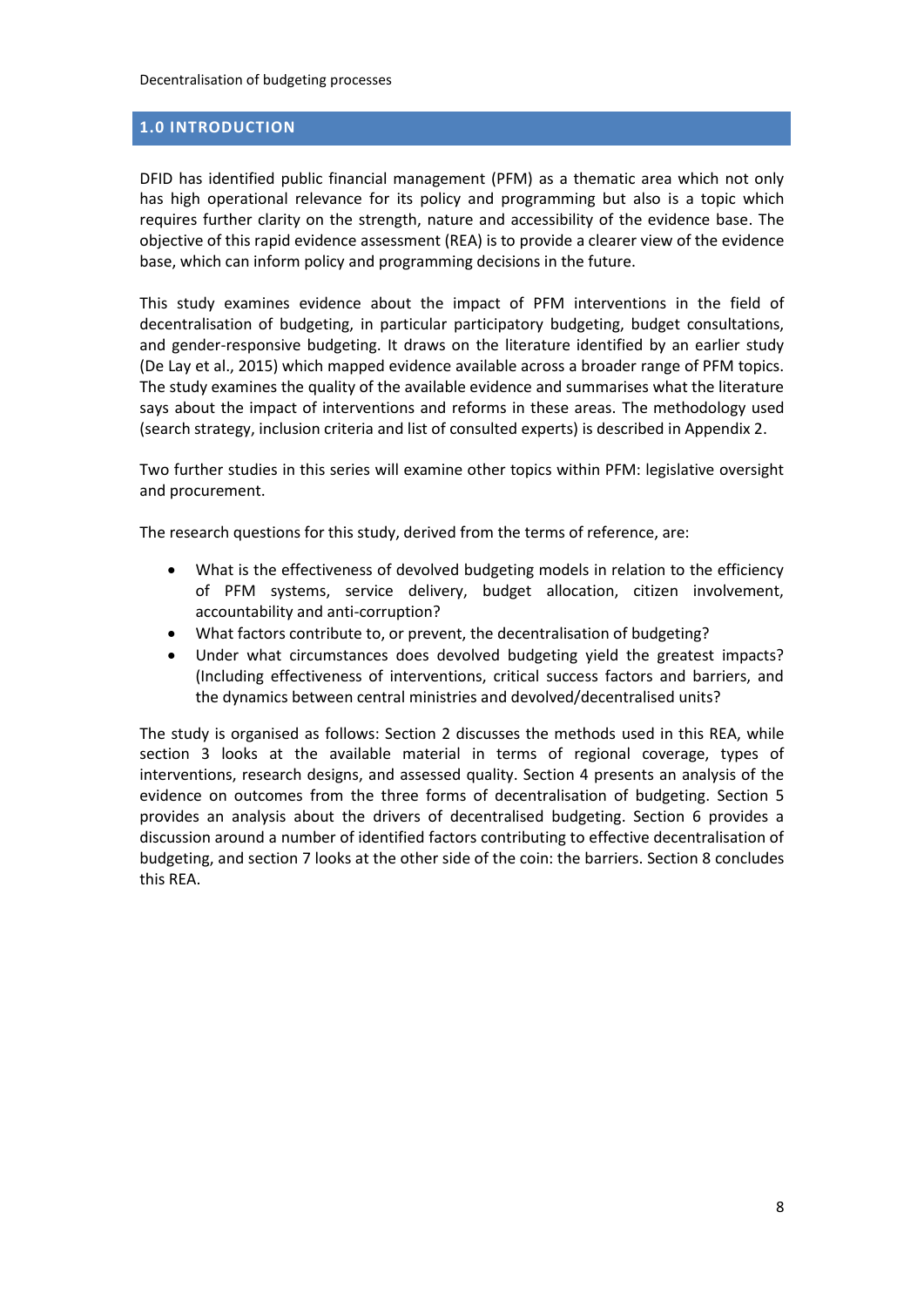#### <span id="page-10-0"></span>**2.0 METHODS**

Our starting point was the database of literature identified in the earlier mapping study (De Lay et al., 2015) which searched a range of key academic and development-oriented databases and identified 197 studies across a range of subjects within the field of PFM. From that database, we selected material from academic sources and grey literature relating to decentralisation of budgeting. We supplemented this with examination of references listed in key sources already identified, and with additional literature searches using key words and phrases including, participatory budgeting; gender-responsive budgeting; devolved budgeting; and budget consultations.

The study was limited in geographic scope to include low and middle income countries in Sub-Saharan Africa, Middle East and North Africa and South Asia. In addition, only relatively recent studies, those published from 2005 onward, were included. Both of these selection criteria could present some limitations to the evidence base and analysis. Theoretical and conceptual work was excluded; only studies focusing on empirical evidence were included.

We assessed the quality of each study using criteria derived from DFID's (2014) guidance on assessing the strength of evidence. Primary empirical studies were evaluated using the following criteria:

- *Conceptual framing*: Does the study acknowledge existing research? Does the study pose a research question or outline a hypothesis?
- *Transparency*: Is it clear what is the geography/context in which the study was conducted? Does the study present or link to the raw data it analyses? Does the study declare sources of support/funding?
- *Appropriateness of method*: Does the study identify a research design and datacollection and analysis methods? Does the study demonstrate why the chosen design and method are well suited to the research question?
- *Internal validity*: To what extent is the study internally valid?
- *Cultural/context sensitivity*: Does the study explicitly consider any context-specific cultural factors that may bias the analysis/findings?
- *Cogency*: To what extent does the author consider the study's limitations and/or alternative interpretations of the analysis? Are the conclusions clearly based on the study's results (rather than on theory, assumptions or policy priorities)?

Meta-reviews and other secondary studies were evaluated using the following criteria:

- Does the study *describe* where and how studies were selected for inclusion?
- Does the study *assess* the quality of the studies included?
- Does the study *draw conclusions* based on the reviews conducted?

Studies were rated as high, medium, or low quality depending on whether the way they addressed the topic in focus showed any causes for concern. Studies rated as high or medium quality were included in the subsequent analysis, and studies rated as low quality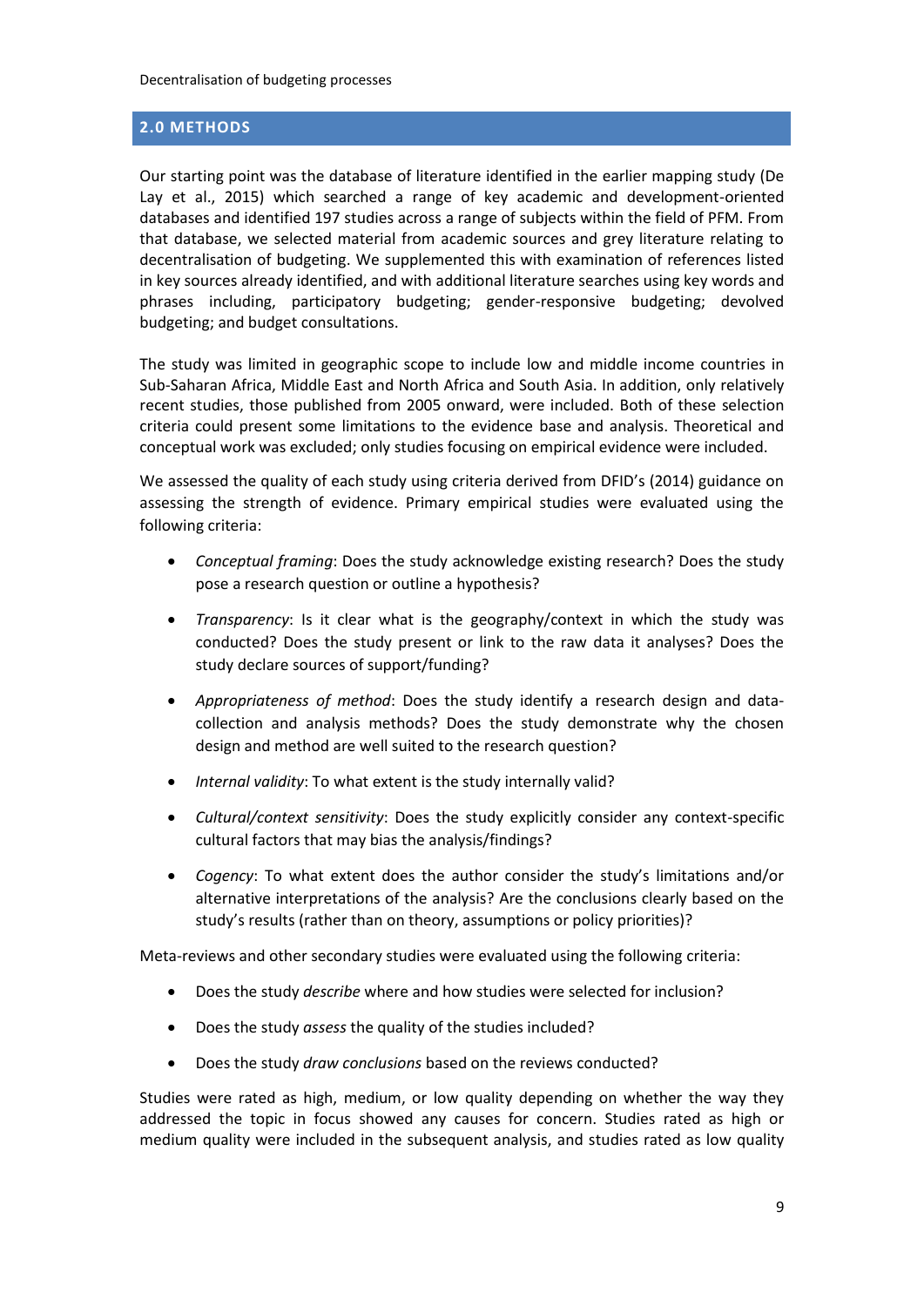were discarded.<sup>2</sup> It is important to note that a low quality rating according to these criteria does not necessarily imply that a study was poorly designed or executed, or that its conclusions are incorrect. A low quality rating can simply mean that the report of the study did not fully explain its design or methods. More details of this methodology are contained in Appendix 2.

Two narrative approaches to evidence synthesis were used: content analysis and thematic summaries. Each study included in the analysis was coded following a schema derived from the research objectives and the literature to identify the topics that it addressed. For simple descriptive factors (research design, geographic scope, institutions examined), a yes/no coding was used. For more nuanced factors (type and description of reform, outcomes, success factors, and barriers to success), short thematic summaries were written for each factor. Summaries of each paper that fulfilled the selection criteria were also prepared to summarise overall findings (see Appendix 1).

1

 $^2$  Eight studies were rated as low quality in the final list of papers but many more had already been discarded from the original database of the earlier mapping study due to low quality and/or lack of empirical emphasis.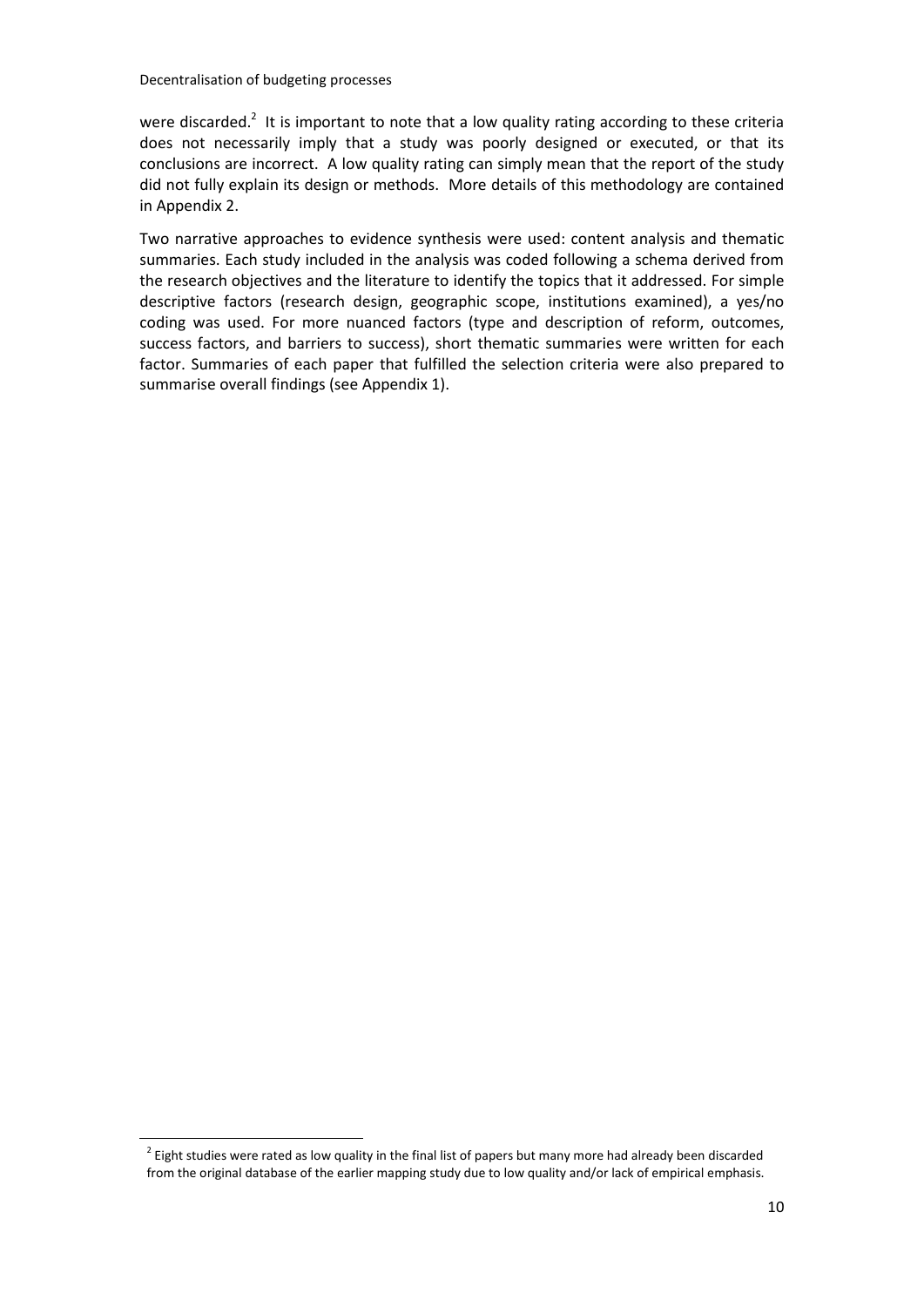#### <span id="page-12-0"></span>**3.0 THE EVIDENCE BASE**

A total of 20 studies of high and medium quality were used for the analysis in this REA. The analysis is organised around three different types of devolved budgeting: participatory budgeting, budget consultations, and gender-responsive budgeting. The overwhelming majority of studies fall under the category of participatory budgeting (16 studies, half of which are assessed as high quality, and half of medium quality). Two medium quality studies concern budget consultations, and two studies (both scoring at the lower end of medium) concern gender-responsive budgeting.



The overall evidence base for the three types of devolved budgeting can be assessed using DFID's *How to Note* on assessing the strength of a body of evidence (see appendix 2). The body of evidence for participatory budgeting falls under the 'medium' strength category, which can be summarised in the following way.

| Category<br>οf | Quality + size +<br>consistency +                                                                                                                         | Typical features of the body of<br>evidence                                                                                                                                                                                                                                                                                                                                                                    | What it means for a<br>proposed intervention                                                                                                                                                                                                                                                        |
|----------------|-----------------------------------------------------------------------------------------------------------------------------------------------------------|----------------------------------------------------------------------------------------------------------------------------------------------------------------------------------------------------------------------------------------------------------------------------------------------------------------------------------------------------------------------------------------------------------------|-----------------------------------------------------------------------------------------------------------------------------------------------------------------------------------------------------------------------------------------------------------------------------------------------------|
| evidence       | context                                                                                                                                                   |                                                                                                                                                                                                                                                                                                                                                                                                                |                                                                                                                                                                                                                                                                                                     |
| <b>Medium</b>  | Moderate quality<br>studies, medium size<br>evidence body,<br>moderate level of<br>consistency. Studies<br>may or may not be<br>contextually<br>relevant. | Research questions aimed at<br>isolating cause and effect (i.e. what<br>is happening) are answered using<br>moderate to high-quality<br>quantitative observational designs.<br>Research questions aimed at<br>exploring meaning (i.e. why and<br>how something is happening) are<br>considered through a restricted<br>range of qualitative observational<br>research methods addressing<br>contextual issues. | We believe that the<br>intervention may or may<br>not have the effect<br>anticipated. The body of<br>evidence displays some<br>significant shortcomings.<br>There are reasons to<br>think that contextual<br>differences may<br>unpredictably and<br>substantially affect<br>intervention outcomes. |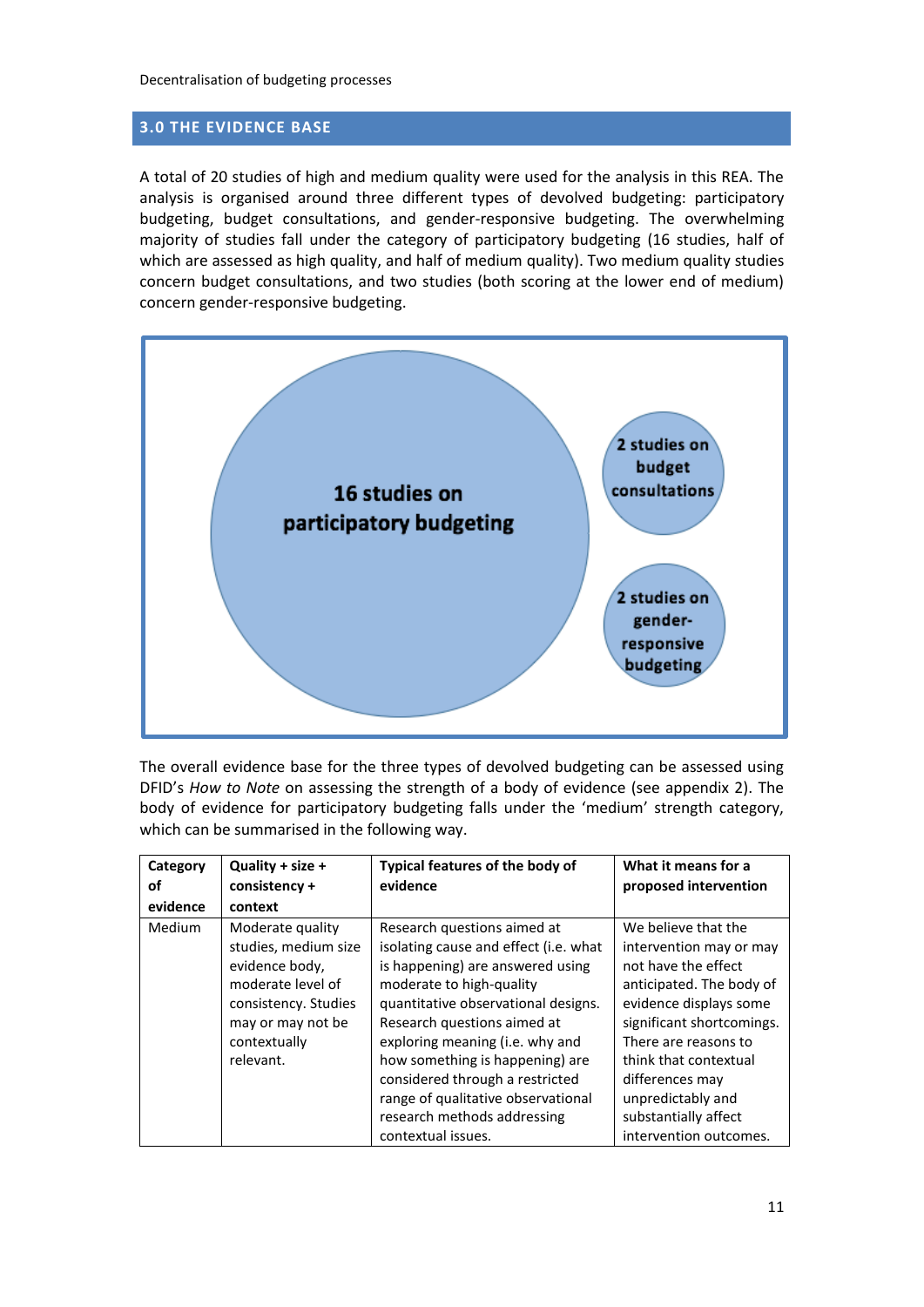The bodies of evidence for budget consultations and gender-responsive budgeting fall under the 'no evidence' category due to the very limited number of studies of high enough quality for these two types of devolved budgeting.

| Category<br><b>of</b><br>evidence | Quality + size +<br>consistency +<br>context | Typical features of the body of<br>evidence                                                                                                             | What it means for a<br>proposed intervention                                                              |
|-----------------------------------|----------------------------------------------|---------------------------------------------------------------------------------------------------------------------------------------------------------|-----------------------------------------------------------------------------------------------------------|
| No<br>evidence                    | No/few studies<br>exist.                     | Neither cause and effect, nor<br>meaning is seriously interrogated.<br>Any available studies are of low<br>quality, and are contextually<br>irrelevant. | There is no plausible<br>evidence that the<br>intervention does/does<br>not have the effect<br>indicated. |

The rest of this section will look closer at the evidence base of the three types of devolved budgeting. The diversity of interventions, countries, and methodologies within the included studies – some of which are based on perception data – presents a formidable challenge in terms of succinctly synthesising the evidence, and it should be explicitly stated that the best use of this synthesis would be as part of future research efforts.

#### <span id="page-13-0"></span>3.1 MATERIAL ON PARTICIPATORY BUDGETING

Goldfrank (2007, p.92) defines participatory budgeting as a process by which citizens can voluntarily and regularly contribute to decision making over at least part of a public budget through an annual series of scheduled meetings with government authorities. As such, participatory budgeting is inherently about community input to formal government structures. Participatory budgeting therefore describes a narrower category of interventions than Community Driven Development (CDD); a concept that was originally coined by the World Bank in the 1990s. As described by Dongier et al (2002, p. 303), "CDD gives control of decisions and resources to community groups. These groups often work in partnership with demand-responsive support organisations and service providers, including elected local governments, the private sector, NGOs, and central government agencies." As such, CDD is organisationally broader and can include partnership with NGOs and the private sector, and can be focused on specific groups of citizens, such as farmers. In addition, the broader concept of CDD, while encompassing participatory budgeting, oftentimes also includes the design and active participation in the delivery of community projects. As the specific focus of this REA is decentralisation of the budgeting of public (government) funds, we have centred the evidence around the narrower definition of participatory budgeting as opposed to the wider concept of CDD.

The material concerning participatory budgeting consists of nine observational single and comparative case studies, four global literature reviews, two regional meta reviews, and one cross-country statistical analysis.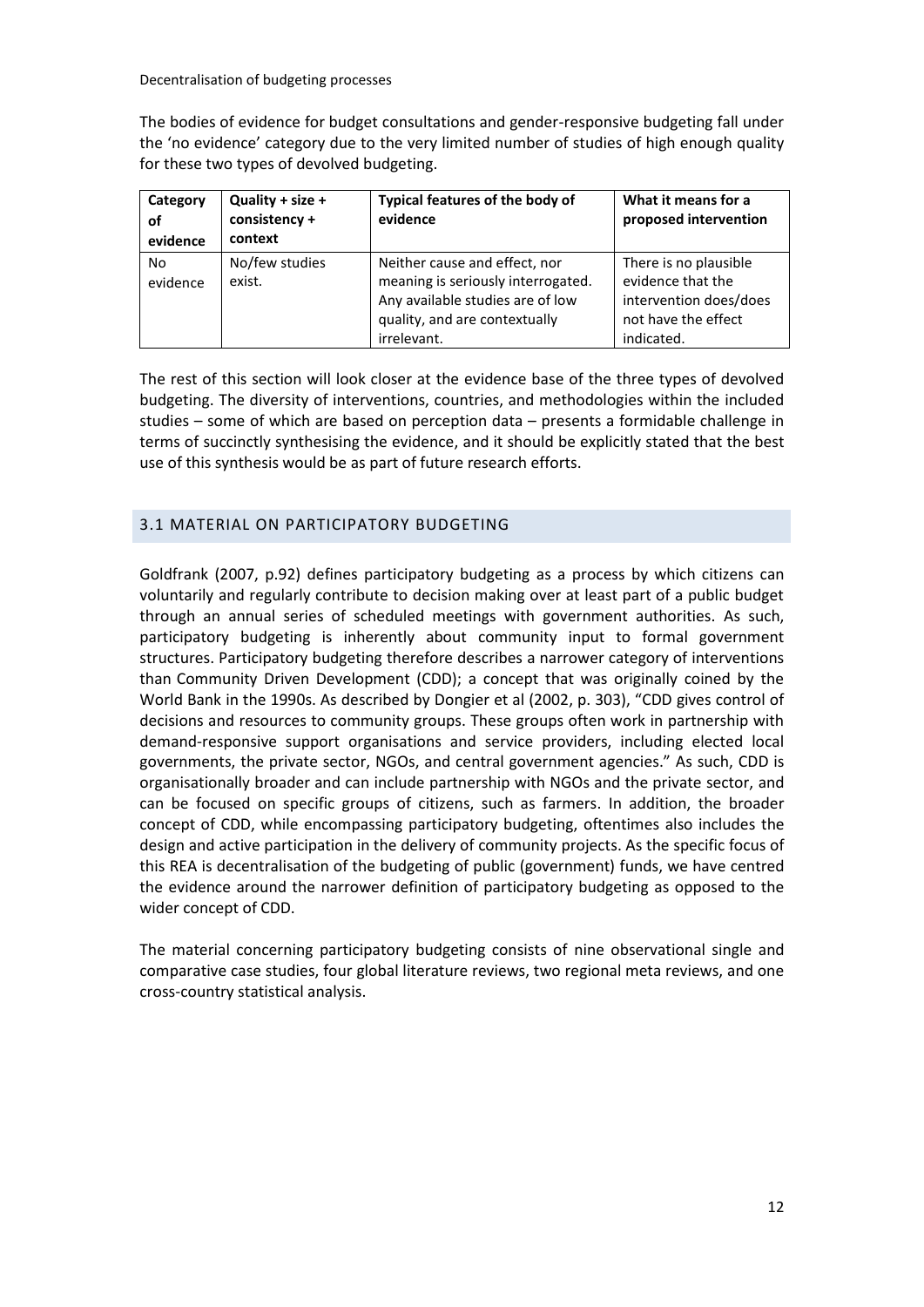

# <span id="page-14-0"></span>3.1.1 SINGLE AND COMPARATIVE CASE STUDIES

Among the nine single and comparative case studies, four focus on countries in the South Asian context, four are about sub-Saharan Africa countries and one focuses on a North African country. While all the studies included concern citizen participation in budgeting, the budget engagement ranges from firmly institutionalised participatory budgeting for small dedicated village funds to medium-term municipal level planning.

Three high scoring studies, all of which have a quantitative or mixed-methods approach, focus on a participatory budgeting model in India called the People's Campaign for Decentralised Planning. It originated in the Indian state of Kerala and later spread to other parts of India (Ananthpur et al, 2014; Besley et al, 2005; and Heller et al, 2007). In this form of participatory budgeting local governments are granted discretionary budgeting authority over 35-40% of the state's developmental expenditures. Participation in the annual planning and budgeting cycle consists of four different stages: at the village level open fora (Gram Sabhas) – called by the elected local government – are held in which residents identify local development problems, generate priorities, and start the process of building specific budget proposals. A meeting of representatives of different stakeholders are then tasked to develop solutions to the problems identified in the Gram Sabhas, and the solutions are further developed and formulated into specific project proposals by selected task forces. The last phase of the annual planning exercise is the actual formulation of the municipal budget. The resources used in participatory budgeting are state grants and other project funds as well as locally generated resources.

A similar form of participatory budgeting is the focus of a high quality study on Afghanistan. In this context a national development grant is allocated to villages from the national level for the implementation of village projects, usually infrastructure focused projects. These projects are selected by an elected community development council in consultation with the village community (Beath et al, 2015).

Four qualitative studies (one high scoring and three medium scoring) focus on participatory budgeting in the sub-Saharan African context.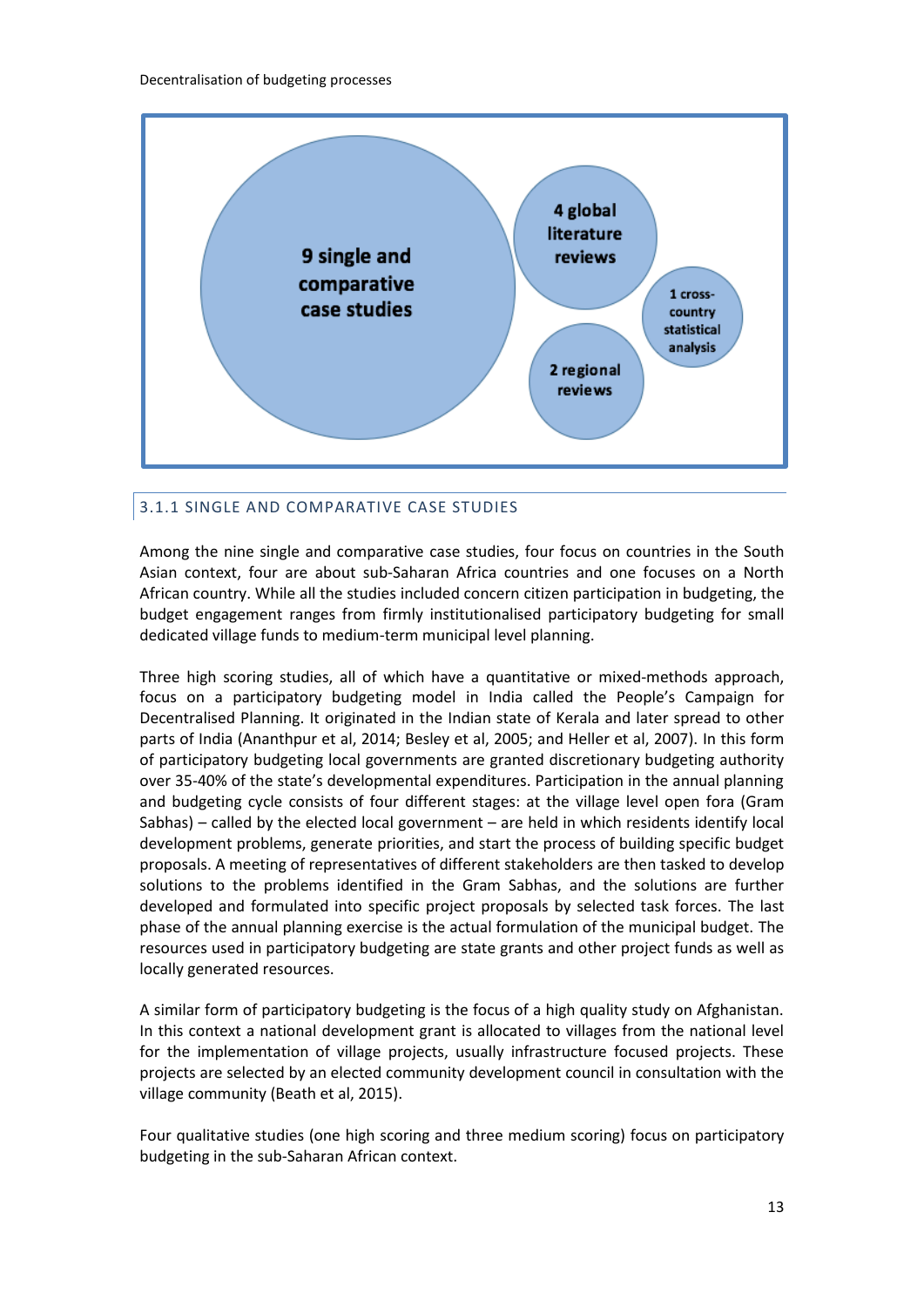The most extensive version of participatory budgeting, with seven stages, is found in the Senegalese region of Fissel. In the first stage, participants attend courses to prepare them for the participatory budgeting process. This is followed by village fora where the budget is presented by the rural council and the most important problems and highest priority actions are identified and agreed. The village level lists are then synthesised and presented at a community forum alongside budget estimates for the upcoming year. The lists are then turned into concrete investment proposals in special budget meetings. The last phase of the budgeting stage is the budget vote and implementation. Following this process are three community feedback fora: one to present the new budget for the community to assess how well it aligns with the identified priorities, and one mid-term forum to assess budget implementation. The last forum is held at the end of the fiscal year, to present and collectively evaluate the budget results (Guère, 2010).

Three other sub-Saharan African cases discuss participatory processes that are less thorough. A case study on Uganda looks at participatory budgeting in one district in which each village council convenes a budget meeting to come up with a list of priority items to be included and funded in the coming budget. A parish council meeting then discusses the village level budget proposals and come up with agreed activities. It forwards this list of priorities to the sub-county council, which after having received technical inputs on the listed items, debates and approves them (Kasozi-Mulindwa, 2013). A similar process is discussed in a study on participatory budgeting in an urban municipality in Tanzania (Kihongi and Lubuva, 2010). Much less information about the format of participatory budgeting is provided in the South African case study. It only alludes to community fora being held to develop five-year Integrated Development Plans which flag municipalities' development goals (Landau et al, 2013).

Finally, there is one North African study; a medium scoring case study on Morocco. This case looks at the embryonic state of participatory budgeting in Morocco in comparison to the more mature case of participatory budgeting in Porto Alegre, Brazil. It does not go into great detail about the format of participation but rather looks at an intervention developed to enhance the collaboration between village associations at the very local level  $-$  where budgetary requests are being made – and local government at the commune level through the establishing of federations of village associations (Bergh, 2010).

#### <span id="page-15-0"></span>3.1.2 REGIONAL REVIEWS

There are two medium scoring regional reviews of cases concerning participatory budgeting; one on Asia and one on sub-Saharan Africa. These reviews are chapters of the same World Bank publication from 2007 titled *Participatory Budgeting*. The publication also contains a chapter dedicated to the Middle East and North Africa region. However, since there were no examples of participatory budget initiatives from this region, that chapter is not included in the material for this REA.

The book chapter on sub-Saharan Africa explores approaches to participatory budgeting by sub-national governments in seven African countries: Kenya, Mozambique, South Africa, Tanzania, Uganda, Zambia, and Zimbabwe. It synthesised a set of case studies that were undertaken in the seven countries in 2004, and apart from looking into the effects of participatory budgeting, it also provides a detailed run-through of the legal framework for budgetary participation in the seven countries (Shall, 2007). The chapter on Asia explores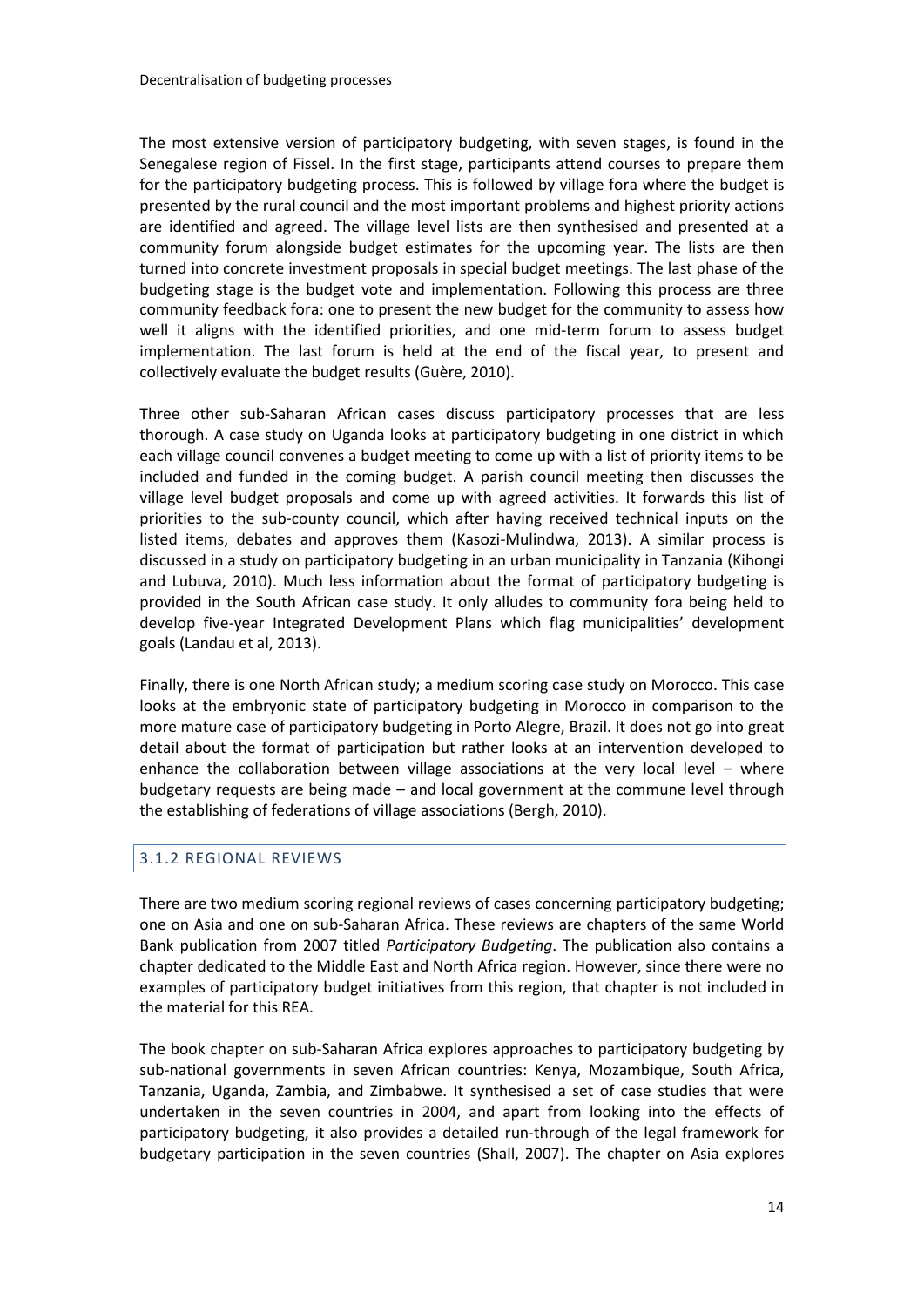the various approaches to participatory budgeting by sub-national governments in five countries: Bangladesh, India, Indonesia, the Philippines, and Thailand. It provides a brief and non-technical description of various budget participatory approaches, including to improve transparency and accountability, to involve citizens in consultation and joint decision making, and initiatives that give local communities control over funds. It also provides an analysis of the political and historical context in which participatory governance has emerged in the Asian context (Fölscher, 2007).

# <span id="page-16-0"></span>3.1.3 CROSS-COUNTRY STATISTICAL ANALYSIS

Also included in the material for this REA is one high scoring cross-country statistical study which explores the relationship between the quality of the budget process – measured by the Open Budget Index (OBI), including a sub-section of the index which concerns participation in budgetary processes – and various human development outcomes. The underlying hypothesis is the following: countries with higher levels of budget transparency will achieve better human development outcomes than less transparent countries because open and participatory budgeting will help both to ensure that more public money is allocated to development priorities and that more information about these allocations will flow to stakeholders thus reducing the possibilities for 'leakage' (Fukuda-Parr et al, 2011).

# <span id="page-16-1"></span>3.1.4 GLOBAL LITERATURE REVIEWS

Finally, four literature reviews relating to participatory budgeting (two of high quality and two of medium quality) met the inclusion criteria for this REA. While none of these reviews specifically focuses on participatory budgeting as a topic they all relate to the topic from a couple of different perspectives. Three of the reviews look at the broader issue of fiscal openness, including open budgets and transparency and accountability in the budget process, and one review looks at decentralisation of budgeting from the broader perspective of participatory governance. Where the material referenced in these reviews have met the geographical and time criteria for this REA they have also been included as studies of their own.

#### <span id="page-16-2"></span>3.2 MATERIAL ON BUDGET CONSULTATIONS

Whereas participatory budgeting refers to direct citizen participation in planning and budgeting at the local level, budget consultation refers to a looser form of participation (although there can be a fine line between consultative and participatory processes). Only two medium scoring studies on budget consultations, both of them evaluations of pilot projects, passed the selection criteria.

The first study is a medium scoring comparative case study about a project initiated by the Asian Development Bank in Indonesia, Marshall Islands, and Pakistan. In two sites in each of the three countries budget fora were initiated in which the annual budget was discussed openly and subjected to suggestions from the public. The type of decentralised budgeting described in this case, which is called consultative budget planning, is different from participatory budgeting in that the budget fora informed the communities about an already drafted budget as opposed to involving the community in deciding priority projects. The project team chose to focus on consultative budget planning as opposed to participatory budgeting because the political context in the countries - whereby participation is dictated by the central government without political support among local government and local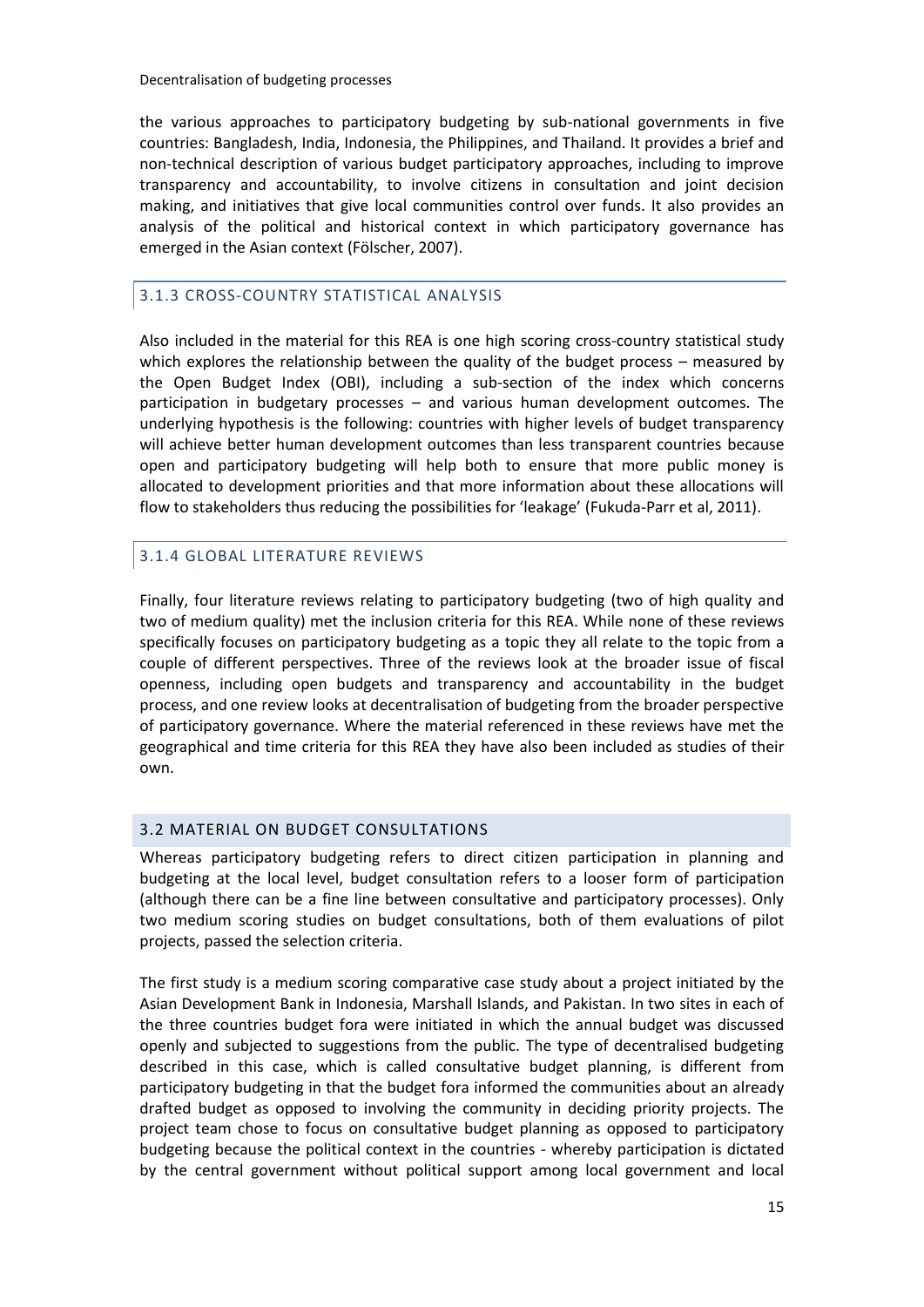governments face fiscal constraints – meant that initiating a participatory budgeting process would have likely failed (Asian Development Bank, 2006).

The second study on budget consultations features a World Bank financed intervention in Cameroon on enhancing citizen engagement with budgets. This case study differs in focus from the other studies in which local government budgets are at the centre of the participatory process. Instead, in this case budgets from a whole set of institutions, both local government tiers (regions, divisions and municipalities), and service-delivery points (primary and secondary schools, and health centres) were simplified and disseminated through community meetings as well as posters and radio programmes (Alton and Agarwal, 2013).

#### <span id="page-17-0"></span>3.3 MATERIAL ON GENDER-RESPONSIVE BUDGETING

Gender-responsive budgeting is an approach used to make sure that planning and budgeting is gender neutral and does not over represent the priorities and needs of the male or female population. This approach can take several different forms and can be applied at any level of government. Gender-responsive budgeting usually starts with conducting analysis of whether current budget programmes are gender responsive, i.e., to what extent government policy affects different groups of men and women, as service users and taxpayers (Bosnic, 2015). While decentralisation of budgeting in its various forms as described above means that some decisions are moved from the centre of government closer to the people, that is not directly the case with gender-responsive budgeting. The ministry of finance is still the main decision-maker in this form of budgeting.

The total empirical literature base on gender-responsive budgeting is very small, and only two studies (of lower medium quality) met the inclusion criteria for this REA. One is an evaluation of a multi-country gender-responsive budgeting programme by UNIFEM in Ecuador, Morocco, Mozambique and Senegal. This project had the objective of transforming national-level policy, budget allocations, and processes to reflect principles of gender equality (UNIFEM, 2009). The other study is a meta review which synthesises a set of descriptive case studies on gender budgeting at the central government level in Mozambique, Morocco, India, Uganda, Tanzania, Rwanda, Nepal, Cameroon, Peru and Ethiopia (Budlender, 2009).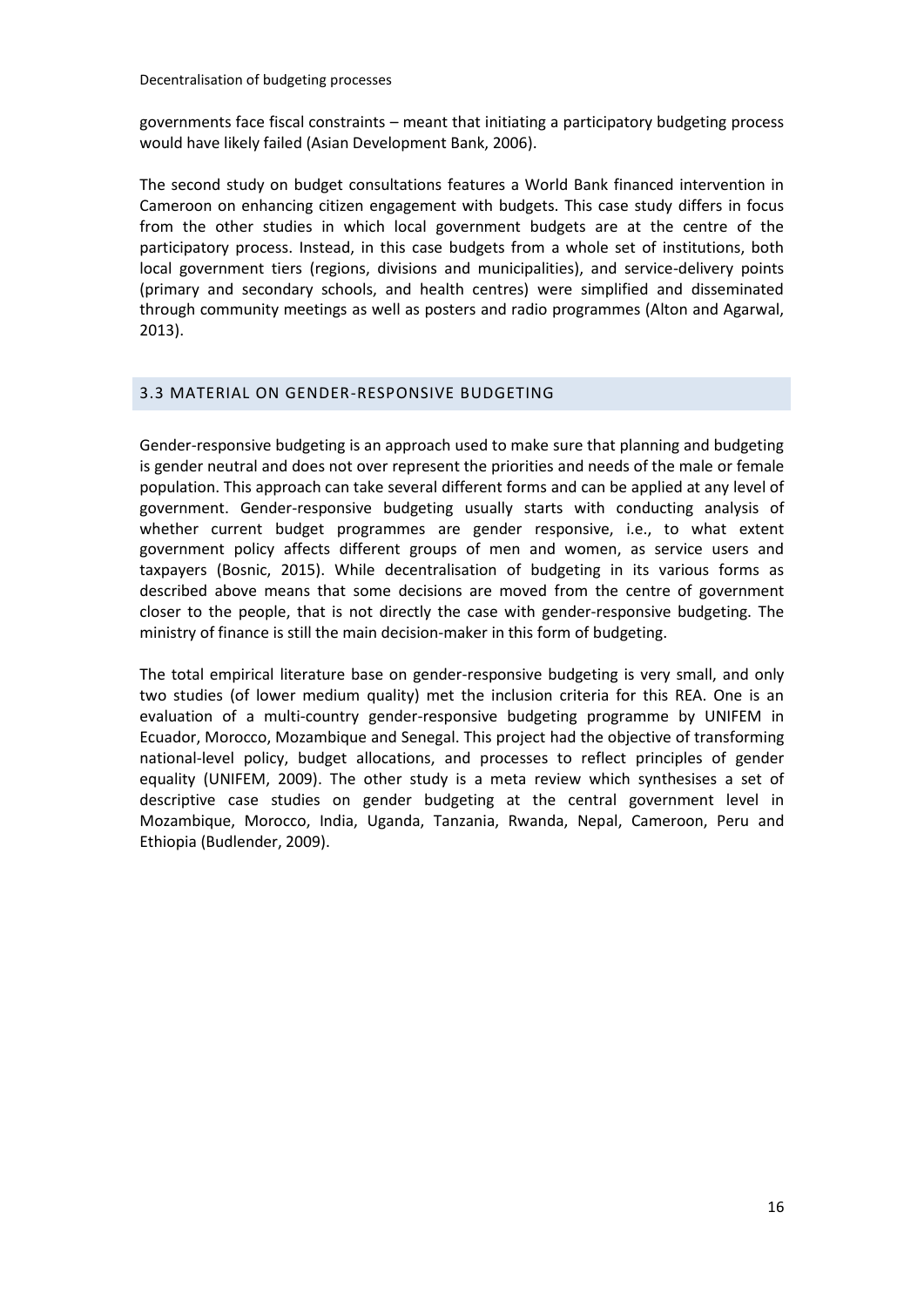#### <span id="page-18-0"></span>**4.0 ASSESSMENT OF THE EVIDENCE**

The overarching research question for this REA asks what effects the various forms of devolved budgeting have on budget allocation, service delivery, the efficiency of PFM systems, citizen involvement, accountability and anti-corruption. The answer to this question provides a good starting point for deciding whether it is worth engaging in these forms of devolved budgeting. It also constitutes the first building block towards developing a theory of change in regard to citizen involvement in budgeting. However, this research approach cannot effectively give answers to the 'why' questions – what exactly was being done, why was it possible, and what steps were taken together (or not) – which would inform us whether it is relevant for a country to consider reform in this area. This is an issue to keep in mind when reading this section.

This section is organised around the abovementioned results components and the evidence is presented separately for the three forms of devolved budgeting: participatory budgeting, budget consultations, and gender-responsive budgeting (where evidence exists). The results table below summarises the findings from this discussion.<sup>3</sup>

| <b>Outcome</b>              | <b>Likely impact</b>           | <b>Consistency</b><br>of findings | <b>Quality of</b><br>evidence | No. of<br>studies |  |
|-----------------------------|--------------------------------|-----------------------------------|-------------------------------|-------------------|--|
|                             | <b>Participatory budgeting</b> |                                   |                               |                   |  |
| <b>Budget allocation</b>    | Positive                       | Consistent                        | High                          | 5                 |  |
| Service delivery            | Positive                       | Consistent                        | Moderate                      | 3                 |  |
| <b>Efficiency of PFM</b>    | Positive and negative          | Mixed                             | Moderate                      | $\overline{2}$    |  |
| systems                     |                                |                                   |                               |                   |  |
| Citizen involvement         | Positive                       | Consistent                        | High                          | 7                 |  |
| Accountability              | Positive and negative          | Mixed                             | Moderate                      | 6                 |  |
| Anti-corruption             | Positive and negative          | Mixed                             | Moderate                      | 4                 |  |
|                             | <b>Budget consultations</b>    |                                   |                               |                   |  |
| Citizen involvement         | Positive                       | Consistent                        | Moderate                      | $\mathfrak{D}$    |  |
| Accountability              | Positive and negative          | Consistent                        | Moderate                      | $\overline{2}$    |  |
| Gender-responsive budgeting |                                |                                   |                               |                   |  |
| <b>Budget allocation</b>    | Positive                       | Consistent                        | Moderate                      | $\overline{2}$    |  |
| <b>Efficiency of PFM</b>    | Positive                       | Consistent                        | Moderate                      | $\overline{2}$    |  |
| systems                     |                                |                                   |                               |                   |  |

#### <span id="page-18-2"></span><span id="page-18-1"></span>4.1 PARTICIPATORY BUDGETING

#### 4.1.1 BUDGET ALLOCATION

<u>.</u>

The mechanism by which participatory budgeting would lead to pro-poor budget allocation is as follows: through participating in planning and budgeting at the local level citizens have a chance to express their priorities, and if these priorities align with poverty reducing

 $3$  The table presents an assessment of the body of evidence, which is based on a methodology presented in DFID's *How to Note:* Assessing the Strength of Evidence (DFID, 2014). This methodology is described in Appendix 2.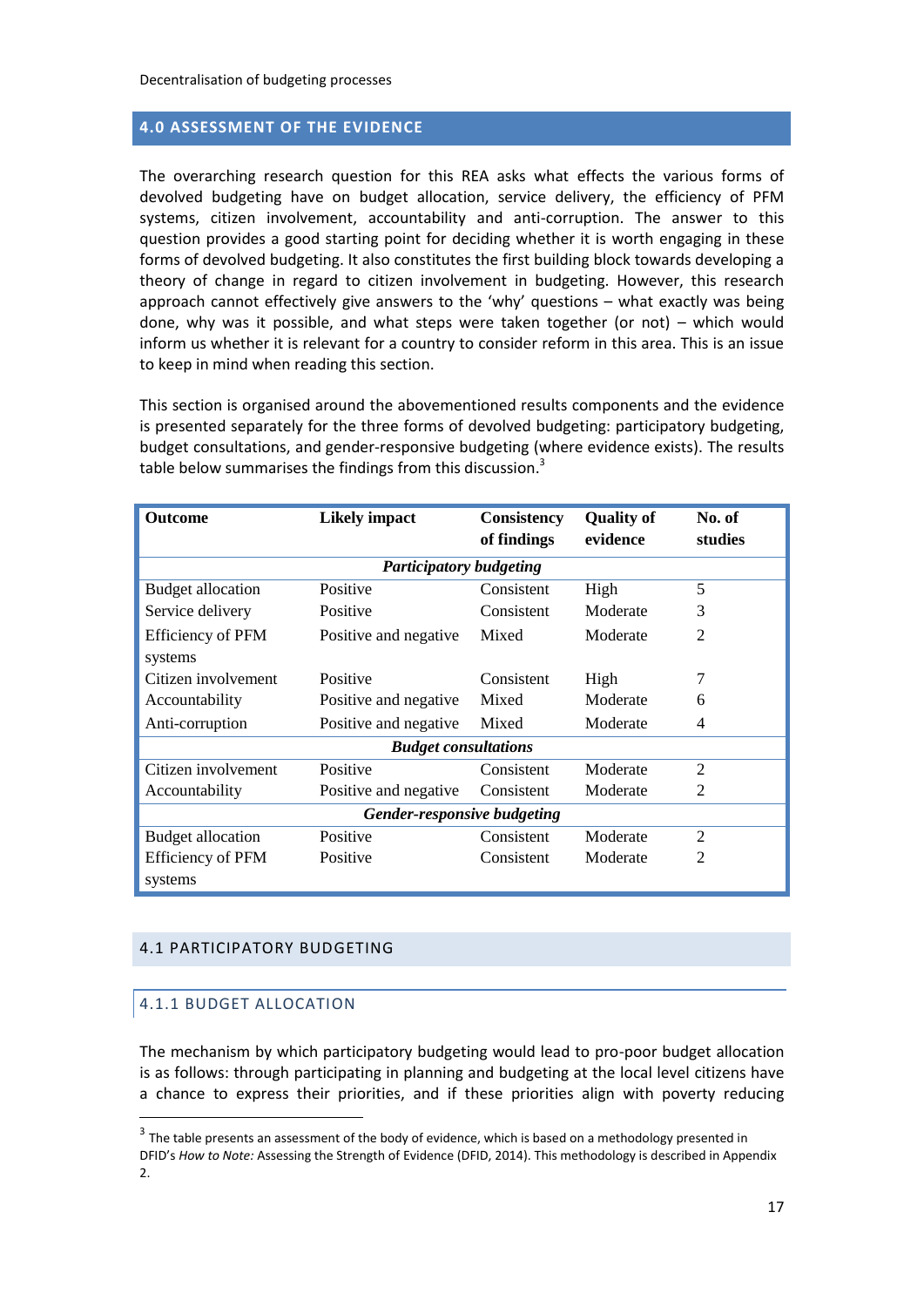policies we should see more resources being directed towards benefiting the poor. **There is relatively strong evidence (5 studies) from both quantitative and qualitative research across the regions that participatory budgeting can have a positive effect of budget allocation towards the poor, both in terms of direct benefits to the poor in the form of welfare and pro-poor spending, and more indirectly in the form of increases in health and educational budgets.**

Evidence from the Indian People's Campaign is consistently positive in terms of the impact on pro-poor resource allocation from participatory budgeting. Heller et al (2007), in their analysis of large scale survey data found that the perceived high impact areas of the People's Campaign were in housing to the poor, child services and roads, which indicate pro-poor resource allocation. Their survey also asked respondents to indicate who they thought were the prime beneficiaries of the People's Campaign, by which 89% answered the 'socially and economically disadvantaged'.

Besley et al (2005) examined the same question about the outcome of the People's Campaign using a different methodology. Specifically, they looked at whether having community budget meetings, *Gram Sabha*, affected poor villagers' access to so-called 'below poverty line cards'. The access is influenced by the elected village council and the card gives villagers access to an array of public benefits. They found that marginalised people (illiterate, landless, and those belonging to a scheduled caste/tribe) were significantly more likely to receive these 'below poverty line cards' in villages that practiced participatory budgeting compared to villages that did not organise these community budget meetings. Ananthpur et al (2014) also found, in the context of the People's Campaign that budget increases in the elected village councils led to increases in the implementation of various welfare programmes, such as rural employment schemes.

Findings from the cross-country statistical analysis by Fukada-Parr et al (2011) indicate that an increase in budget participation in a country is associated with an increase in per capita health spending, even when controlling for countries' economic development and applying regional dummies.

While this material shows consistently positive impact on pro-poor resource allocation from participatory budgeting, lessons from the case study on Afghanistan (Beath et al, 2012) tells us that village projects chosen through secret ballot could have produced even better outcomes than participatory budgeting in terms of aligning community spending with needs. The researchers, by randomising whether 250 villages across Afghanistan selected projects by secret-ballot referenda or by consultation meetings, found that referenda reduce the influence of local elites, so-called elite capture, over both project type and location.

Another divergent finding is the idea that it is not the direct planning and budgetary participation by the poor that leads to pro-poor budget allocation but rather the participation of pro-poor political parties and coalitions. Ling and Roberts (2014) refers to research on Mauritius from 2004, which found that the poor in that country, by being represented through a progressive left-of-centre political party, were encouraged to participate in the budgeting process.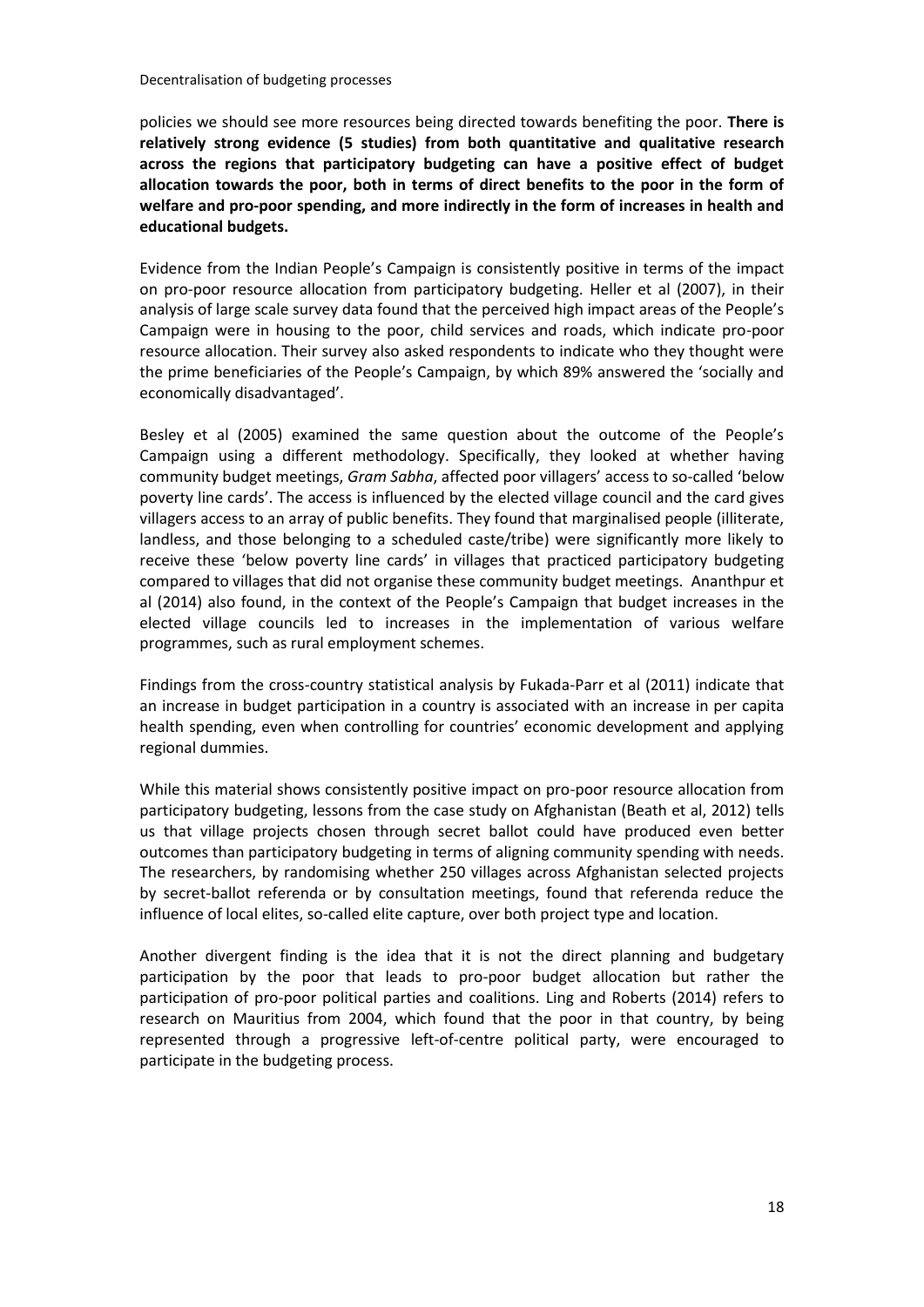#### <span id="page-20-0"></span>4.1.2 SERVICE DELIVERY

**There is some evidence that participatory budgeting systems, compared to nonparticipatory forms of policy making, can have positive impact on service delivery. Also, linked to pro-poor resource allocation and increased budgets in health-related services, there is some evidence of an association between participatory budgeting and positive human development outcomes.**

Heller et al (2007) provide some evidence from survey responses in India on the link between participatory budgeting (in the form of the People's Campaign) and improved service delivery. Respondents were asked – referring to a number of categories, including health care, education and roads – whether the quality of services had improved, deteriorated or stayed the same during the five years of the People's Campaign (1996-2001). The findings indicate that a large majority of respondents felt there had been improvement in services, especially in child care, housing for the poor, and roads.

There was no evidence on impact of participatory budgeting on service delivery from the included material on Africa although Speer (2012) refers to a case study from 2000 on bottom-up planning in Uganda which found that participation in the planning process was a necessary, but not sufficient condition for improving the quality of service delivery.

In terms of indirect evidence of improved services, Fukada-Parr et al (2011) found in their cross-country statistical analysis that greater openness in budgeting (higher scores in the Open Budget Index) was associated with lower rates of under-five mortality and increased share of people with access to improved drinking water.

#### <span id="page-20-1"></span>4.1.3 EFFICIENCY OF PFM SYSTEMS

**There is relatively sparse evidence in the material of an impact from participatory budgeting on the efficiency of PFM systems. Only two references touch upon the issue: one from sub-Saharan Africa being positive about outcomes from participatory budgeting and one case from South Asia reporting negative outcomes.** 

Project sustainability was a positive aspect of participatory budgeting reported in the qualitative case study on urban participatory budgeting in Tanzania. The authors state, with reference to the construction of water projects, that participation contributed to project sustainability because communities fully participated in planning and implementation, and because decisions on water pricing based on affordable user fees had been agreed upon by the community (Kihongo and Lubuva, 2010).

In the case of the People's Campaign in India, one paper states that this form of participatory budgeting appears to have been less successful in creating efficient mechanisms for implementing the projects planned by the communities, resulting in some communities having difficulty spending their money (Heller et al, 2007).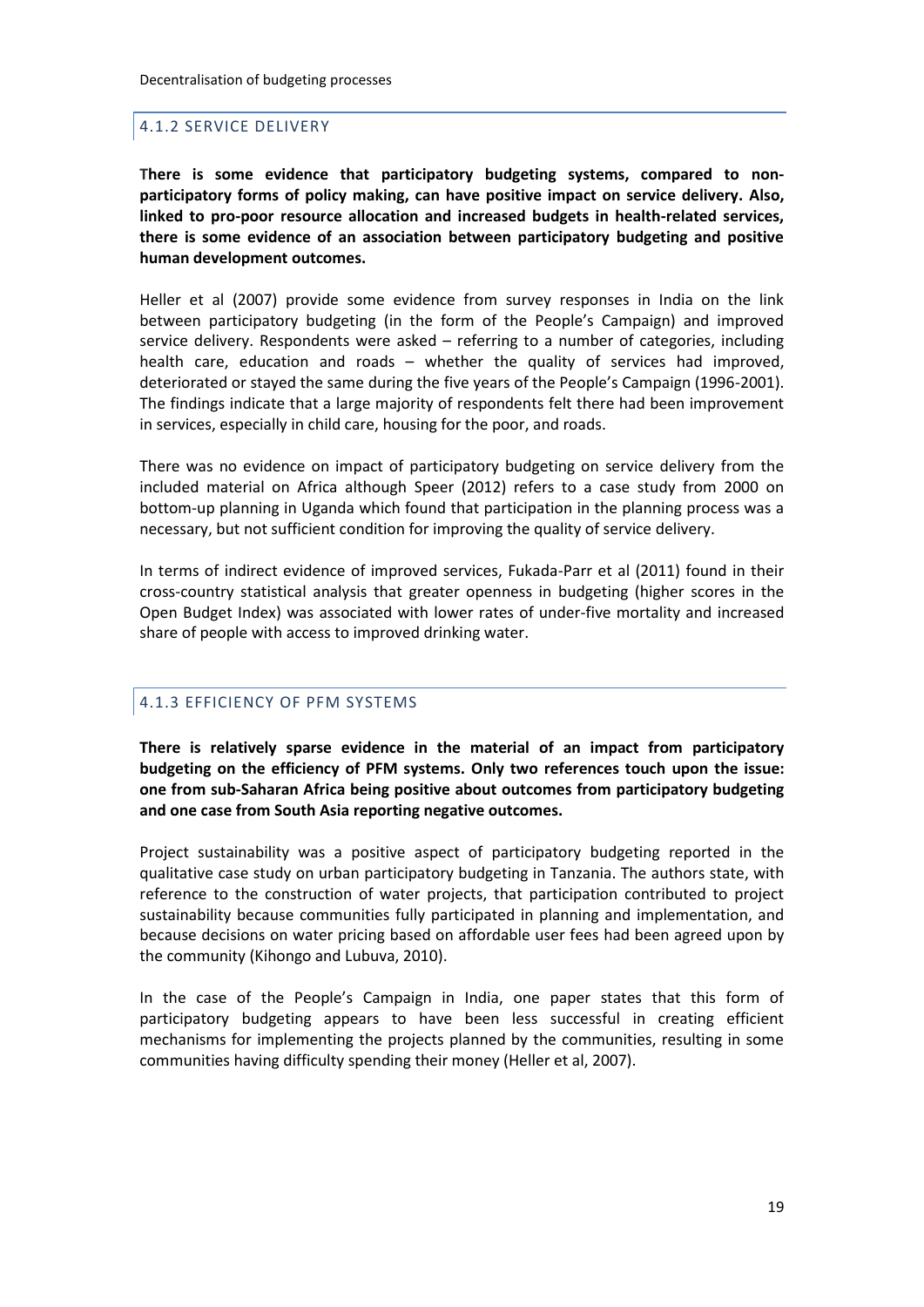#### <span id="page-21-0"></span>4.1.4 CITIZEN INVOLVEMENT

**There is relatively strong evidence (7 studies) of a positive association between participatory budgeting and citizen involvement, including increased involvement by women and minority groups. However, evidence also shows that participatory planning and budgeting at the local level can have exclusionary impact on migrants and therefore have negative consequences in highly migratory societies.** 

In the case of the People's Campaign in India, data from an extensive survey of 858 key respondents across 72 villages showed a widespread perception that associational life had increased during the period of the Campaign in the form of increased levels of activity across different civil society sectors, in particular women's organisations (Heller et al, 2007). Also in the case of India, researchers found evidence that the People's Campaign of participatory budgeting had changed all the elected village councils from being largely dormant to becoming hubs of activity (Ananthpur et al, 2014). The case study on Tanzania also state that community participation improved relations with civil society and brought a new spirit of cooperation in all municipal programmes and projects (Kihongo and Lubuva, 2010). However, in the case of Uganda, the researcher found that those civil society organisations (CSO) that were considered to be critical in the community budget meetings were blacklisted and the ones that participated in the meetings did so in order to be allocated funding (Kasozi-Mulindwa, 2013).

With regard to participatory budgeting's effect on inclusiveness, Besley et al (2005) in their study on the Indian People's Campaign looked specifically at the question of who attends the participatory planning and budgeting village meetings. They found that women and illiterate people were less likely to attend the meetings whereas marginalised groups (scheduled castes/tribes) and the landless were more likely to attend the meetings. By contrast, wealthy and upper castes were less likely to attend the meetings. Based on these findings the authors argue that this participatory budgeting institution provides a political venue for disadvantaged groups but not for women. Subsequent research, however, has challenged these findings (Heller et al, 2007), pointing at evidence that women's relative participation increased over time. These researchers also looked at inclusiveness up the hierarchy of local level budgetary decision-making and found similarly that disadvantaged groups (scheduled castes) were over-represented also at the upper echelons while women represented around 39% of representatives at the middle level and 30% of representatives at the top community decision level (Heller et al, 2007).

Another source of evidence on citizen involvement in the context of the People's Campaign come from answers to the following survey question: 'In your opinion, compared to before the Campaign, did the Campaign and its activities help bring women more into the public arena and empower them in raising development issues?' Fully two-thirds of the respondents answered in the affirmative that there had been a 'drastic change' with representatives of women's organisations choosing this response over 80% of the time. Fewer respondents thought that the People's Campaign had brought about more empowerment for other disadvantaged groups (Heller et al, 2007).

Evidence from Senegal showed that participatory budgeting had allowed women and youth, which traditionally are less involved in local decision-making, to better understand the local planning process and make it possible to place the needs expressed by women among the highest priorities for the community investment plan (Guèye, 2010). Likewise, the case study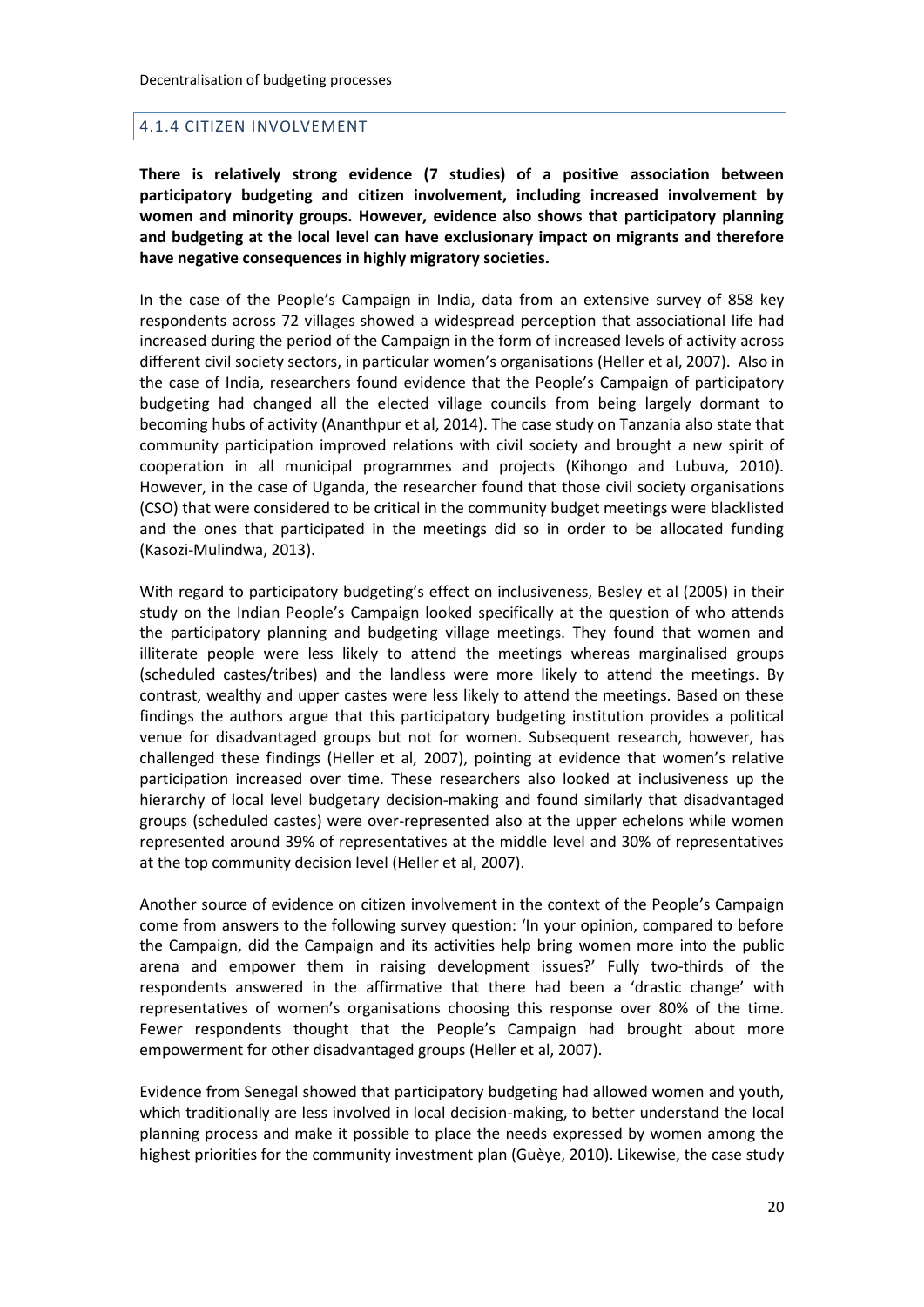from Tanzania showed that increased participation of women and youth in budgetary decision-making and resource allocation created a focus on social services and these groups' employment needs (Kihongo and Lubuva, 2010).

Finally, a cross-country statistical analysis of open budgeting showed a strong and significant relationship between open budgeting (proxied by the Open Budget Index) and two gender equality measures published by the United Nations Development Programme: The Gender Development Index and the Gender Empowerment Measure. The authors concluded that countries that practise more open budgeting also tend to do a better job of ensuring more equal opportunities and outcomes for women and for men, at least insofar as existing metrics can measure this complicated social, political and cultural phenomenon (Fukada-Parr et al, 2011).

While these studies show a consistently positive picture of citizen involvement being induced through participatory budgeting processes, a case study on highly migratory municipalities in South Africa presents a different picture. This qualitative comparative case study found that communities' involvement in budgetary decisions tends to result in 'backward looking programming'; that community members rarely ask for resources to be dedicated to future, potential residents. In addition, given public attitudes towards migrants and a limited knowledge about migration dynamics, officials are less likely to insist that resources be dedicated to an unpopular group of potential residents. In municipalities facing high levels of immigration this means in practice that a large share of the population is excluded from planning and budgeting simply because they were not yet there when consultations took place (Landau et al, 2013). This would obviously constitute a greater problem in cases where community budgeting occurs at longer intervals.

# <span id="page-22-0"></span>4.1.5 ACCOUNTABILITY

**Evidence from six studies on participatory budgeting's impact on accountability and responsiveness is ambiguous, showing both positive and negative impact.** Accountability in this regard can be looked at from three different angles: whether or not citizen participation in budgeting has induced accountability in state institutions, including local government, and whether or not the participatory institutions themselves are responsive and accountable. Participatory budgeting's impact on accountability can also be viewed more indirectly, via taxation and improvements in citizen-state relations.

In terms of inducing political accountability through citizen involvement in budgeting, the evidence is mixed. Responses to a large scale survey in India concerning the People's Campaign showed widespread support for the idea that the Campaign had helped make elected representatives more responsive to the needs and opinions of citizens. The research also showed that people had very positive perceptions about an alignment between prioritised projects expressed at community meetings and the final budget decisions (Heller et al, 2007). The authors of the case study on Tanzania also concluded that participatory budgeting has helped induce accountability, both by improving performance of the municipal council in national benchmarking for good governance, but also by increasing accountability of implementing civil society organisation since their projects had been incorporated into the budget and development plans of the municipal council (Kihongo and Lubuva, 2010).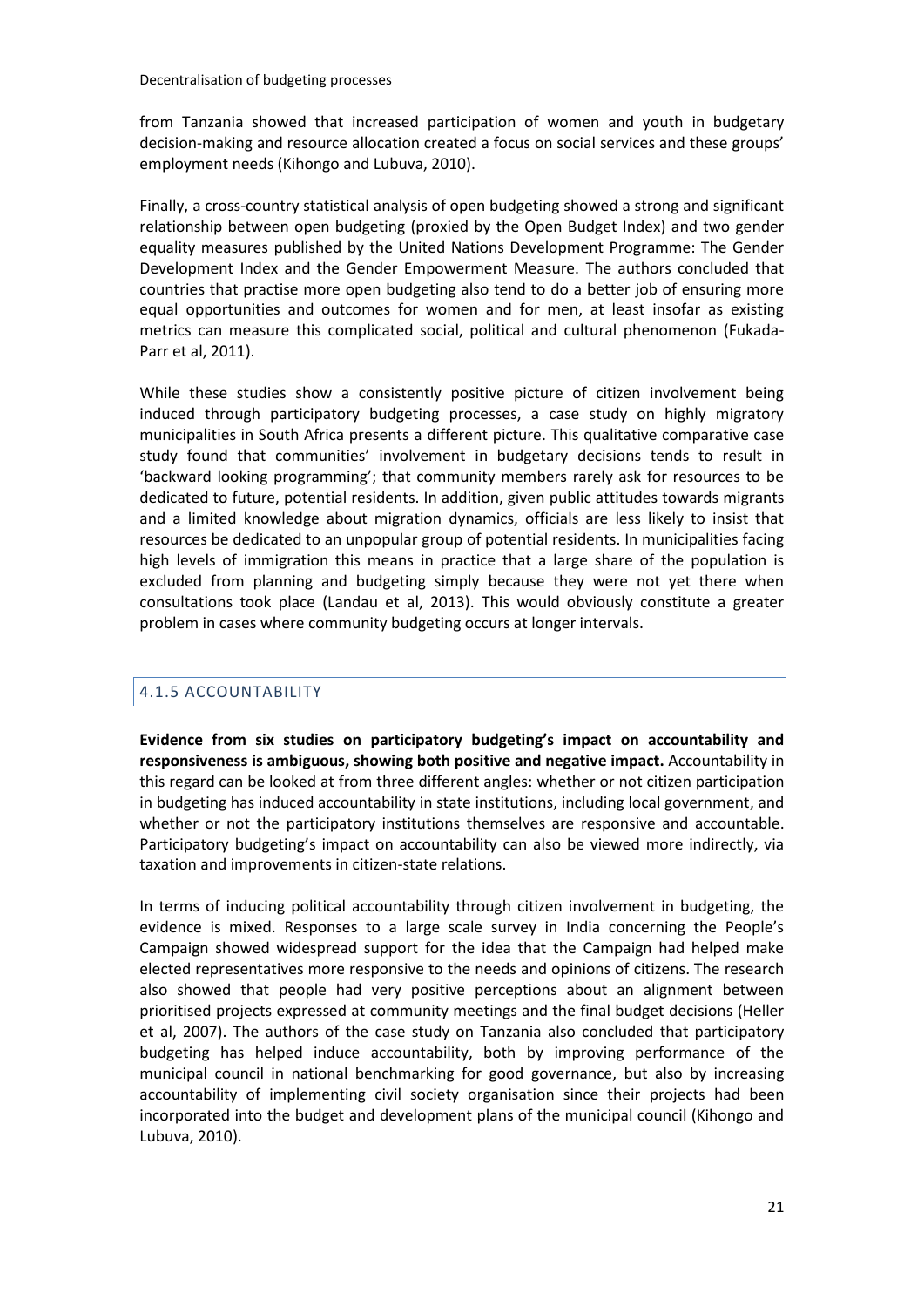A contrary picture of state accountability as an outcome of participatory budgeting is painted in a case study on Uganda where the researcher found civic participation to be treated as a ritual that had never been taken seriously at neither administrative nor political level (Kasozi-Mulindwa, 2013).

With regard to accountability within the participatory budgeting process, evidence is also mixed. Heller et al (2007) found, from responses to their survey in India, that most people felt that powerful private interests or ruling-party favouritism did not exert significant influence over local project or beneficiary selection. The opposite was true in the case of Afghanistan and Uganda where the researchers found that the local elite dominated the community planning and budgetary meetings (Beath et al, 2015; Kasozi-Mulindwa, 2013).

The final category of accountability concerns citizen-state relations. There is some evidence that participatory budgeting has had a positive impact on people's willingness to pay taxes. As argued in a recent OECD report, taxation engages citizens collectively in politics and leads them to make claims on government. The government is compelled to respond to these citizen demands in order to enhance tax compliance and sustain state revenues. This relationship induces accountability and responsiveness (OECD, 2010, p.17).

The case study on Senegal tells such a story, with many citizens declaring that participatory budgeting has made them more willing to pay their rural taxes because they have more control over the use of their contributions and because they have a monitoring mechanism (Guèye, 2010). The Tanzanian case study even attempts to put a monetary figure on the impact of participatory budgeting, arguing that the accountability that emerged from participatory budgeting was associated with a 53% increase of own source, largely taxbased, revenue between 2002 and 2005 (Kihongo and Lubuva, 2010).

Focusing on budget participation across Asia, Fölscher (2007), however, warns that building trust in government through participation is a double-edged sword.

"If participation fails to deliver real benefits, trust in government can decline. If participation represents mere process without substance, it can entrench poor governance practice and deteriorate the citizen-state relationship." (Fölscher, 2007, p. 182).

# <span id="page-23-0"></span>4.1.6 ANTI-CORRUPTION

**Four of the included papers touch upon the subject of corruption; whether or not participatory budgeting can help combat it or if, on the contrary, it induces corruption. The material is ambiguous and presents evidence supporting both outcomes.** 

Positive outcomes are reported from India where a large-scale survey concerning the Indian People's Campaign asked respondent about their perception about corruption; whether it had increased or decreased with the Campaign. A full 74% of respondents had answered 'decreased' (Heller, et al, 2007).

Contrary to this finding, another paper on the People's Campaign – using a mixed methods approach of statistical analysis coupled with anthropological research – found that increases in the budget for community projects led to sharp increases in political competition partly because greater number of community projects increased the scope for corruption. The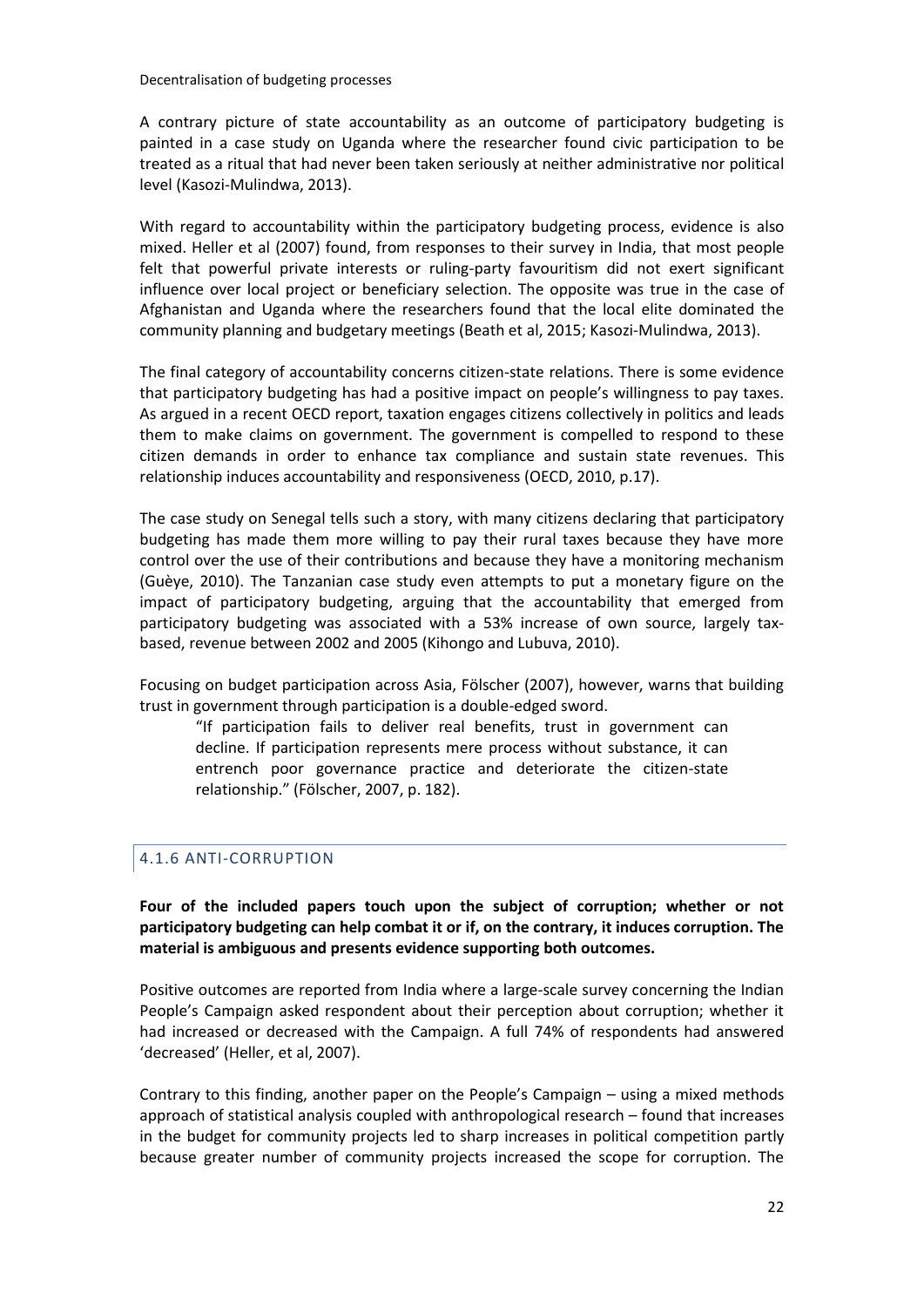research also argues that there was "overwhelming evidence" that local bureaucrats were complicit in processes that appropriated funds from the community construction contracts, and that proceeds were shared between members of the elected community council and officers from the public works department (Ananthpur et al, 2014). The qualitative case study on Uganda provides a similar finding. According to the researcher, interviewees from civil society groups as well as ordinary citizens were of the view that decentralised budgeting represented decentralised corruption to the benefit of political leaders and technical staff (Kasozi-Mulindwa, 2013). This observation is in line with that reached in the case study on Morocco where the researcher found a perception among stakeholders that the additional administrative layer that was created by uniting village association into federations had created a source of rent-seeking and corruption (Bergh, 2010).

# <span id="page-24-0"></span>4.2 BUDGET CONSULTATIONS

As previously mentioned, only two studies on budget consultations passed the selection criteria (Asian Development Bank, 2006; Alton and Agarwal, 2013). This makes evidence of results from this form of devolved budgeting both sparser and weaker than the more widely researched area of participatory budgeting, and only enough to provide a discussion on some of the results categories from the previous section.

# <span id="page-24-1"></span>4.2.1 CITIZEN INVOLVEMENT

Neither the report from the Asian nor the African initiative discusses citizen involvement at length although both initiatives organised public fora, which of course required public involvement. In the case of Cameroon, the study noted that low level of attendance in the first round of meetings had been improved through the use of various promotional activities, including drama, a dedicated Facebook page, and media advertisement.

What the reports from both initiatives do emphasise is how the consultations helped create greater citizen awareness, which to some extent can be seen as the precursor of later citizen involvement in budgeting. In the case of Cameroon, the researchers found that public awareness had been raised in a number of budget-related areas, including (1) the importance of budget disclosure and transparency; (2) the role and responsibilities of public institutions (local councils and councillors); (3) the constraints often faced by officials; and (4) the importance of performance indicators and their linkage to expenditures (Alton and Agarwal, 2013). From the pilot initiatives in the three Asian countries (Indonesia, Marshall Islands and Pakistan) the report states that the project helped create greater awareness of the budget process by the public and greater understanding by civil society of the government's role and function (Asian Development Bank, 2006).

# <span id="page-24-2"></span>4.2.2 ACCOUNTABILITY

Evidence gathered from stakeholder interviews showed that the Cameroon initiative produced a number of accountability enhancing results. First, by creating fora in which citizens could engage officials on budgetary issues in public and empowering them to raise issues and ask questions, including about unearthed irregularities and waste, the initiative enhanced accountability of public officials. The research also highlights that several public officials – and mayors in particular – reported improved relations with their constituents and increased trust between citizens and themselves as a result of the budget fora. An increased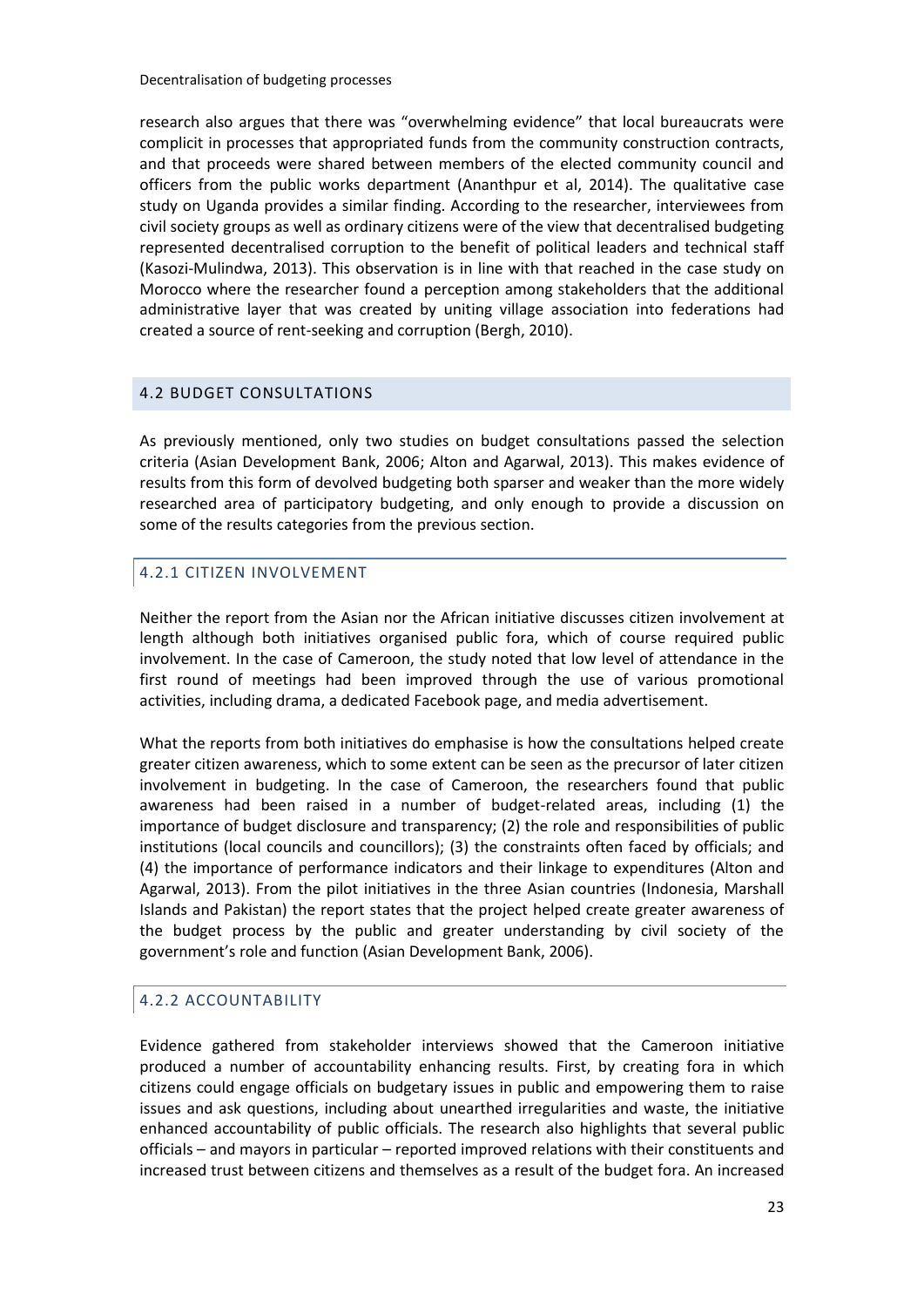willingness of parents to contribute to the financing of schools was also observed (Alton and Agarwal, 2013).

The findings from the three Asian countries were also positive in regards to the pilot projects' effect on accountability with government officials having committed to disseminate budget information and hold future consultation fora as a result of the project. According to the report, the projects also gained buy-in from legislators and spurred them to renew their commitment to fulfil their oversight and monitoring functions (Asian Development Bank, 2006).

In the regional meta review on Asia, Fölscher (2010) is less positive about the consultationaccountability nexus, saying that it is unclear from the Asian case material whether consultation with civil society on budget decisions increases accountability of public officials and elected representatives. In fact, she warns that if consultation divides civil society and co-opts scarce civil society capacity, it may actually reduce citizens' ability to hold public structures to account.

#### <span id="page-25-0"></span>4.3 GENDER-RESPONSIVE BUDGETING

With only two studies fulfilling the selection criteria for this REA, the evidence base on gender-responsive budgeting is very small. Nonetheless, the multi-country evaluation of UNIFEM's work in four countries (UNIFEM, 2009) and the description of gender-responsive budgeting across 10 countries (Budlender, 2009) point at some results (albeit weak) that fit under the results categories of 'budget allocation' and 'efficiency of PFM systems'.

# <span id="page-25-1"></span>4.3.1 BUDGET ALLOCATION

1

The first results category relates to the main objective of gender-responsive budgeting: to have the priorities of women being reflected in budget allocations. The two studies provide some positive but weak results in this regard.

The evaluation of a UNIFEM gender-responsive budgeting programme in Ecuador, Morocco, Mozambique and Senegal found that a first step to improving women-friendly budget allocation – the creation of gender indicators for evaluating public programmes and policies – had been developed in all four programme countries. To what extent these indicators had actually driven any changes in budget allocation towards women's priorities was not established. The evaluation mentions that real changes in budget allocations had been identified for a few selected areas in the case of Morocco but does not reveal any further details.

In terms of the 10-country meta review, $<sup>4</sup>$  Budlender (2009) states a few changes in budget</sup> allocation that can be attributed to work on gender-responsive budgeting. However, the study does not support these statements with any in-depth analysis or methodological rigor. In Cameroon a gender awareness raising campaign by-and for the government resulted in a budget line being allocated to support women informal cross-border traders, and in Uganda gender-budgeting campaigning resulted in the introduction of 'mama kits' being distributed to ensure safe deliveries in health facilities or at home. Lastly, in Tanzania, some increases in

<sup>4</sup> Mozambique, Morocco, India, Uganda, Tanzania, Rwanda, Nepal, Cameroon, Peru and Ethiopia.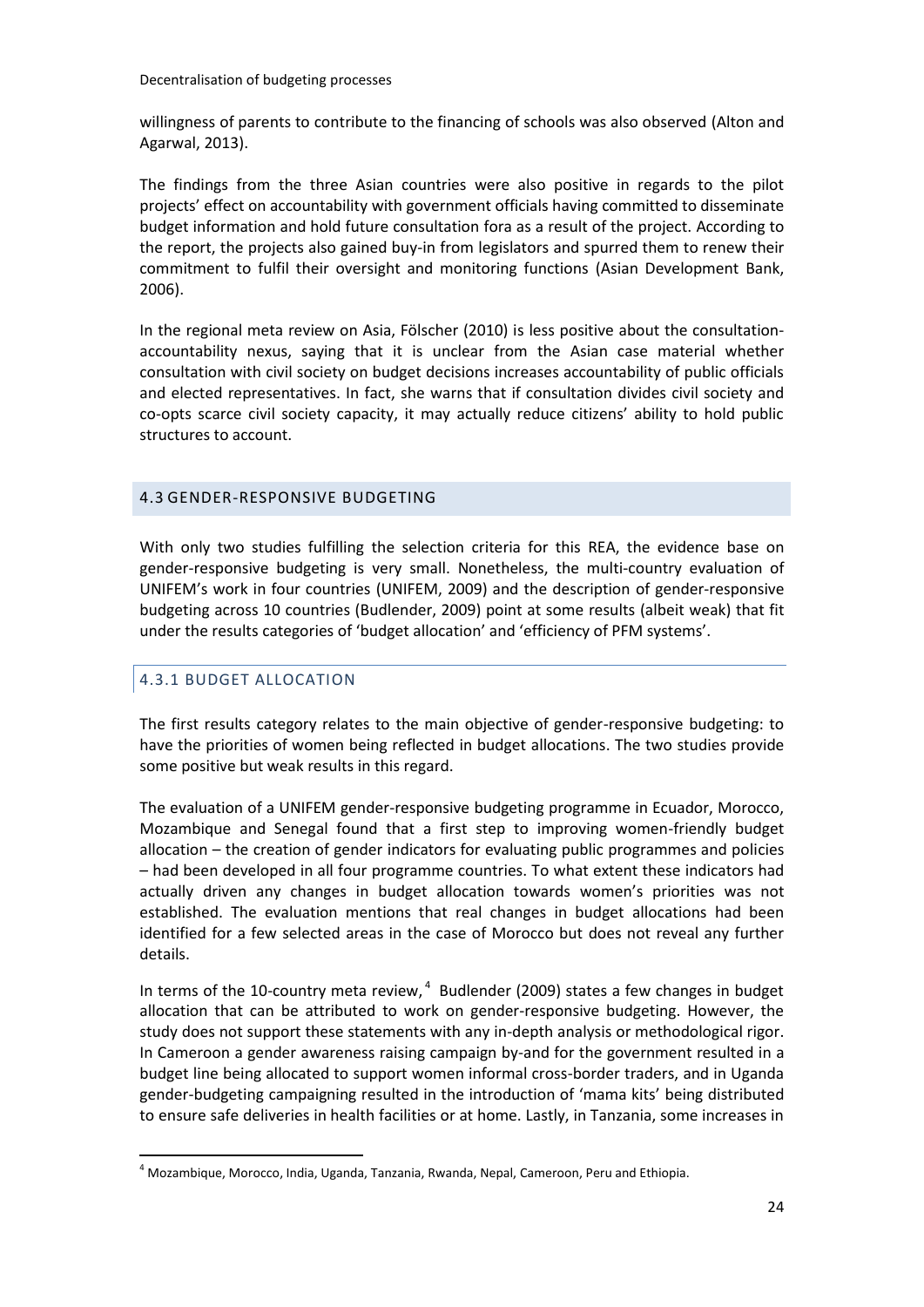the allocated budget for water and health at the national level can, according to the author, be attributed to gender-responsive budgeting advocacy campaigns.

#### <span id="page-26-0"></span>4.3.2 EFFICIENCY OF PFM SYSTEMS

There is some evidence from the same two studies that gender issues have been, or are becoming, institutionalised in the budgeting process in a number of ways, which, in this context, links reasonably well to the 'efficiency of PFM systems' result category.

One way in which gender issues have been institutionalised in the budgeting processes is the inclusion of references to gender in the Budget Call Circular Letters, which is the main means by which sectoral ministries are required to include key priorities in their budget submissions.

The UNIFEM evaluation team found that in both Morocco and Mozambique, efforts had been made, over time, first to include gender in the Budget Call Circular Letter and then to improve the focus of these instructions to the sectoral ministries (UNIFEM, 2009). Budlender (2009) also states that a growing number of countries now have Budget Call Circulars or similar documents that require that government agencies, when drawing up their budgets, take gender into account. For example, in India, the Ministry of Finance sent a circular to all ministries and departments making it mandatory for all of them to set up gender budget cells. The cells' responsibilities included identifying the 3-6 largest programmes in terms of budget allocation and analysing these programmes and their sub-programmes from a gender perspective (Budlender, 2009).

Other institutional innovations to get gender issues onto the national budgeting processes have been implemented in different countries. In Ethiopia, all ministries have established departments of Women's Affairs, and this department within the Ministry of Finance and Economic Development has taken the initiative to issue Guidelines for Mainstreaming Gender in the Budget process. Morocco has introduced a gender-responsive policy evaluation which takes the form of annual production of a Gender Report which is presented to parliament alongside the Finance Bill. In Nepal, 13 ministries were required to 'score' the budget allocations for new programmes against five aspects of gender-responsiveness, as well as attach a gender audit report to all programmes or projects exceeding a certain size (Budlender, 2009). The extent to which these institutional innovations were the result of specific interventions with regard to gender-responsive budgeting is not clear.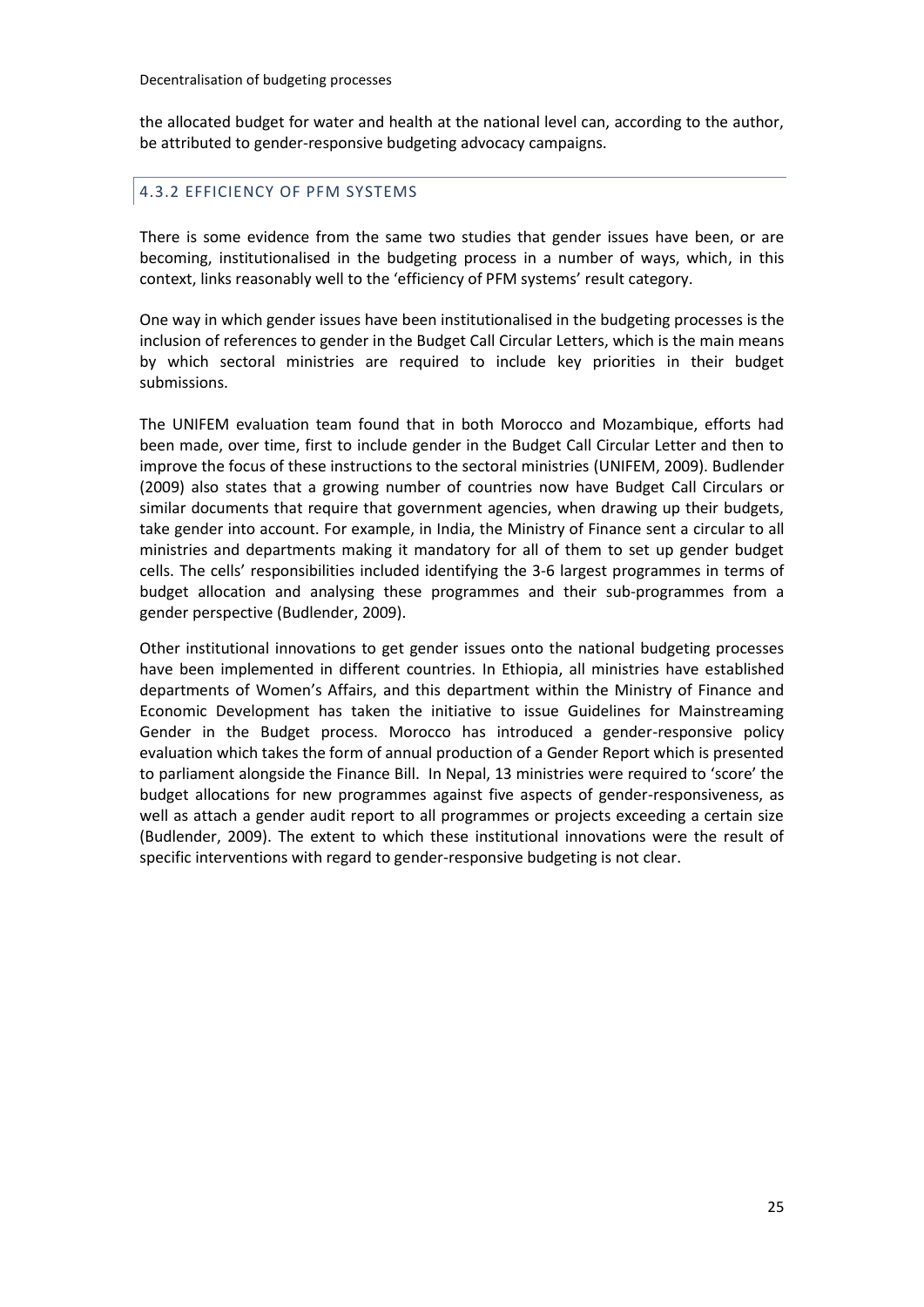#### <span id="page-27-0"></span>**5.0 DRIVERS OF DECENTRALISED BUDGETING**

Whereas the next two sections will provide a lengthy discussion about the barriers and critical conditions needed to successfully undertake and sustain decentralisation of budgeting, this section will discuss some key drivers that appear to have been important for the deliberative process to be successfully initiated. The analysis in this section is only based on five case studies on participatory budgeting that include commentary and analysis about the factors that contributed to the emergence of deliberative budgeting processes, and in some cases also about the factors that have held these processes back from reaching their potential. Three inter-related drivers can be identified from these cases: 1) participatory budgeting emerged as a response to a commonly perceived problem; 2) stakeholders understood the value of participatory budgeting, and 3) societal conditions were favourable to participatory budgeting.

#### <span id="page-27-1"></span>5.1 PARTICIPATORY BUDGETING EMERGED AS A RESPONSE TO A COMMONLY PERCEIVED PROBLEM

Participatory budgeting, or any deliberate political process for that matter, is time consuming and citizens and other stakeholder are unlikely to invest that time for the sake of participation alone if the outcomes are not clear or appealing enough. However, if participatory budgeting is seen as a way of providing a viable solution to a tangible and commonly perceived problem then stakeholders may have an incentive to be engage in the process. That appears to have been the case in the rural commune of Fissel in Senegal, which has been highlighted as a participatory budgeting success story.

As Guèye (2010) explains, the process in Fissel started when people became aware of their weak participation in local decision making, despite a decentralisation programme having been rolled out three decades earlier. Once the awareness of this problem had been established, the local government and local civil society decided to start a process to help them identify the factors that promoted and inhibited citizen participation in Fissel. The entry point was a citizen forum to assess and improve the impact of decentralisation on Fissel. Participatory budgeting was not one of the initial objectives of this process but became one of the results of the deliberative process. Specifically, following the citizen forum it was decided that a public monitoring and evaluation system should be implemented, and participatory budgeting became a specific action for change under that system. This process took a few years to complete.

Kasozi-Mulindwa's (2013) case study on the Wamala district in Uganda, on the other hand, highlights the absence of an organically developed participatory process and the kinds of problems that may come with a top-down approach to participatory budgeting. In this case, decentralisation of budgeting was part of a broader package of new public management reforms adopted by the central government with the support of donors (and as part of their aid conditionalities), and rolled out in local governments across the country. The problem in this case has been a lack of real implementation of the otherwise good legal framework and guidelines, which has rendered the participatory process hollow: as a box ticking exercise for local government to get money from central levels and for central government to get money from donors. The resulting lack of accountability toward citizens from this top-down approach has also resulted in the system of budgetary transfers to local governments being vulnerable to rent-seeking and abuse.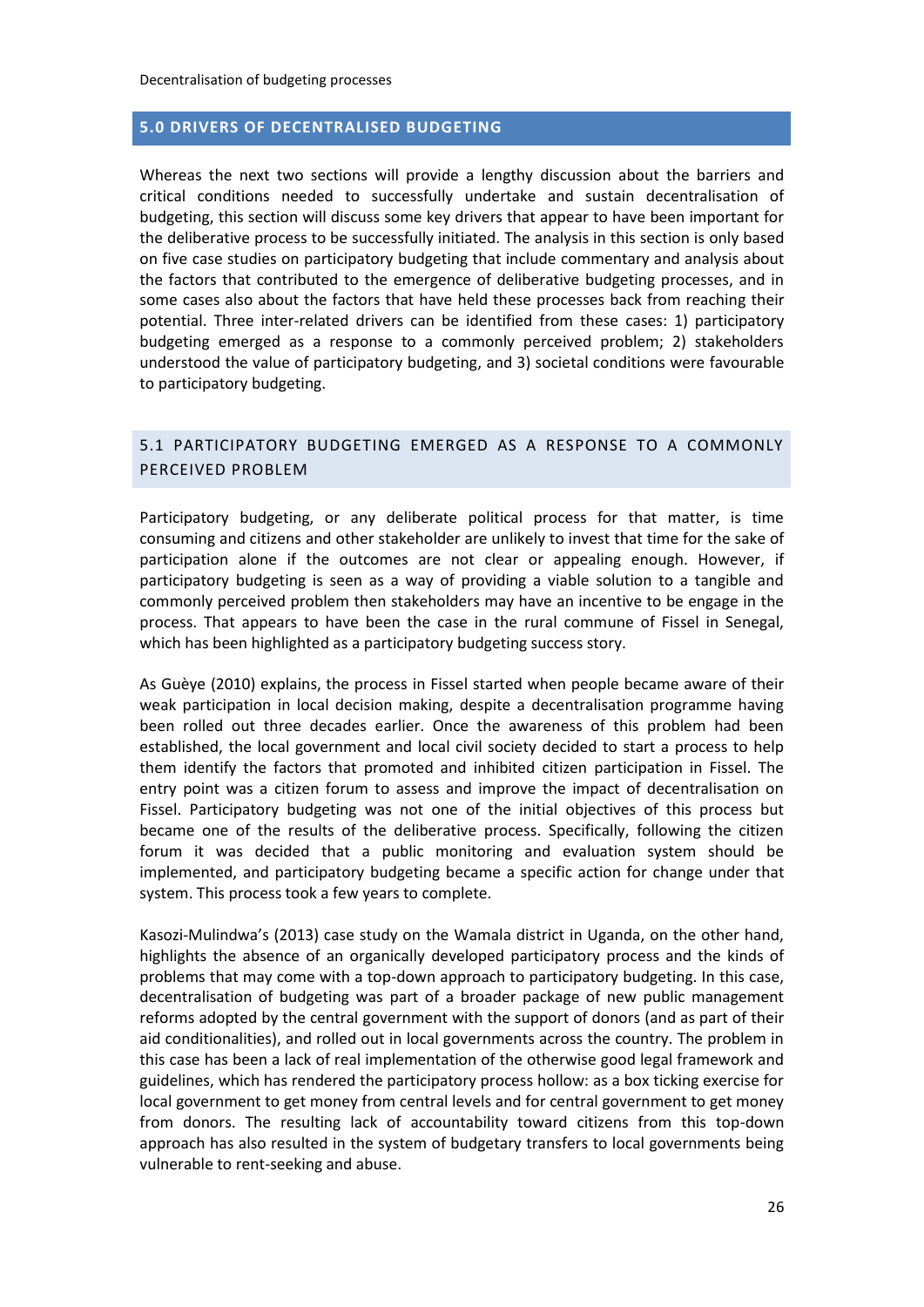Similar evidence is put forward by Ananthpur et al (2014) looking at the rolling out of the People's Campaign in the Indian state of Karnataka. While the People's Campaign appears to have been a great success in mobilising citizens, especially the poor, in Kerala from where it originated; in the poorer and less literate state of Karnataka, the deliberative institutions appear to have been co-opted by enduring patron-client informal institutions, which stood in the way of effective citizen mobilisation.

#### <span id="page-28-0"></span>5.2 STAKEHOLDERS UNDERSTOOD THE VALUE OF PARTICIPATORY BUDGETING

If local stakeholders are interested in using participatory budgeting as a mechanism to solve a particular problem, as in the case of Fissel, they need information on the potential value of this process and training in how the process works. Kihongo and Lubuva's (2010) account of participatory budgeting in the urban district of Ilala in Tanzania describes the important role sensitisation of stakeholders played in that case.

The participatory process in the Ilala district was initiated by local government as a way of complying with policies set by the central government. The decision was also made in response to citizens' concerns and in response to local councillors' complaints about topdown budgets and plans that failed to address community priorities. The first attempt to organise participatory budgeting failed due to poorly articulated community priorities and too high expectations of what the process could accomplish. In reaction to this unfavourable outcome, the local government made a large push to train and inform stakeholders, including people in the local government and council, and civil society, and built teams whose responsibility it was to build community awareness and capacity for participatory planning and budgeting. These sensitisation efforts resulted in a great improvement to the participatory process and to the proposed budgets.

This brings us back to the People's Campaign in Kerala. This is arguably the largest top-down participatory planning and budgeting initiative rolled out with all 1,212 local governments in Kerala having been given new functions and decision making powers. The large scale initiative came with a huge mobilisation effort, including a massive training programme of 'key resource persons' at the local and district level that involved over 100,000 people (Heller et al, 2007).

#### <span id="page-28-1"></span>5.3 SOCIETAL CONDITIONS WERE FAVOURABLE TO DECENTRALISED BUDGETING

Three of the case studies provide information about favourable factors that helped the deliberative budgetary process to emerge as a viable option. To what extent these factors could be replicated elsewhere is the million-pound question that unfortunately is not discussed in these pieces of literature.

The large People's Campaign in Kerala, according to Heller et al (2007), while being a result of a long history of broad-based demands for democratic reform emanating from many quarters, was only made possible by an incidental alignment of political and societal forces that reached a critical political mass right after the election of a coalition of left parties in 1996.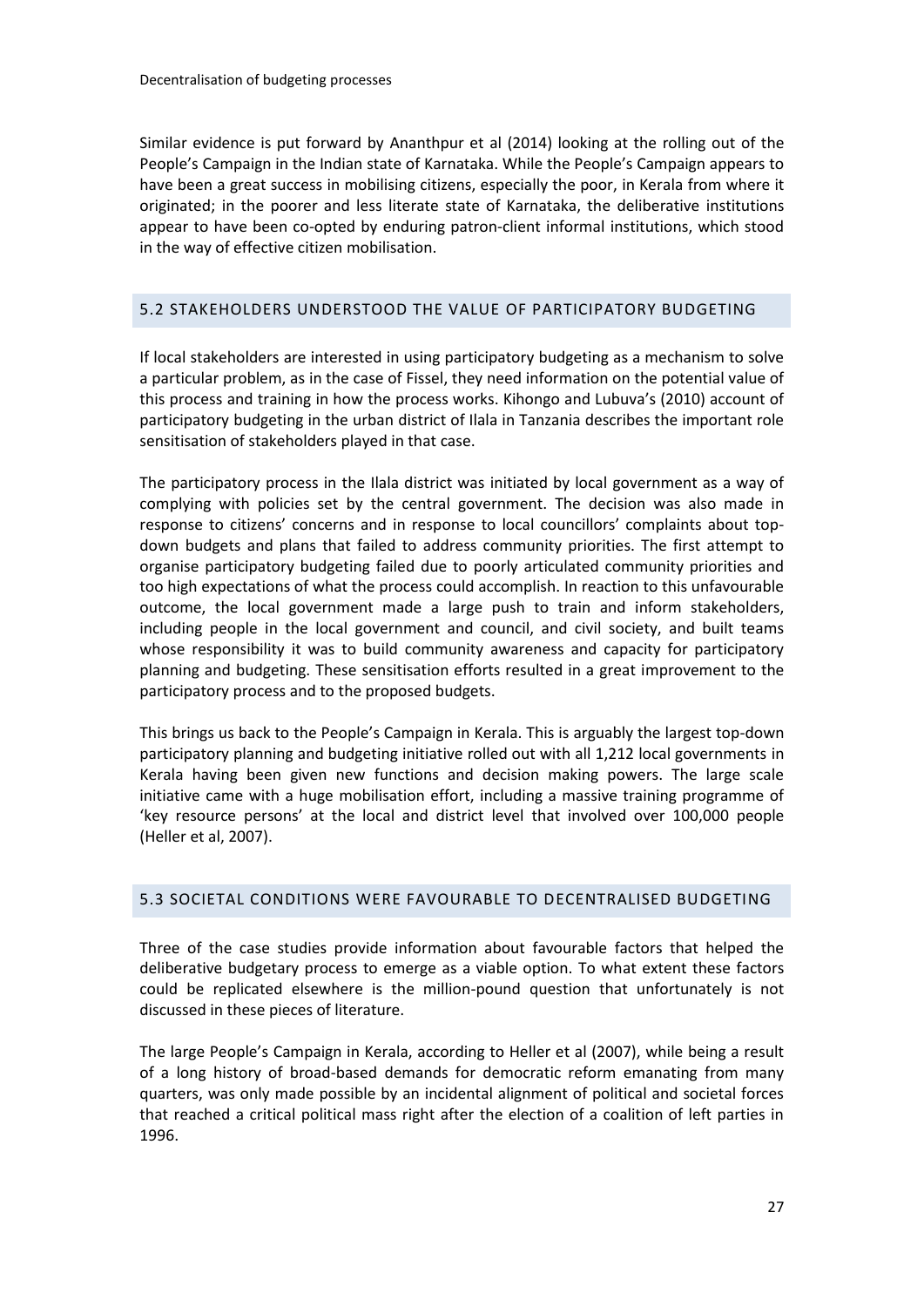In the case of Fissel, Guèye (2010) argues that contextual factors contributing to the successful implementation of participatory budgeting included the presence of a strong civil society, which had developed over decades, good relationships between civil society and the council, which also had a long tradition of collaboration, and the council president's personal experiences in rural development and open mind to participatory processes. A local radio station was also deemed an essential tool for information dissemination.

The authors of the Tanzania case study, Kihongo and Lubuva's (2010), argue that important to the success of that case was a conducive national political and administrative context; a favourable local social and economic context (whereby people's housing situation had stimulated a community spirit); extensive support from a wide range of institutions (including different types of civil society organisations, political parties and the media) and a flexible, innovative, and persistent process that achieved greater success through trial and error.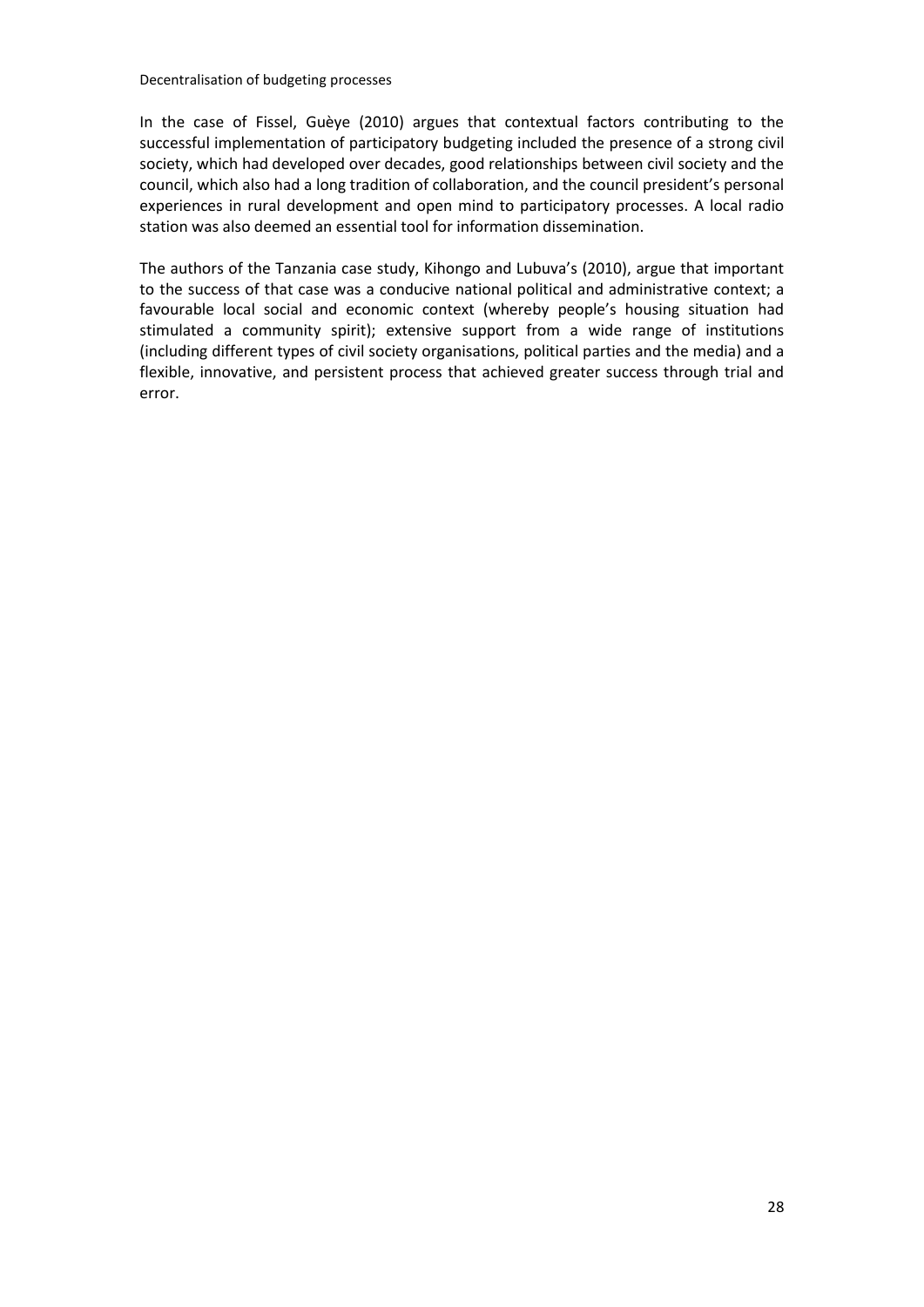#### <span id="page-30-0"></span>**6.0 FACTORS CONTRIBUTING TO EFFECTIVE DECENTRALISATION OF BUDGETING**

The studies included in this REA identify a number of factors seen to be contributing to effective decentralisation of budgeting. These factors are summarised in the table below and subsequently discussed per type of devolved budgeting.

| <b>Success factor</b>                           | <b>Consistency of</b>          | <b>Quality of</b> | No. of         |  |  |  |  |
|-------------------------------------------------|--------------------------------|-------------------|----------------|--|--|--|--|
|                                                 | findings                       | evidence          | studies        |  |  |  |  |
|                                                 | <b>Participatory budgeting</b> |                   |                |  |  |  |  |
| Political buy-in from central and local         | Consistent                     | Moderate          | 6              |  |  |  |  |
| government                                      |                                |                   |                |  |  |  |  |
| Strong local level organisations and supportive | Consistent                     | Moderate          | 4              |  |  |  |  |
| civil society                                   |                                |                   |                |  |  |  |  |
| Favourable regulatory environment               | Inconsistent                   | Moderate          | 3              |  |  |  |  |
| <b>Budget transparency</b>                      | Consistent                     | Moderate          | 2              |  |  |  |  |
| <b>Budget consultations</b>                     |                                |                   |                |  |  |  |  |
| Political buy-in from central and local         | Consistent                     | Moderate          | $\overline{2}$ |  |  |  |  |
| government                                      |                                |                   |                |  |  |  |  |
| Buy-in from civil society organisations and     | Consistent                     | Moderate          | 1              |  |  |  |  |
| media                                           |                                |                   |                |  |  |  |  |
| Favourable regulatory environment               | Consistent                     | Moderate          | 1              |  |  |  |  |
| Gender-responsive budgeting                     |                                |                   |                |  |  |  |  |
| Presence of gender advocates in central         | Consistent                     | Moderate          | 1              |  |  |  |  |
| government                                      |                                |                   |                |  |  |  |  |

# <span id="page-30-2"></span><span id="page-30-1"></span>6.1 PARTICIPATORY BUDGETING

# 6.1.1 POLITICAL BUY-IN FROM CENTRAL AND LOCAL GOVERNMENT

#### **Having political buy-in for participatory budgeting at central and local level is highlighted in six studies as an important factor for ensuring successful and sustainable practice in this area.**

The conclusions from the research on participatory budgeting in Senegal emphasise the necessity of ensuring commitment by central and local government, not only as active participants in the process but also for presenting participatory budgeting as a real political option as opposed to a simple exercise (Guèye, 2010). The case of participatory budgeting in Tanzania likewise concludes that its success depended on having political will from the central government for civic involvement at the central and local level of government (Kihongo and Lubuva, 2010). Lack of political buy-in at all levels of government to effectively implement participatory budgeting is also emphasised as the main reason why the process has not reaped the intended results in the case of Uganda (Kasozi-Mulindwa, 2013).

Sources of political will in this respect can be seen as deriving from specific characteristics of a politician, including personality, leadership skills, and personal ideology, as well as the attitude of the municipal government toward the inclusion of civil society (Speer, 2012). The author of the case study from Morocco emphasises the role of the community leader's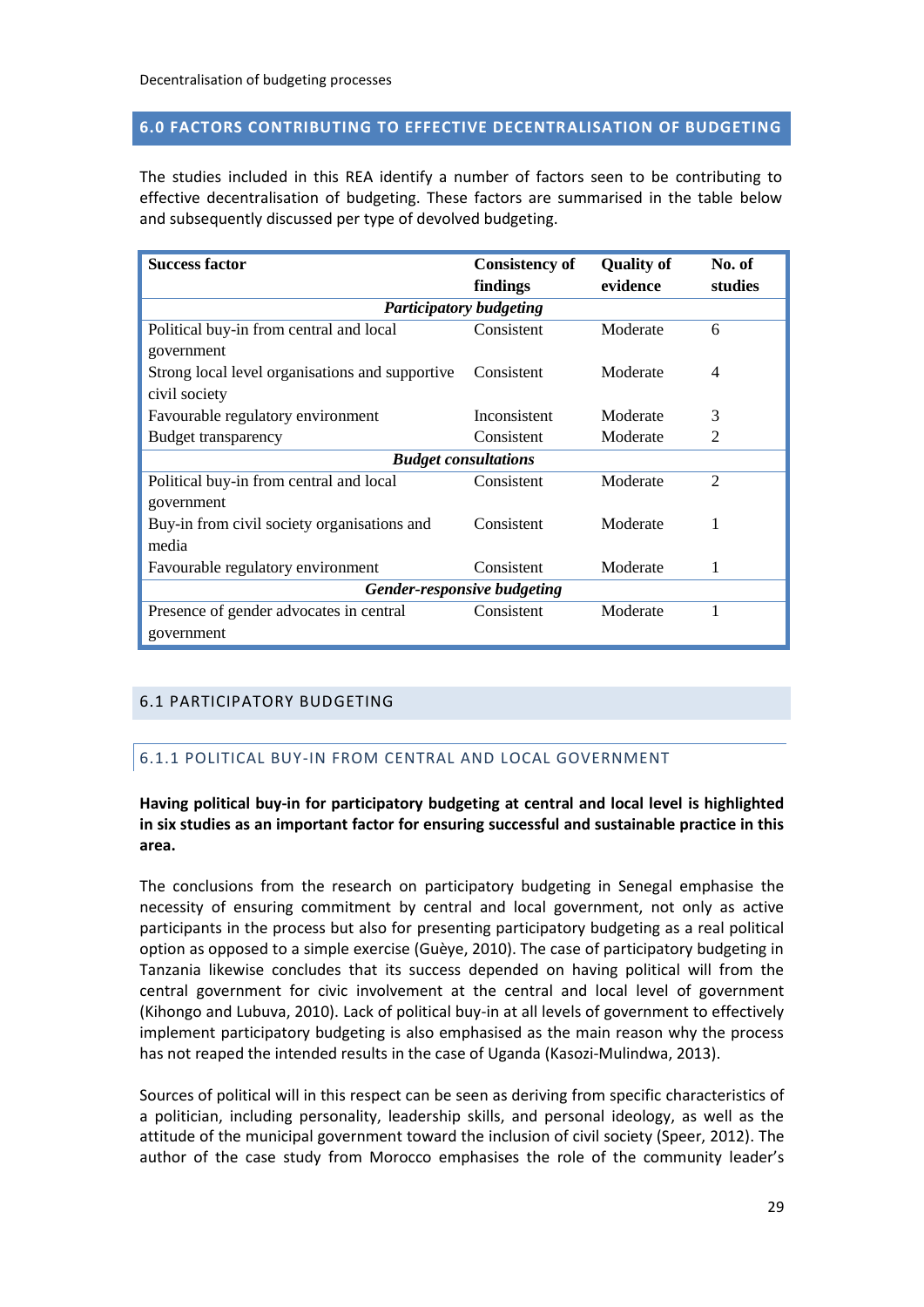energy and ideological beliefs as decisive in ensuring results from participatory processes (Bergh, 2010). Speer (2012) also adds that participatory budgeting is more likely to be supported by politicians at any level if they perceive that there are benefits coupled with the process, including improved relationships with community representatives, and a greater chance of being re-elected. The existence of political will for participatory budgeting is also conditioned upon the historical and institutional legacies of a location, including the history of democratic opening, the existence of functioning state institutions, and a history of civil society action (Carlitz, 2013), as well as electoral party system, the degree of political decentralisation, and size of jurisdiction (Speer, 2012).

# <span id="page-31-0"></span>6.1.2 STRONG LOCAL LEVEL ORGANISATIONS AND SUPPORTIVE CIVIL SOCIETY

**Four studies make a case for why having a strong counterpart to the government, in the form of village associations, civil society organisations, and other grass-roots organisations, helps ensure positive results from participatory budgeting.**

Apart from ensuring political will; for participatory budgeting to work, civil society actors need to be willing and able to contribute to the process. Structural conditions at the local level – such as the number of civil society organisations, the strength of the ties between them, and the existence of trust – can affect both the capacity and motivation of civil society to participate in budgeting processes and thereby affect the chances of successfully implementing participatory budgeting (Speer, 2012). The global literature review by Carlitz (2013) also talks about strong horizontal alliances made up by local level organisations as being a condition for success as these alliances can unitedly stand up to governments as well as mobilise resources and capacity.

The latter point was emphasised in the case study on Tanzania where a rich variety of community-based organisations with experience in participatory processes lent their support to the district budgeting process. Civil society helped identify and prioritise community concerns, mobilised community resources, and contributed with information and advocacy skills; faith-based organisations helped build consensus across religious lines, and local political party organisations helped build consensus across political lines (Kihongo and Lubuva, 2010). Having strong and well-structured local organisations was also mentioned in the case study on Senegal as a necessary element for having successfully carried out the deliberative process in that setting (Guèye, 2010).

#### <span id="page-31-1"></span>6.1.3 FAVOURABLE REGULATORY ENVIRONMENT

**Three studies discuss having civic participation in budgeting instituted by law. However, the evidence is mixed regarding the likely impact from having a legal framework for participatory budgeting.**

The case study on Tanzania mentions that the successful introduction of participatory budgeting in that setting was partly due to favourable regulatory environment where numerous laws already existed that required citizen participation in policy and budgeting processes (Kihongo and Lubuva, 2010). The case study on Uganda, however, argues that the laws on local level participation in budgeting were not organically developed in Uganda but rather imposed through donor conditionality. The consequent lack of political ownership has meant that the legal framework is not effectively enforced. Instead, according to the author, the local government manipulates the process to ensure that central government continues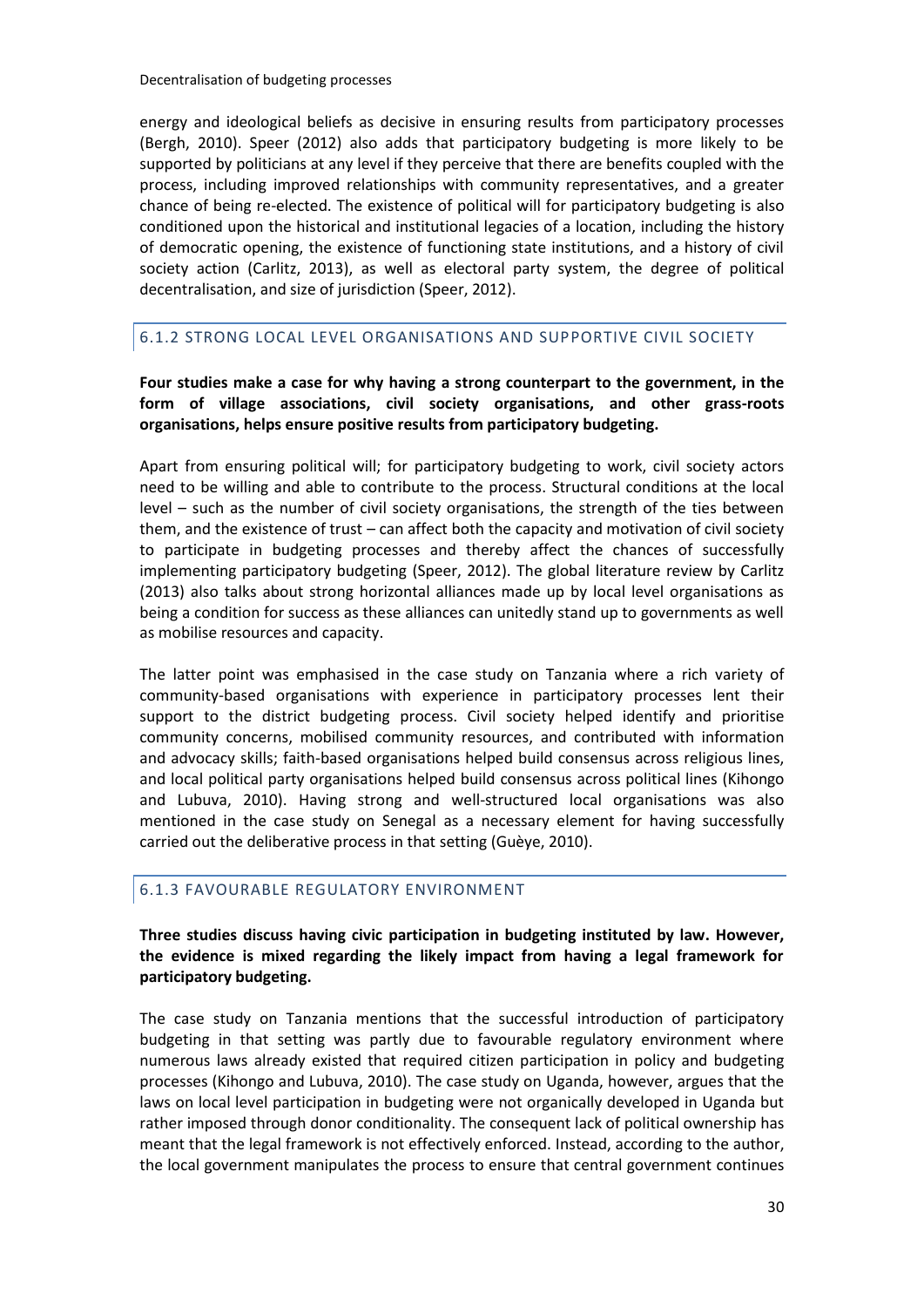to remit funds to the district, and the central government uses the same strategy to convince donor partners that Uganda is successfully implementing the reforms and that citizens are involved in decision-making that concern them (Kasozi-Mulindwa, 2013).

Finally, as argued in the regional meta-review on Asia, a lack of legal framework for participation in budgeting, while being a potential burden if the local government is dependent on centrally generated or collected revenues, does not have to disable the participatory initiatives at the local level (Fölscher, 2007).

# <span id="page-32-0"></span>6.1.4 BUDGET TRANSPARENCY

**Two of the included studies pay attention to budget transparency as a factor contributing to successful participatory budgeting, pointing at budget transparency's role for inclusiveness as well as for contributing to enhanced accountability.** 

The case study on Uganda emphasises the value of budget transparency for accountability. The author argues that because information concerning the district budget had not been made available to the participants in the community meetings in a timely manner, the available information about the budget could not be effectively used to demand answers from political leaders (Kasozi-Mulindwa, 2013). The regional meta-review on sub-Saharan Africa, in turn, claims that civic participation in budgeting is hampered by the lack of budget transparency, which in turn, boils down to a lack of capacity at the various institutions. Local governments lack the capacity to prepare the accounts and enforce fiscal discipline, and central government institutions lack the capacity to follow up on audit recommendations in a timely and comprehensive manner (Shall, 2007).

# <span id="page-32-2"></span><span id="page-32-1"></span>6.2 BUDGET CONSULTATIONS

#### 6.2.1 POLITICAL BUY-IN FROM CENTRAL AND LOCAL GOVERNMENT

The two studies which forms the analytical base for budget consultations both emphasise the importance of having political buy-in for the budget consultation process to be effective.

The comparative case study of the three-country consultation pilots in Asia points to the importance of political willingness of the head of government to enable and consider input into the budget process. Political will at the centre of government that sets the tone and provide an overarching supportive environment for budget consultation is also necessary for dismantling any resistance at the lower level of bureaucracy. Based on this finding the authors recommend that donors should focus such budgeting projects on sites with willing political counterparts to develop viable models for budget consultation that can be used to persuade other local governments of the benefits of opening the budget process to the public (Asian Development Bank, 2006).

The case study on the sub-national budget consultations in Cameroon likewise emphasises the importance of political buy-in. However, it found that the key to sustainability of the kind of budget consultation intervention that was practiced in Cameroon lies in a combination of pressure from the top and the bottom as well as the existence of a number of dedicated officials motivated to keeping the process alive. Pressure from the top, in this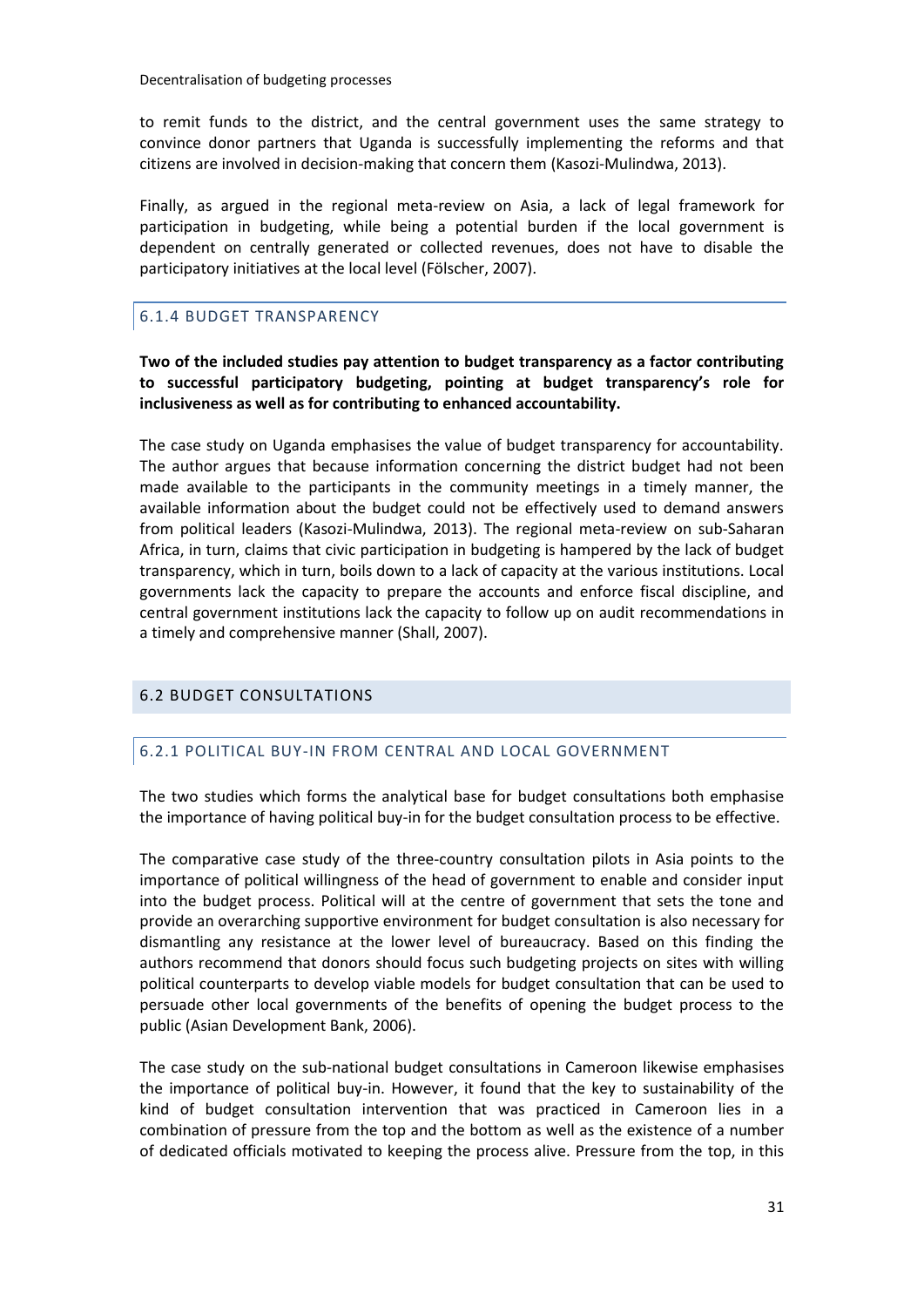context, meant having the district governors on-board who would communicate to officials down the administrative hierarchy. Pressure from the bottom, on the other hand, meant establishing partnership with lower-ranking officials employed in line ministries who both had intimate knowledge of the service delivery points whose budgets were publically disseminated, and authority to nudge them to effectively participate in the budget transparency processes (Alton and Agarwal, 2013).

#### <span id="page-33-0"></span>6.2.2 BUY-IN FROM CIVIL SOCIETY ORGANISATIONS AND MEDIA

The Asian pilot initiative on budget consultations specifically targeted a broad range of civil society organisations in each country to be part of the budget consultations. In the first phase of the project, before the open public budget consultation meetings took place, between 55 and 72 civil society organisations per country received training on the budget process, including how to conduct budget analysis. These organisations were then invited to participate in the budget consultation meetings. This is the context which the report from the initiative refers to when it emphasises the importance of finding willing and capable civil society partners for this kind of initiative. It goes as far as to say that in designing such initiatives, site selection should be biased toward areas where civil society has capacity and interest to engage in budget consultations. The report also argues for harnessing media's role in budget consultations; finding willing and capable journalists for budget-related training and inviting them to cover the budget consultations (Asian Development Bank, 2006).

#### <span id="page-33-1"></span>6.2.3 FAVOURABLE REGULATORY ENVIRONMENT

Finally, the report that was written following the Asian pilot budget consultations argue that having a legal framework in place that supports budget transparency can be very useful for successfully implementing budget consultations. It can be useful in clarifying for officials what information can be shared with the public, as well as to refer to when requesting access to budget information. The authors add that while the existence of a legal framework does not necessarily mean that it will be effectively implemented, it becomes difficult for officials to refuse to implement transparency provisions once discrepancies between law and practice become the subject of public debate (Asian Development Bank, 2006).

#### <span id="page-33-3"></span><span id="page-33-2"></span>6.3 GENDER-RESPONSIVE BUDGETING

#### 6.3.1 PRESENCE OF GENDER ADVOCATES IN CENTRAL GOVERNMENT

Positioning gender advocates in central government was identified in the UNFEM multicountry evaluation as a factor contributing to the success of gender-responsive budgeting. The evaluation team noted that the most effective approach was to have gender and planning/finance remits combined institutionally, illustrated by the Gender Units in finance ministries in Morocco and the gender focal point in a sector-level planning and finance department in Senegal (UNIFEM, 2009).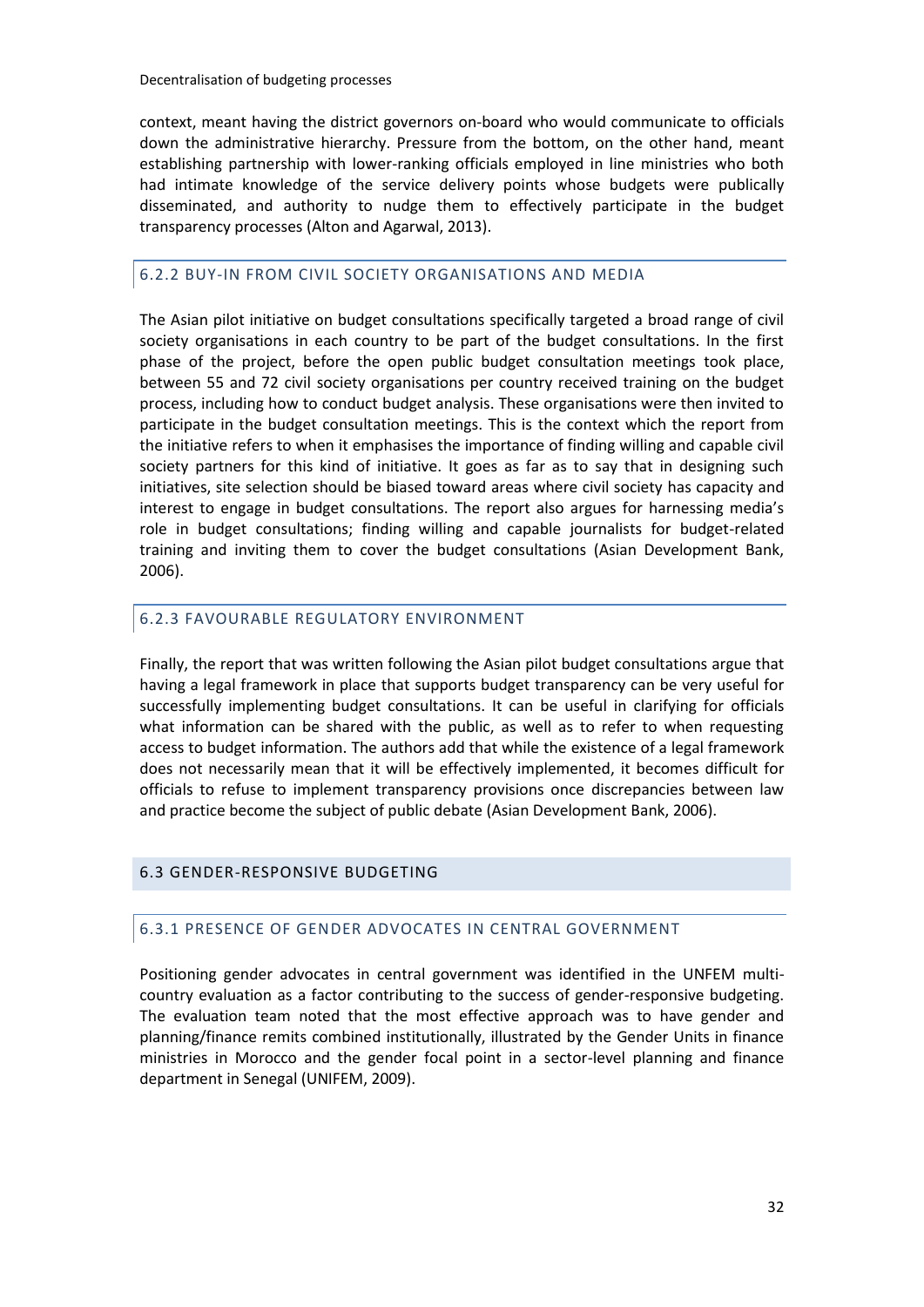#### <span id="page-34-0"></span>**7.0 BARRIERS TO EFFECTIVE DECENTRALISATION OF BUDGETING**

The material also identified a number of critical barriers for effective decentralisation of budgeting. These barriers are summarised in the table below and subsequently discussed for each type of devolved budgeting.

| <b>Barrier to success</b>                      | <b>Consistency of</b> | <b>Quality of</b> | Number of |  |  |
|------------------------------------------------|-----------------------|-------------------|-----------|--|--|
|                                                | findings              | evidence          | studies   |  |  |
| <b>Participatory budgeting</b>                 |                       |                   |           |  |  |
| Political capture of the participatory process | Consistent            | High              | 4         |  |  |
| Lack of sub-national level autonomy            | Consistent            | Moderate          | 2         |  |  |
| Lack of capacity and understanding among       | Consistent            | Moderate          | 3         |  |  |
| stakeholders                                   |                       |                   |           |  |  |
| Cultural and other barriers for civic          | Consistent            | Moderate          | 3         |  |  |
| engagement                                     |                       |                   |           |  |  |
| Lack of resources to promote and sustain       | Consistent            | Moderate          | 4         |  |  |
| participatory processes                        |                       |                   |           |  |  |
| <b>Budget consultations</b>                    |                       |                   |           |  |  |
| Lack of understanding and motivation           | Consistent            | Moderate          | 1         |  |  |
| among stakeholders                             |                       |                   |           |  |  |
|                                                |                       |                   |           |  |  |
| Gender-responsive budgeting                    |                       |                   |           |  |  |
| Short time horizons for donor support          | Consistent            | Moderate          |           |  |  |

#### <span id="page-34-2"></span><span id="page-34-1"></span>7.1 PARTICIPATORY BUDGETING

#### 7.1.1 POLITICAL AND ELITE CAPTURE OF THE PARTICIPATORY PROCESS

**For participatory budgeting to result in policies and projects that reflect the priorities and needs of ordinary people, the voices of these people should not be overpowered by those constituting the political elite. Elite capture is, however, a barrier that has been observed in four of the included studies.** 

In the case of the Indian 'People's Campaign' Ananthpur et al (2014) found that traditional informal local level institutions, or power houses, have found ways to interface with the constitutionally mandated elected village council that is part of the participatory budgeting process. They found that the entrenched elite not only tried to influence who contested the village council elections, but also influence what community budgeting decisions were made. This parallel power house also made the task of mobilising poor, illiterate citizens very challenging.

The case study on Afghanistan also highlighted elite capture as a barrier for reaping the benefits from participatory budgeting. Specifically, they found that members of the elite had more influence that other attendees in the selection of projects in 98% of meetings, and in 35% of meetings they fully determined the choice over the final project (Beath et al, 2015). The case study on Uganda tells a similar story, in that budget conferences were dominated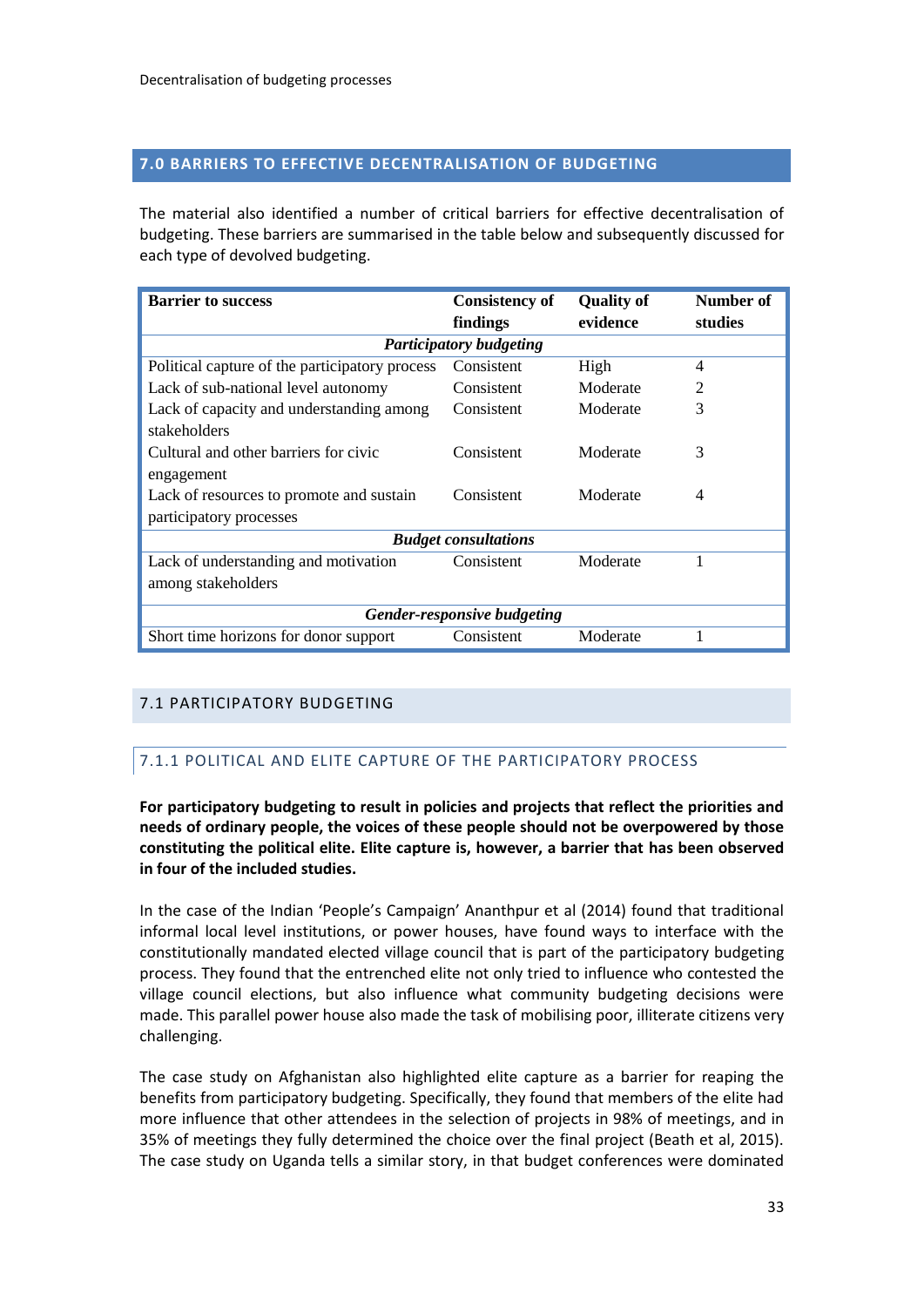by political leaders and used to communicate the agendas of these people as opposed to being a mechanism for collecting input from participants to inform budget decisions. (Kasozi-Mulindwa, 2013). Elite capture was also found in the Moroccan case whereby the federalisation of village associations was seen to have been captured and monopolised by a small political elite who used their positions to further their political interest by giving financial help to those village associations whose presidents were political allies (Bergh, 2010).

Related to the issue of elite capture is how systems based on patronage can act as barriers to effective participatory budgeting. The drivers of politics in a country (policy or patronage) is an important enabling/disabling factor in citizen-centred planning and budgeting, as explained by Fölscher (2007, p.183):

"If the political system is based on patronage and the politics of identity, the risk of government-based participation systems becoming instruments within that system is great. If politics are more closely related to policy issues, there is a greater likelihood the state will be interested in genuine participation."

Regardless of political system, we should remember that participatory budgeting is never a neutral political act but always a form of competitive institution building in the way that it challenges existing state structures and the power relations that they embody, as argued by Goldfrank (2006, p.2), and cited in Carlitz (2013, p.8). The author adds that this runs contrary to what many development agencies seem to suggest by presenting participatory budgeting as part of a 'toolkit' for development.

#### <span id="page-35-0"></span>7.1.2 LACK OF SUB-NATIONAL LEVEL AUTONOMY

There may be various fiscal and policy challenges at the central and local level to overcome when implementing participatory budgeting initiatives in which communities have direct input into decisions about national development funds. First is the lack of policy and fiscal autonomy at the sub-national level, which two studies write about. **If sub-national governments have little autonomy, participation initiatives are unlikely to take hold unless the local government has access to external sources of funding or can use the participatory mechanism to generate more of their own resources for greater autonomy** (Fölscher, 2007). Likewise, if development funds to be used for participatory budgeting are too small to provide significant support for community projects, participation from the communities may just lead to frustration as their priority projects go largely unfunded. On the other hand, if funds are sufficient but are being underspent, local level governments may need both assistance and incentives to effectively spend the development funds (Asian Development Bank, 2006).

One of the conclusions reached from the budget initiative piloted in the three Asian countries was that initiating budget consultations may be a good starting point in places facing these kinds of fiscal challenges before embarking on fully fledged participatory budgeting programmes (Asian Development Bank, 2006).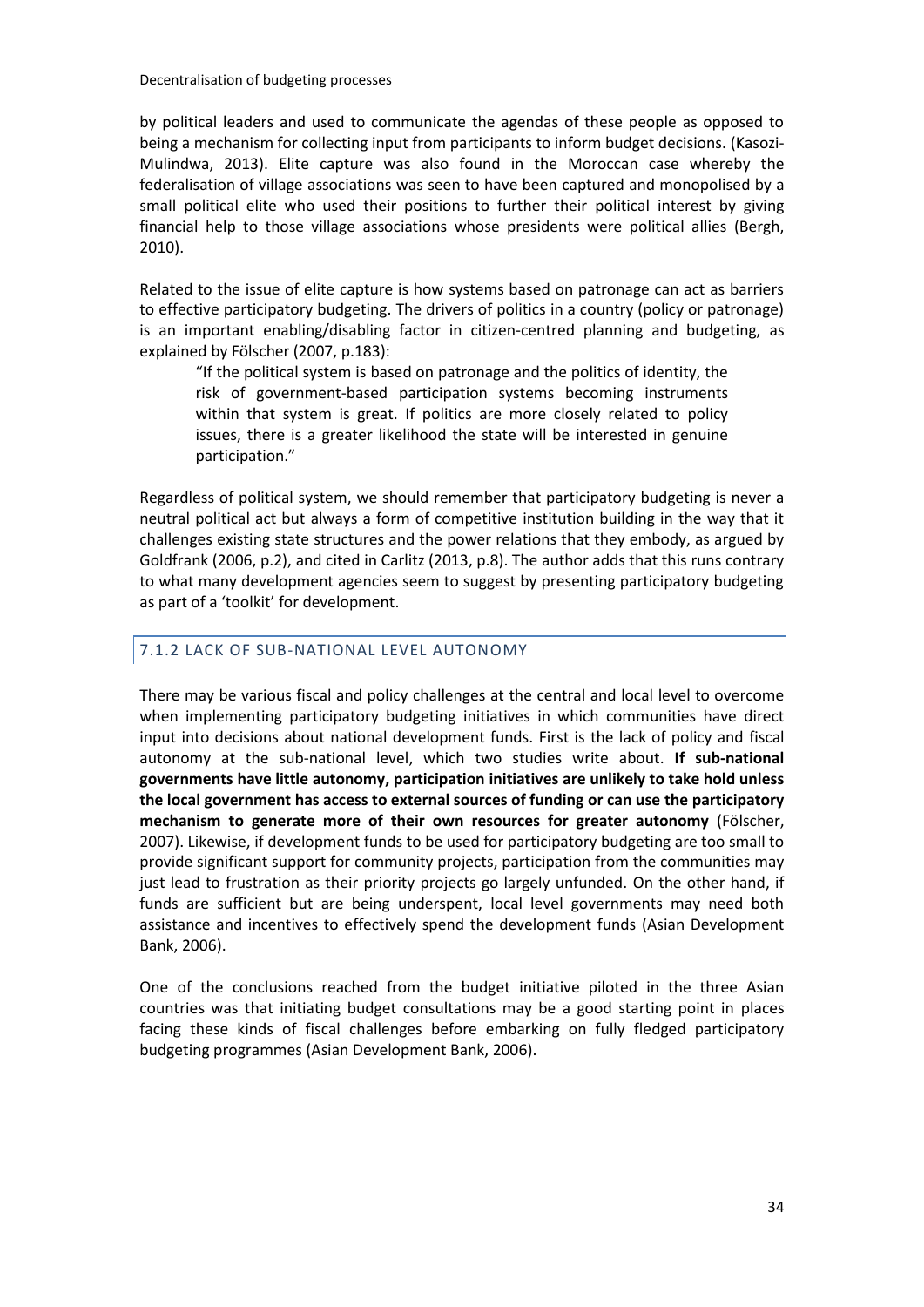#### <span id="page-36-0"></span>7.1.3 LACK OF CAPACITY AND UNDERSTANDING AMONG STAKEHOLDERS

#### **Three studies, all on sub-Saharan Africa, highlighted the lack of capacity among stakeholders in the budgeting process as a serious barrier to the successful implementation and sustainability of this type of citizen-based policy-making.**

The regional meta-review of sub-Saharan Africa pointed out that each of the seven countries reviewed had cited the lack of capacity of councillors, municipal officials, and citizens as the most serious impediment to civic participation in planning and budgetary processes (Shall, 2007).

Citizens, especially the poor, are often not aware of their right to participate, and lack an understanding and awareness of policy-making and budgetary processes. As a result, the budget-making processes involve mainly the elite. In addition, the technical language used to discuss the budget is often beyond comprehension of both councillors and the people they represent, which means that they are excluded from participating effectively in the budgetary processes (Shall, 2007). Similar constraints were found in the case studies on Senegal and Uganda where both authors note that the low educational level of councillors limit their capacity to record information at the meetings and disseminate this information in their villages. This, in turn limits the effective participation by citizens in the budgeting process (Guèye, 2010; Kasozi-Mulindwa, 2013).

Shall (2007) also found that in most of the seven reviewed countries in sub-Saharan Africa, the roles and responsibilities among stakeholders in the budgetary process were not clearly understood, in particular the distinction between the roles of councillors and officials. As a result, officials made decisions that should have been made by the elected councillors, and in so doing, used the councillors as rubber stamps. In addition, some councillors ignored what came up through the participatory process and instead put forward the issues that suited them personally.

#### <span id="page-36-1"></span>7.1.4 CULTURAL AND OTHER BARRIERS FOR CIVIC ENGAGEMENT

#### **Three studies touch upon types of cultural barriers that impede of the successful implementation of participatory budgeting.**

Ananthpur et al (2014) found, using an anthropological research method, that people in the rural northern Indian context were alienated from local governance systems and reluctant to engage, and were only willing to participate if it brought them tangible benefits.

Shall (2007), looking across seven countries in sub-Saharan Africa, found that civic participation in some of these countries is viewed with suspicion, like in Zimbabwe, where elected officials view civic groups with suspicion. In other cases, there is a lack of trust in the process, like in Zambia, where citizen attendance at community planning and budgeting meetings is low due to lack of confidence in the local authorities.

In the case of Senegal, the researcher found that, despite progress with participatory budgeting, traditional resistance to some aspects of the process persists, especially to the empowerment of women (Guèye, 2010).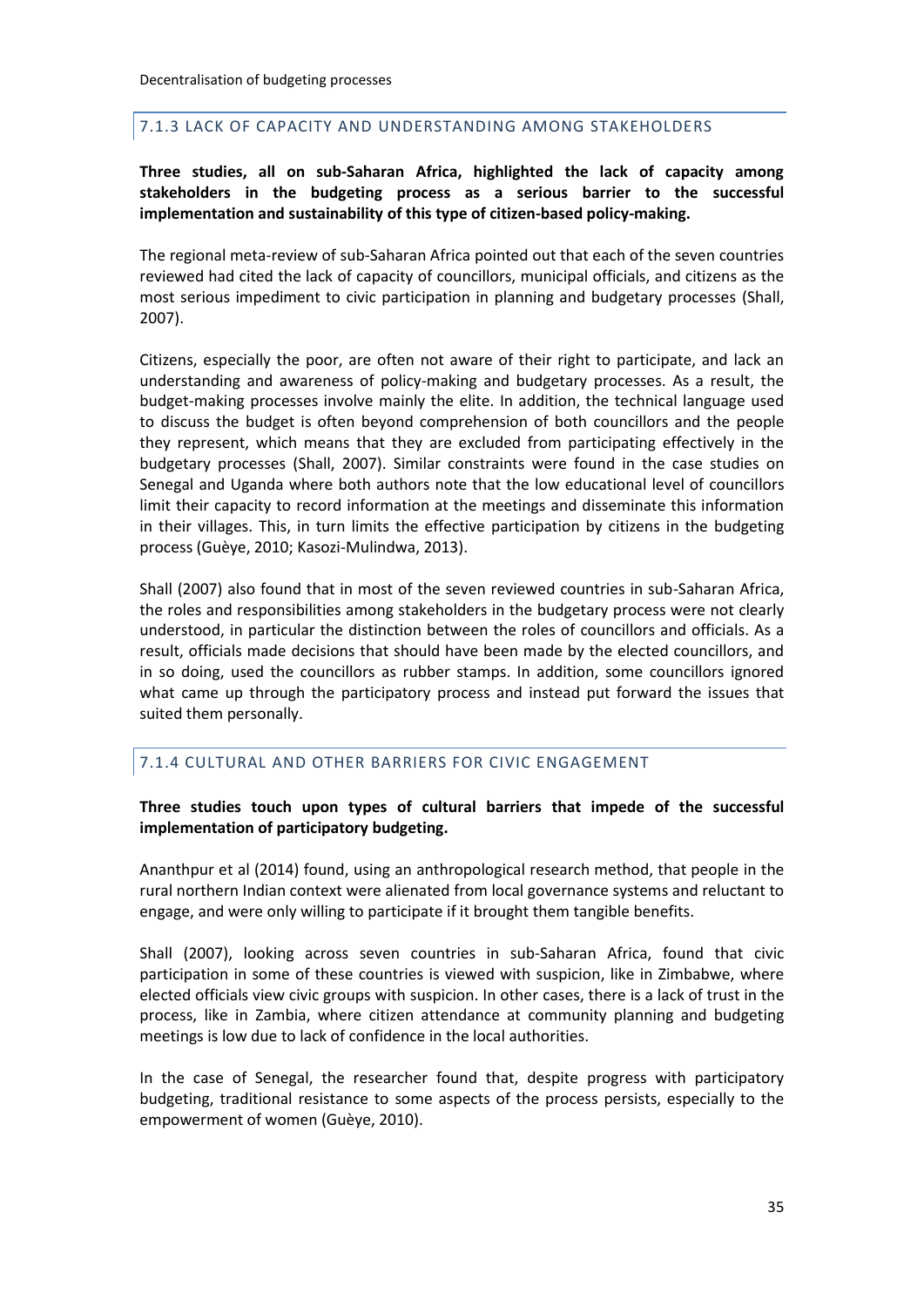# <span id="page-37-0"></span>7.1.5 LACK OF RESOURCES TO PROMOTE AND SUSTAIN PARTICIPATORY PROCESSES

**Four studies point at the lack of financial resources available as a barrier to successfully implement and sustain participatory budgeting.** Speer (2012) states that several studies have found that citizen representative's capacity to participate can be constrained by a lack of economic resources and access to information. Shall (2007) in the regional meta-review on sub-Saharan Africa mentions the cost of organising meetings and transporting citizens to these meetings, and the cost of effectively disseminating information to citizens, as constituting real impediments for participatory budgeting. The researcher of the Uganda case study, for example, found that out of 21 sub-counties that were supposed to have attended a budget conference, only five attended because of poor and untimely communication (Kasozi-Mulindwa, 2013). The case study on Senegal noted that the way forward would be to provide enough funds for the participatory budgeting process in the local government budget, while the long-term solution would be to earmark central funds to communities that have adopted participatory budgeting, which also would encourage more local authorities to adopt the process (Guèye, 2010).

#### <span id="page-37-2"></span><span id="page-37-1"></span>7.2 BUDGET CONSULTATIONS

# 7.2.1 LACK OF UNDERSTANDING AND MOTIVATION AMONG STAKEHOLDERS

In terms of barriers to successfully implement and sustain budget consultations, the report about the Asian pilot budget consultations mentions a lack of understanding among both councillors and civil society actors, as well as a lack of motivation among civil society.

Councillors in some settings, they noted, had little understanding of their role in development planning, monitoring of development projects, establishing transparent and participatory mechanisms for service delivery, and holding the executive accountable for any performance deficit. In addition, civil society actors did not necessarily understand why they should be involved in the budget process instead of just entrusting the government to do it, and also lacked the capacity to undertake budgetary work. In Pakistan, the researchers found the dominant environment among civil society to be one of apathy, helplessness, and lack of initiative based on an assumption that no efforts on their part would make a difference (Asian Development Bank, 2006).

#### <span id="page-37-4"></span><span id="page-37-3"></span>7.3 GENDER-RESPONSIVE BUDGETING

#### 7.3.1 SHORT TIME HORIZONS FOR DONOR SUPPORT

The Budlender (2009) 10-country meta-review on gender-responsive budgeting noted that virtually all the initiatives on gender-responsive budgeting in these countries had been funded and driven, to a greater or lesser extent, by donor agencies. The study also noted that some donor support was programmed to last for only a few years while the timeframe needed to initiate and sustainably institutionalise gender-responsive budgeting is much longer. An example from Rwanda illustrates this problem. Once the two-year DFID project came to an end and the long-term external expert's contract ended, the initiative came to an end. Two years of implementation were not enough to achieve institutionalisation (Budlender, 2009).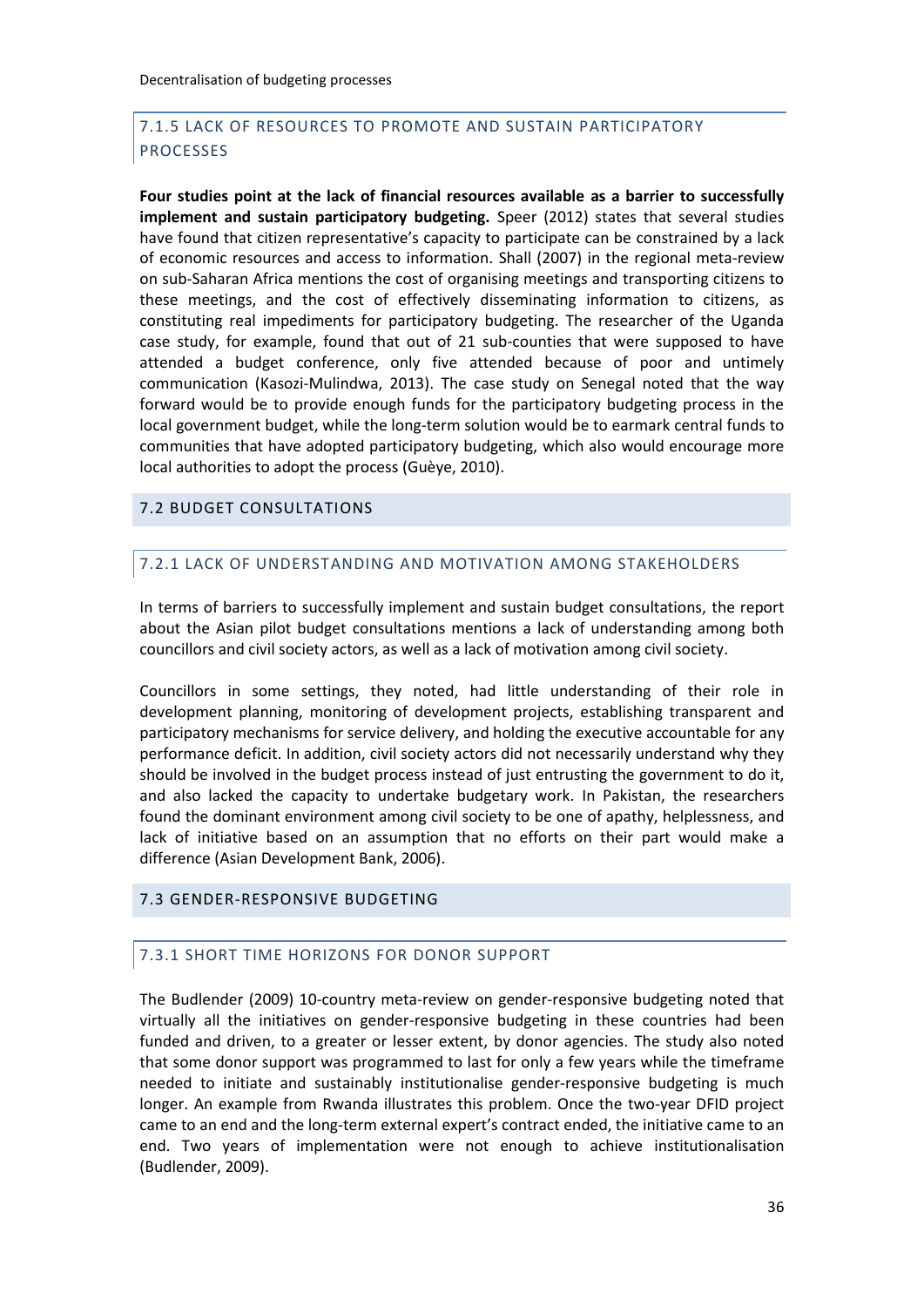# <span id="page-38-0"></span>**8.0 CONCLUSION**

The size of the total body of evidence that corresponds to the inclusion criteria, both in terms of substance and quality, is 20 studies. The vast majority of these studies concern participatory budgeting with very little material available on budget consultations and gender-responsive budgeting. As such, there is a relative abundance of evidence on participatory budgeting on which to base considerations for future programming.

The available evidence presented here in relation to budget consultations and genderresponsive budgeting is too sparse to offer any substantial guidance on how to design related interventions. We would suggest investing in some additional research into these two areas (see section 8.1). Especially useful would be to conduct studies that drew on inside material from donor projects in these areas, preferably using material from across a number of donors.

Below is a summary of the **evidence on outcomes from participatory budgeting.**

**Budget allocation**: There is relatively strong evidence (6 studies) from both quantitative and qualitative research across the regions that participatory budgeting can have a positive effect of budget allocation towards the poor, both in terms of direct benefits to the poor in the form of welfare and pro-poor spending, and more indirectly in the form of increases in health and educational budgets.

**Service delivery**: There is some evidence (3 studies) that participatory budgeting systems, compared to non-participatory forms of policy making, can have positive impact on service delivery. Also, linked to pro-poor resource allocation and increased budgets in health-related services, there is some evidence of an association between participatory budgeting and positive human development outcomes.

**Efficiency of PFM systems**: There is relatively sparse evidence of an impact from participatory budgeting on the efficiency of PFM systems. Only two references touch upon the issue: one case being positive about outcomes from participatory budgeting and another case reporting negative outcomes.

**Citizen involvement**: There is relatively strong evidence (7 studies) of a positive association between participatory budgeting and citizen involvement, including increased involvement by women and minority groups. However, evidence also shows that participatory planning and budgeting at the local level can have exclusionary impact on migrants and therefore have negative consequences in highly migratory societies.

**Accountability**: The evidence on participatory budgeting's impact on accountability and responsiveness is mixed, showing both positive outcomes (3 studies) and negative outcomes (2 studies).

**Anti-corruption**: Four of the included papers touch upon the subject of corruption; whether or not participatory budgeting can help combat it or if, on the contrary, it induces corruption. The findings are mixed and present evidence supporting both positive outcomes (1 study) and negative outcomes (3 studies).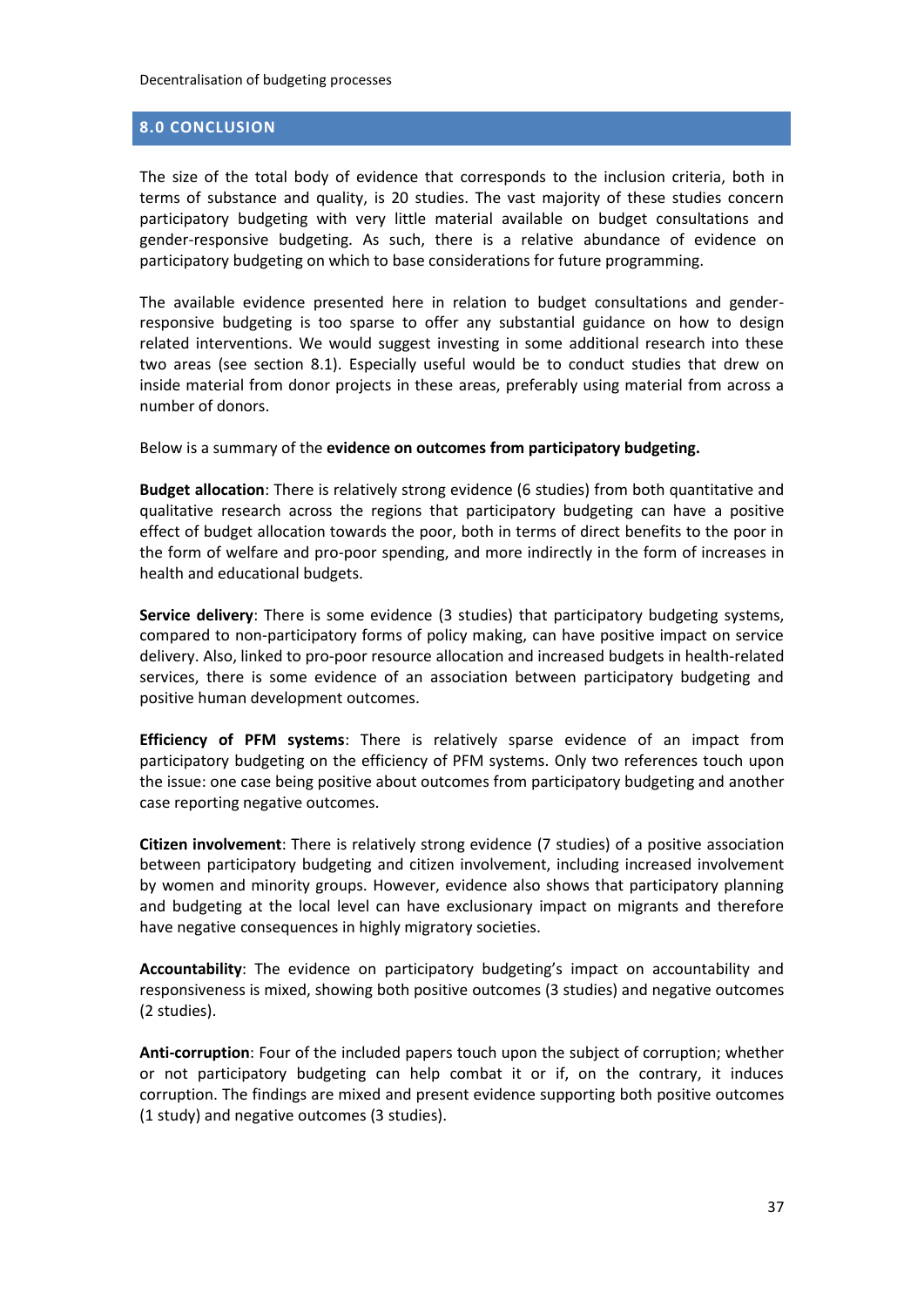A small number (5) of the participatory budgeting case studies provide analysis of the **drivers of decentralised budgeting**. Three inter-related drivers can be identified from these cases: 1) participatory budgeting emerged as a response to a commonly perceived problem; 2) stakeholders understood the value of participatory budgeting, and 3) societal conditions were favourable to participatory budgeting.

A larger number of studies also identify a number of **factors contributing to effective participatory budgeting**:

- Having political buy-in for participatory budgeting at central and local level is highlighted in six studies as an important factor for ensuring successful and sustainable practice in this area.
- Four studies make a case for why having a strong counterpart to the government, in the form of village associations, civil society organisations, and other grass-roots organisation, helps ensure positive results from participatory budgeting.
- Three studies mention having civic participation in budgeting instituted by law but the verdict whether this is a condition for success or not is still out there.
- Two of the included studies pay attention to budget transparency as a factor contributing to successful participatory budgeting, pointing at budget transparency's role for inclusiveness as well as for contributing to enhanced accountability.

#### Finally, the studies identify a number of **barriers for effective participatory budgeting**:

- For participatory budgeting to result in policies and projects that reflect the priorities and needs of ordinary people, the voices of these people should not be overpowered by those constituting the political elite. Elite capture is, however, a barrier that has been observed in four of the included studies.
- If sub-national governments have little autonomy, participation initiatives are unlikely to take hold. This is discussed in two studies.
- Three studies highlighted the lack of capacity among stakeholders in the budgeting process as a serious barrier to the successful implementation and sustainability of this type of citizen-based policy-making.
- Three studies touch upon types of cultural barriers that impede successful implementation of participatory budgeting.
- Four studies point at the lack of financial resources available as a barrier to successfully implement and sustain participatory budgeting.

# <span id="page-39-0"></span>8.1 IMPLICATIONS FOR PRACTICE

There is a relative abundance of studies on participatory budgeting and most of them are positive about the outcomes from these kinds of processes. Still, there are two critical issues that ought to be acknowledged in light of the evidence presented here.

The first is that we still know very little about whether a successful participatory budgeting process developed in one context is likely to be as impactful when set in another context. While the sections in this REA that focus on the drivers of decentralised budgeting, the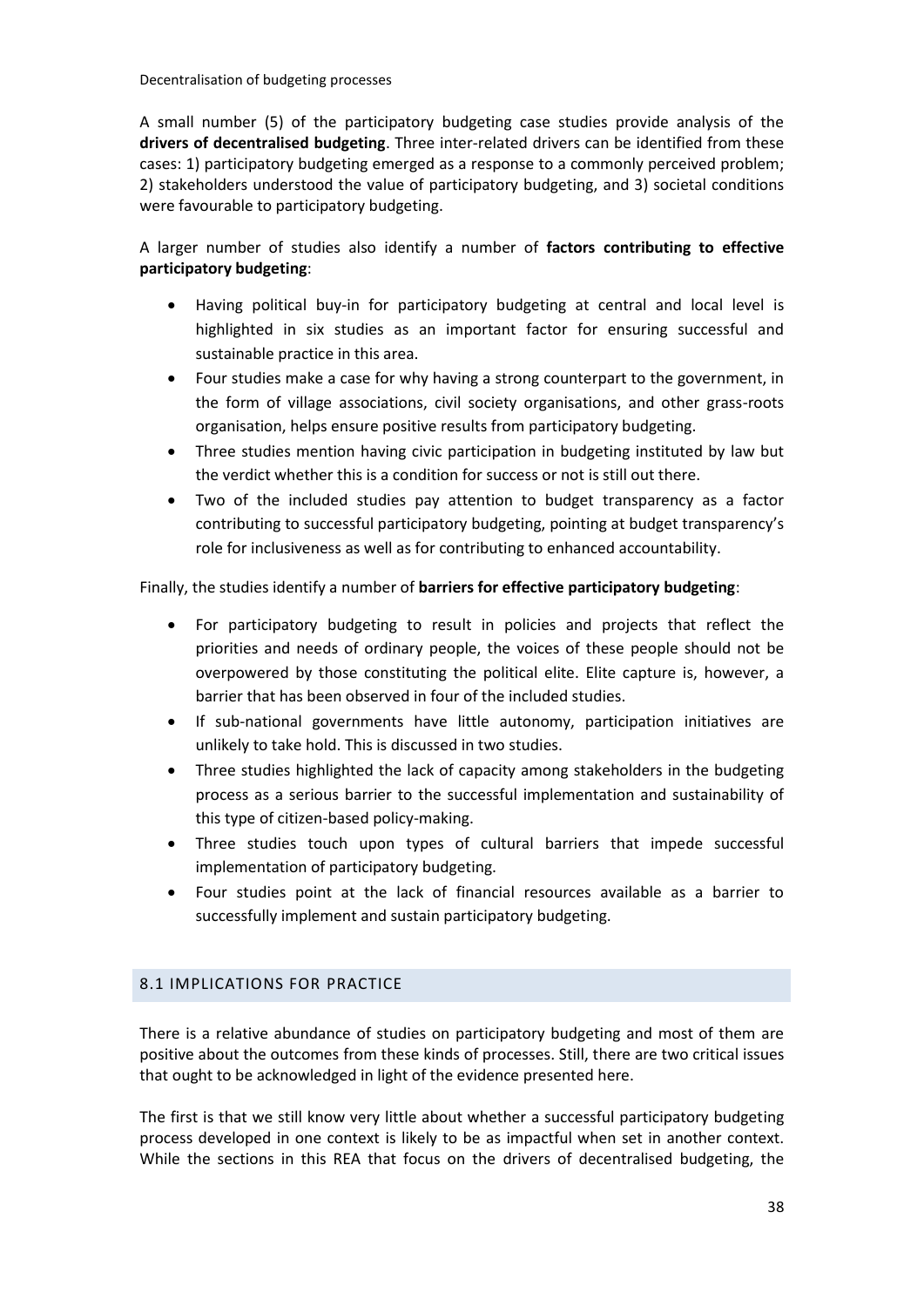conditions enabling success, and on the barriers for success touch upon this issue, the broad and synthesising approach of the REA cannot go into enough detail to effectively address the real 'why' questions: what exactly was being done, why was it possible, and what steps were taken together (or not). Concepts like 'political will' and 'strong regulatory environment' which these sections highlight, while useful, still harbour a lot of vagueness and can encompass a range of issues and dynamics. In the absence of clear answers to these 'why' questions we cannot say much about whether it is relevant for a country to consider reform in this area, much less what they should do to attain the potential benefits attributed to participatory budgeting.

In the absence of these insights, there is a risk of institutional mono-cropping, or isomorphic mimicry, whereby institutions are copied from contexts where they work to contexts where they do not work because not enough was known about why the institution worked in the original setting and whether the critical factors were present in the context to which the institution was transferred. The Ugandan case study included in this REA (Kasozi-Mulindwa, 2013) is an example of this, whereby the participatory budgeting institution, according to the researcher, was not much more than an empty shell and a box to tick for local as well as central government to fulfil other political objectives.

An approach forward in this regard could be to use this REA as a starting point for building a theory of change to guide practitioners to understand how to collect and use information to determine how best to structure and roll out these participatory budgeting processes in a particular context. More empirical research that would focus specifically on the abovementioned 'why' questions would be needed to develop such a theory of change.

The second critical issue that should be mentioned in light of the evidence on outcomes presented in this REA concerns methodological challenges in determining causation. As argued by Speer (2012, p.2383):

"a number of methodological challenges complicate measuring the causal link between participatory governance and outcomes. These challenges increase along the causal chain, which is reflected in the literature with some evidence being available on government responsiveness, less on service quality, and almost nothing on well-being."

To mention a few examples; the evidence from the literature is relatively strong about participatory budgeting being associated with pro-poor budgeting. However, pro-poor budgets may arise because of economic growth and resulting increase in public resources, making it more likely that authorities would allocate resources for pro-poor spending. Likewise, with regard to a link between participatory budgeting and increased citizen involvement, this causation could equally run the other way whereby an increase in civil society activity could increase demand for participatory budgeting. When the available evidence is not strong enough to determine cause and effect, we might see past factors that are critical for positive outcomes to occur in relation to participatory budgeting.

In order to effectively address this issue, a next step for DFID to take could be to use this REA as a stepping stone to commission studies that produce more evidence on the causal chain and direction of causation with regard to participatory budgeting and outcomes of interest.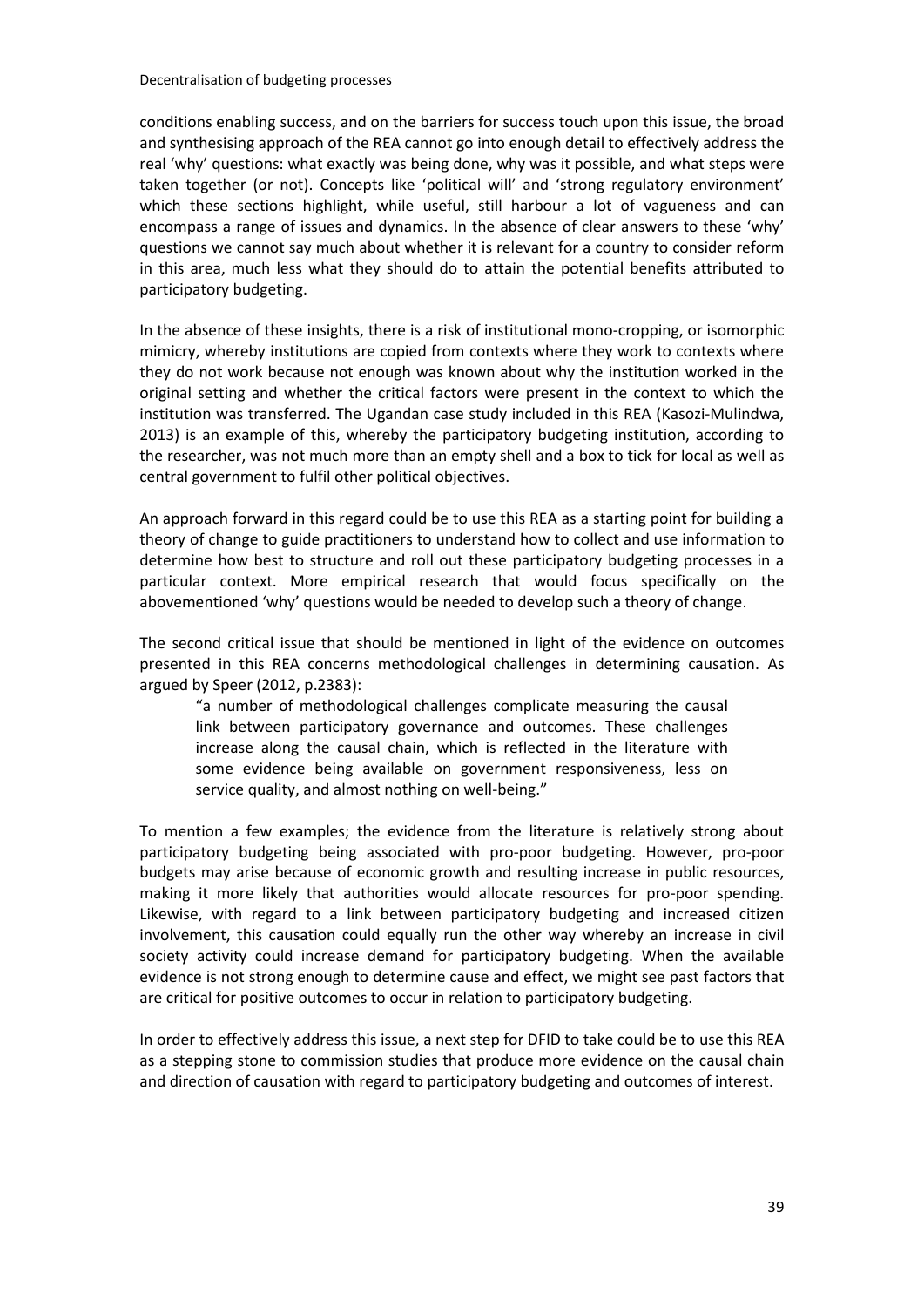#### <span id="page-41-0"></span>**REFERENCES**

Alton, M. L., & Agarwal, S. (2013). *Increasing Accountability through Budget Transparency at the Subnational Level in Cameroon*. Washington, DC: World Bank.

Ananthpur, K., Malik, K., & Rao, V. (2014). *The Anatomy of Failure: An Ethnography of a Randomized Trial to Deepen Democracy in Rural India*. Policy Research Working Paper. Washington, D.C.: World Bank.

Asian Development Bank. (2006). *Fostering Public Participation in Budget-making: Case Studies from Indonesia, Marshall Islands, and Pakistan.* Manila: ADB. Available at: [http://www.adb.org/publications/fostering-public-participation-budget-making-case](http://www.adb.org/publications/fostering-public-participation-budget-making-case-studies-indonesia-marshall-islands)[studies-indonesia-marshall-islands](http://www.adb.org/publications/fostering-public-participation-budget-making-case-studies-indonesia-marshall-islands)

Beath, A., Christia, F. & Enikolopov, R. (2015). *Direct Democracy and Resource Allocation: Experimental Evidence from Afghanistan*. MIT Political Science Department Research Paper No. 2011-6.

Bergh, S. I. (2010). 'Assessing Local Governance Innovations in Morocco in Light of the Participatory Budgeting Experience in Brazil: The Case of "Civil Society" Federations (Espaces Associatifs) in Al Haouz Province'. *Journal of Economic and Social Research*, 12(1), 113-138.

Besley, T., Pande, R., & Rao, V. (2005). 'Participatory Democracy in Action: Survey Evidence from South India'. *Journal of the European Economic Association*, 3(2-3), 648-657.

Bosnic, M. (2015). *Gender-Responsive Budgeting*, GSDRC, University of Birmingham, Birmingham. Available at: [http://www.gsdrc.org/professional-dev/gender-responsive](http://www.gsdrc.org/professional-dev/gender-responsive-budgeting/)[budgeting/](http://www.gsdrc.org/professional-dev/gender-responsive-budgeting/)

Budlender, D. (2009). *Ten-Country Overview Report: Integrating gender responsive budgeting into the aid effectiveness agenda*. New York, N.Y.: UNIFEM

Carlitz, R. (2013). 'Improving Transparency and Accountability in the Budget Process: An Assessment of Recent Initiatives', *Development Policy Review*, 31(Special Issue: The Impact and Effectiveness of Transparency and Accountability Initiatives), s49-s67.

De Lay, S., Mills, L., Jadeja, K. and Lucas, B. (2015). *Public Financial Management Evidence Mapping*. Birmingham, UK: GSDRC, University of Birmingham.

de Renzio, P., & Wehner, J. (2015). *The Impacts of Fiscal Openness: A Review of the Evidence*. Available at SSRN:<http://ssrn.com/abstract=2602439>

DFID (2014). *Assessing the Strength of Evidence: How to Note. March 2014*. Available at: [https://www.gov.uk/government/uploads/system/uploads/attachment\\_data/file/291982/H](https://www.gov.uk/government/uploads/system/uploads/attachment_data/file/291982/HTN-strength-evidence-march2014.pdf) [TN-strength-evidence-march2014.pdf](https://www.gov.uk/government/uploads/system/uploads/attachment_data/file/291982/HTN-strength-evidence-march2014.pdf)

Dongier, P. Van Domelen, J., Ostrom, E., Rizvi, A., Wakeman, W. Bebbington, A., Alkire, S., Esmail, T, and Polski, M. 'Community-Driven Development' In J. Klugman (Ed.) *A Sourcebook for Poverty Reduction Strategies* (pp. 303-327). Washington, D.C.: World Bank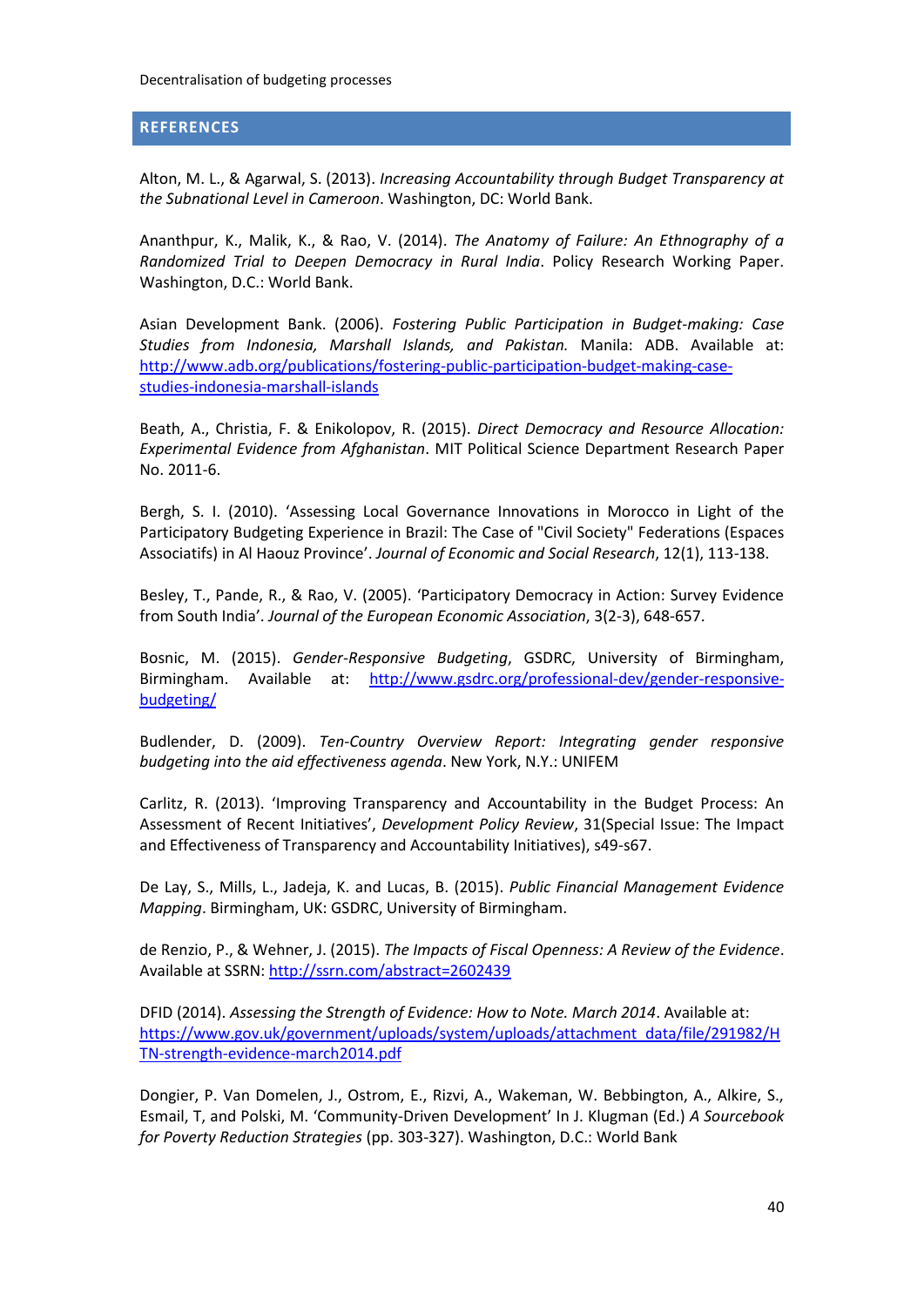Fölscher, A. (2007). 'Participatory Budgeting in Asia'. In A. Shah (Ed.), *Participatory Budgeting*  (pp. 157-188). Washington, D.C.: World Bank.

Fukuda-Parr, S., Guyer, P. & Lawson-Remer, T. (2011). *Does Budget Transparency Lead to Stronger Human Development Outcomes and Commitments to Economic and Social Rights?* Washington, D.C.: World Bank.

Goldfrank, B. (2006). 'Lessons from Latin American Experience in Participatory Budgeting', Presentation at the Latin American Studies Association Meeting, San Juan, Puerto Rico, March 2006.

Goldfrank, B. (2007) 'Lessons from Latin America's Experiences with Participatory Budgeting' In A. Shah (Ed.), *Participatory Budgeting* (pp. 91-126). Washington, D.C.: World Bank.

Guèye, B. (2010). 'Participatory Budgeting in Fissel, Senegal'. In M. McNeil, & C. Malena (Eds.), *Demanding Good Governance: Lessons from Social Accountability Initiatives in Africa.* (pp. 29-52). Washington, D.C.: World Bank.

Heller, P.H., Harilal, K.N. & Chaudhuri, S. (2007). 'Building Local Democracy: Evaluating the impact of decentralization in Kerala, India'. *World Development*, 35(4), 626-648.

Kasozi-Mulindwa, S. (2013). *The process and outcomes of participatory budgeting in a decentralised local government framework: a case in Uganda*. Doctoral thesis, University of Birmingham, Birmingham.

Kihongo, R., & Lubuva, J. (2010). 'Civic Participation in Policy and Budgetary Processes in Ilala Municipal Council, Tanzania'. In M. McNeil & C. Malena (Eds.), *Demanding Good Governance: Lessons from Social Accountability Initiatives in Africa*. (pp. 59-70). Washington, D.C.: World Bank.

Landau, L. B., Segatti, A., & Misago, J. P. (2013). 'Planning and Participation in Cities that Move: Identifying obstacles to municipal mobility management'. *Public Administration and Development*, 33(2), 113-124.

Ling, C., & Roberts, D. (2014). *Evidence of Development Impact from Institutional Change: A Review of the Evidence on Open Budgeting*. Washington, D.C.: World Bank.

OECD (2010). *Citizen-State Relations: Improving governance through tax reform*, Paris: OECD.

Shall, A. (2007). 'Sub-Saharan Africa's Experience with Participatory Budgeting'. In Shah, A. (Ed.), *Participatory Budgeting*. (pp. 191-122) Washington, D.C.: World Bank.

Speer, J. (2012). 'Participatory Governance Reform: A Good Strategy for Increasing Government Responsiveness and Improving Public Services?' *World Development*, 40(12), 2379-2398.

UNIFEM (2009). *UNIFEM's Work on Gender Responsive Budgeting*, Evaluation Unit, New York, NY.: UNIFEM. Available at:

[http://www.unwomen.org/~/media/Headquarters/Media/Publications/UNIFEM/Evaluation](http://www.unwomen.org/~/media/Headquarters/Media/Publications/UNIFEM/Evaluation_GRB_Programme_en.pdf) [\\_GRB\\_Programme\\_en.pdf](http://www.unwomen.org/~/media/Headquarters/Media/Publications/UNIFEM/Evaluation_GRB_Programme_en.pdf)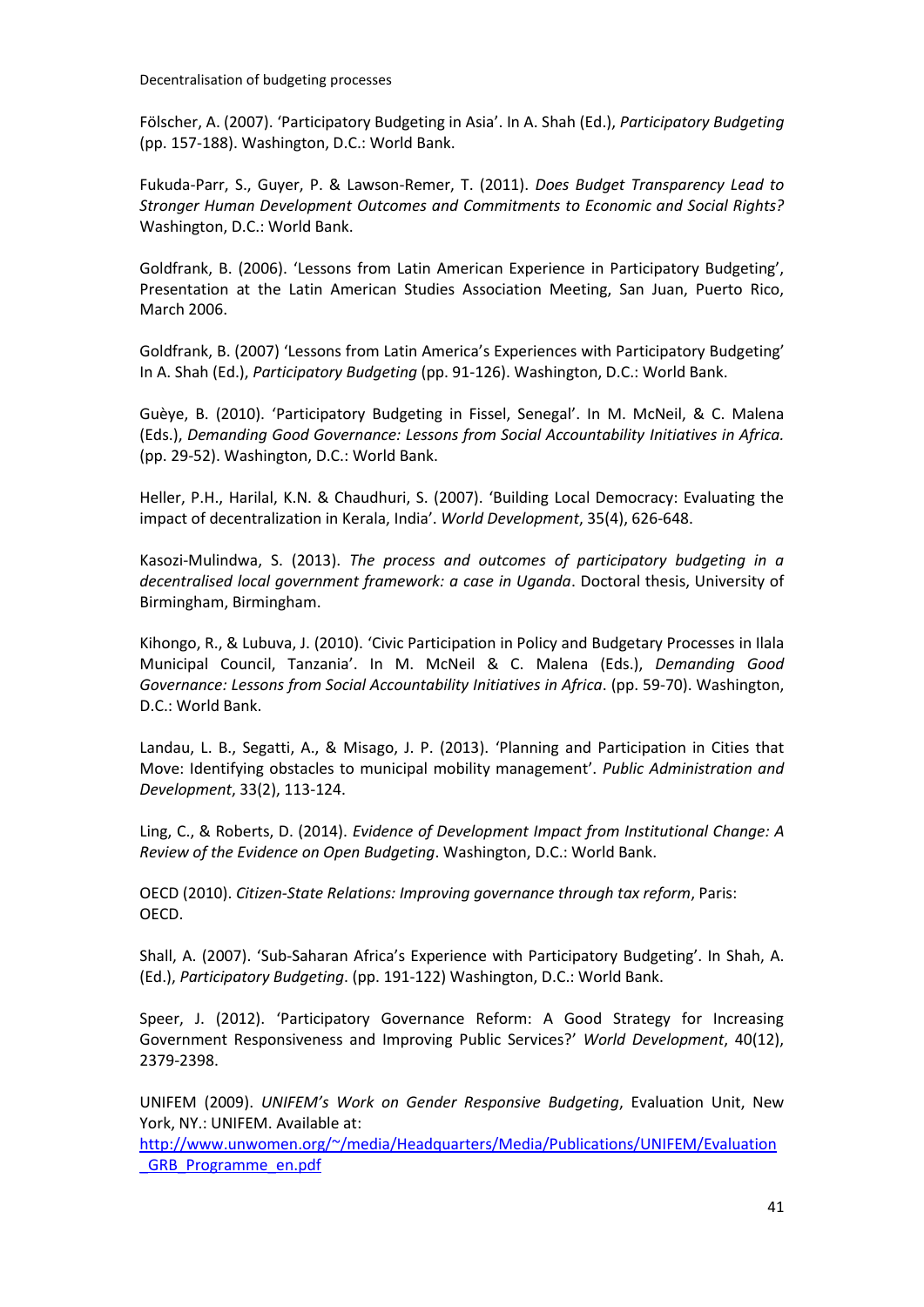#### <span id="page-43-0"></span>**APPENDIX 1: SUMMARIES OF HIGH AND MEDIUM QUALITY STUDIES**

#### <span id="page-43-1"></span>PARTICIPATORY BUDGETING

#### <span id="page-43-2"></span>SINGLE AND COMPARATIVE CASE STUDIES

#### **Ananthpur, K., Malik, K., & Rao, V. (2014) The Anatomy of Failure: An Ethnography of a Randomized Trial to Deepen Democracy in Rural India. Policy Research Working Paper. Washington, D.C.: World Bank.**

This paper analyses the impact of a participatory budgeting model in the context of the Indian state of Karnataka. The authors evaluate the participatory model using a mixedmethod design which combines quantitative time series analysis of household survey data with ethnographic methods. The quantitative results, at best, show very weak evidence of both positive and negative impacts of the intervention on a very small number of outcomes. The qualitative results subsequently unearth a set of barriers to effective implementation of the participatory model, some political and some cultural.

#### **Beath, A., Christia, F. & Enikolopov, R. (2015). Direct Democracy and Resource Allocation: Experimental Evidence from Afghanistan. MIT Political Science Department Research Paper No. 2011-6.**

This study compares the impact of participatory budgeting versus direct democracy at the sub-national level in Afghanistan; more specifically whether direct democracy is an effective tool in reducing elite capture over allocation of public resources. Using a RCT research design the authors find that budgetary allocation decisions made through consultative procedures grant more influence to elites over the type and location of projects relative to directly democratic procedures (secret ballot vote), and that elite influence over allocation decisions lowers general satisfaction with the local leadership and worsens economic perceptions.

#### **Bergh, S. I. (2010). Assessing Local Governance Innovations in Morocco in Light of the Participatory Budgeting Experience in Brazil: The Case of "Civil Society" Federations (Espaces Associatifs) in Al Haouz Province. Journal of Economic and Social Research, 12(1), 113-138.**

This case study from the Al Haouz province in Morocco illustrates the challenges for interventions that attempt to improve local governance arrangements by setting up new structures and processes. It looks at two generations of participatory budgeting reforms, the first one being small in scale and relatively organically developed from the bottom up, albeit receiving external financial aid, and the second one replicating the participatory structures across a large number of locations in a relatively top-down fashion. The authors found a number of negative outcomes coupled with the second generation extension of the reform.

#### **Besley, T., Pande, R., & Rao, V. (2005). Participatory Democracy in Action: Survey Evidence from South India. Journal of the European Economic Association, 3(2-3), 648-657.**

This paper concerns the impact of Gram Sabha meetings in India: a sub-national participatory mechanism which aims to encourage political participation among the poor and improve the quality of governance. The authors exploit a large household and village survey of local governments in four South Indian states and find that Gram Sabha meetings are disproportionally used by some of the most disadvantaged groups in the village, and that outcomes from the participatory mechanism favour less advantageous groups.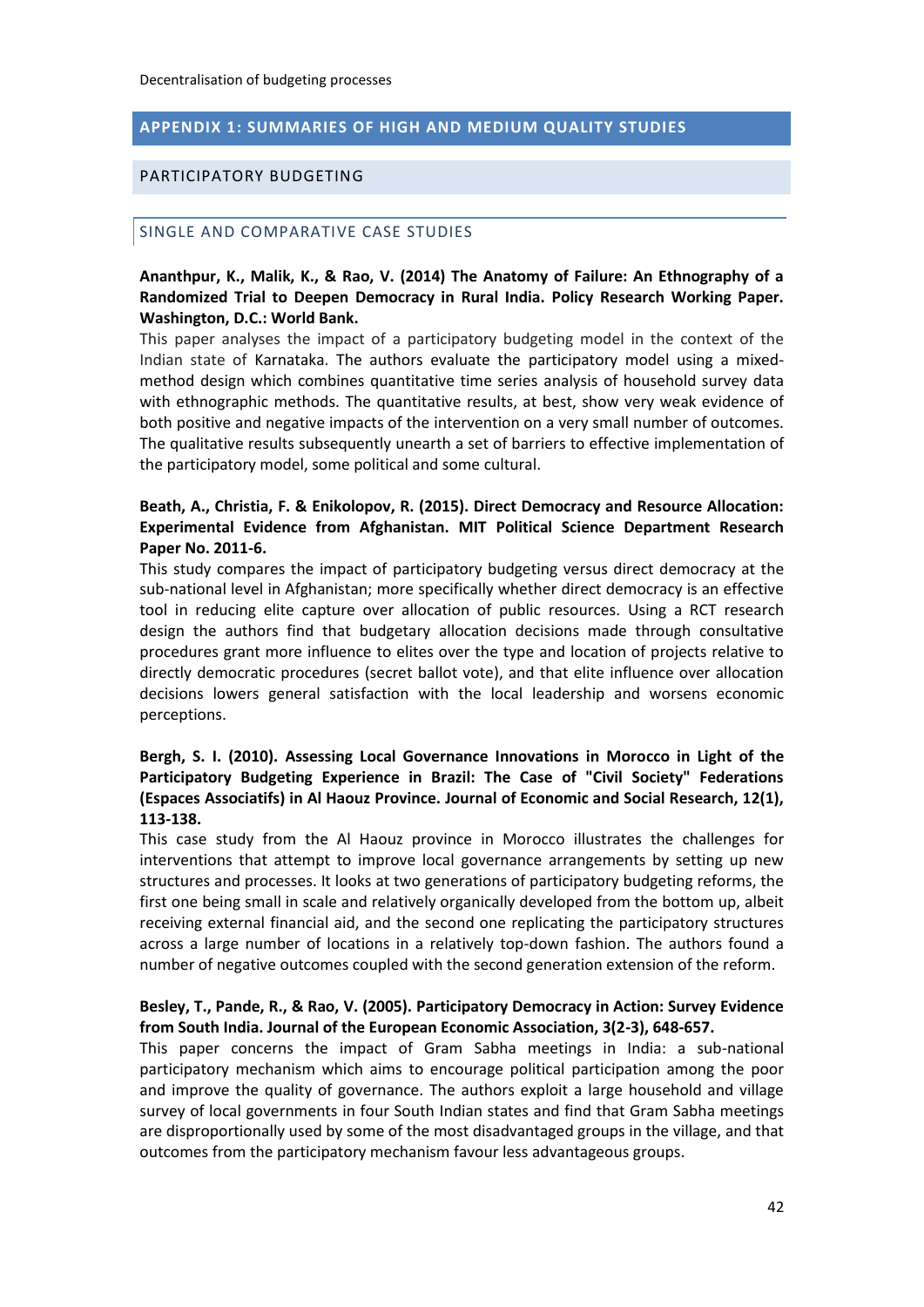# **Guèye, B. (2010). Participatory Budgeting in Fissel, Senegal. In M. McNeil, & C. Malena (Eds.), Demanding Good Governance: Lessons from Social Accountability Initiatives in Africa (pp. 29-52). Washington, D.C.: World Bank.**

This book chapter presents the case of participatory budgeting in Fissel, Senegal. Among the outcomes of the initiative are increased citizen involvement, especially by social groups traditionally less involved in local decision making, greater willingness among people to pay rural taxes as the participatory mechanism gives them more control over the use of their contributions, and a proliferation of similar participatory mechanisms throughout the region.

#### **Heller, P.H., K.N. Harilal and S. Chaudhuri. (2007). Building Local Democracy: Evaluating the impact of decentralization in Kerala, India. World Development, 35(4), 626-648.**

This paper concerns the Kerala initiative 'the People's Campaign for Decentralized Planning', which represents the most ambitious and concerted state-led effort to build local institutions of participatory democratic governance ever undertaken in India. Analysing a substantial number of key respondent interviews with people from different stakeholder categories, the authors find a number of positive outcomes attributed to the Campaign in Kerala, including improved service delivery, evidence of pro-poor budgeting, improved citizen involvement and 'voice', and improved accountability.

#### **Kasozi-Mulindwa, S. (2013). The process and outcomes of participatory budgeting in a decentralised local government framework: a case in Uganda. Doctoral thesis, Birmingham: University of Birmingham.**

This PhD thesis concerns the processes and outcomes of participatory budgeting in Uganda and is based on a single case study of the Wamala District Local Government. Based on extensive fieldwork it provides a rather damning account of how participatory budgeting is carried out in practice, albeit from a well designed regulatory framework. The author provides detailed analysis of the main barriers to successful implementation of participatory budgeting in the Ugandan context, including political factors, lack of resources, lack of capacity, inherent cultural norms and values, and unintended consequences of donor support.

#### **Kihongo, R. and Lubuva, J. (2010). Civic Participation in Policy and Budgetary Processes in Ilala Municipal Council, Tanzania. In M. McNeil & C. Malena (Eds.), Demanding Good Governance: Lessons from Social Accountability Initiatives in Africa, World Bank, 59-70**

This book chapter presents the case of participatory budgeting in the urban setting of the Ilala Municipal Council in Tanzania and looks at the years between 2001 and 2005. According to the authors, the successful introduction of participatory budgeting in this context hinged on extensive, continual awareness raising and training on the use of participatory mechanisms and planning and budgeting tools directed at all parties in the process, including civil society.

#### **Landau, L. B., Segatti, A., & Misago, J. P. (2013). Planning and Participation in Cities that Move: Identifying obstacles to municipal mobility management. Public Administration and Development, 33(2), 113-124.**

This paper looks at the effects of participatory planning on policies in regions that face high level of immigration and urbanisation. Using qualitative research methods on four South African municipalities the authors find that participatory planning and budgeting creates political dynamics at the local level that do not sit well with a highly mobile population.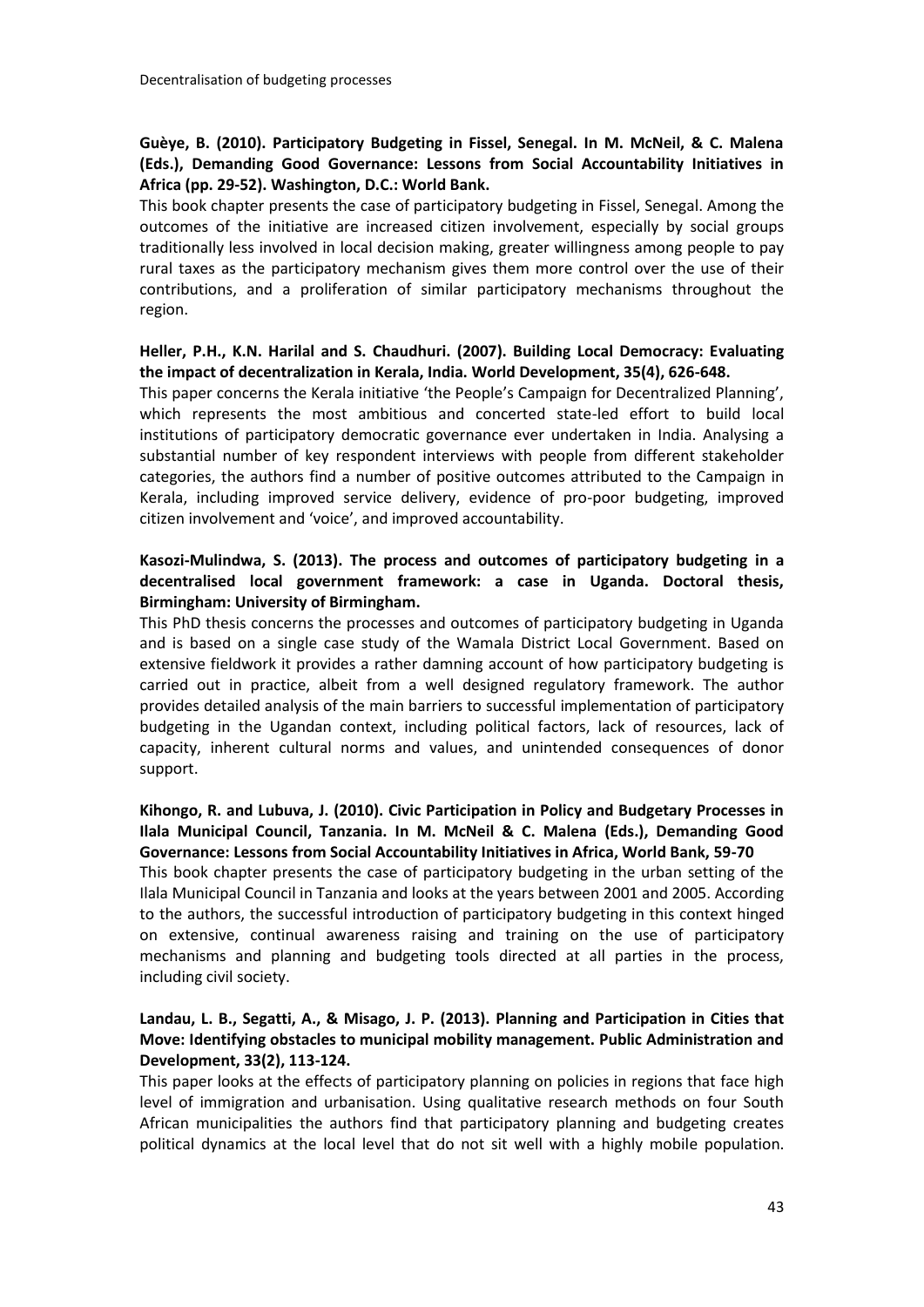Specifically, they find that participatory planning at the local level creates incentives for excluding the interests of migrants and discouraging officials from planning for them.

#### <span id="page-45-0"></span>REGIONAL META-REVIEWS

#### **Fölscher, A. (2007b). Participatory Budgeting in Asia. In A. Shah (Ed.), Participatory Budgeting (pp. 157-188). Washington, D.C.: World Bank.**

This book chapter describes various approaches to participatory budgeting at the subnational level in five Asian countries: Bangladesh, India, Indonesia, the Philippines, and Thailand. The author describes the political context in which participatory governance has emerged in the Asian countries, describes a number of initiatives that have materialised in the five countries, and offers an analysis around the factors conducive for success and failure of participatory budgeting in the Asian context.

#### **Shall, A. (2007). Sub-Saharan Africa's Experience with Participatory Budgeting. In Shah, A. (Ed.), Participatory Budgeting. World Bank. 191-222.**

This book chapter explores approaches to participatory budgeting by subnational governments in seven African countries: Kenya, Mozambique, South Africa, Tanzania, Uganda, Zambia, and Zimbabwe. The review synthesises a series of case studies commissioned by the World Bank on the experience of participatory budgeting in each of these countries. Based on these cases the author concludes that participation in budgetary processes, while still relatively new in most of the countries, has had some positive impact including, improved budgetary allocation and improved relationships between citizens and local authorities. The author also discusses a number of barriers for success, such as the lack of awareness and capacity among stakeholders in the participatory process.

#### <span id="page-45-1"></span>CROSS-COUNTRY STATISTICAL ANALYSIS

#### **Fukuda-Parr, S., Guyer, P. & Lawson-Remer, T. (2011). Does Budget Transparency Lead to Stronger Human Development Outcomes and Commitments to Economic and Social Rights? Washington, D.C.: World Bank.**

Using cross-country regression analysis, the authors of this paper explore the relationship between the quality of the budget process (measures by the Open Budget Index) and various human development outcomes. The authors find their budgetary quality indicator to correlate with lower under-five mortality rates, greater share of the population with improved water access, increased per capita health spending, and greater gender equality.

#### <span id="page-45-2"></span>GLOBAL LITERATURE REVIEWS

#### **Carlitz, R. (2013). Improving Transparency and Accountability in the Budget Process: An Assessment of Recent Initiatives. Development Policy Review, 31(Special Issue: The Impact and Effectiveness of Transparency and Accountability Initiatives), s49-s67.**

This paper provides a review of the literature concerning budget-related transparency and accountability initiatives. The author, while finding a number of results attributed to openness in budgeting, stresses that there is no single recipe for creating a successful initiative to enhance transparency and accountability in the budget process. The author singles out a few factors which appear to coincide with successful initiatives, including horizontal and vertical alliances between stakeholders. The author argues for more rigorous research on the topic seeing that many of the assumptions underlying donor support for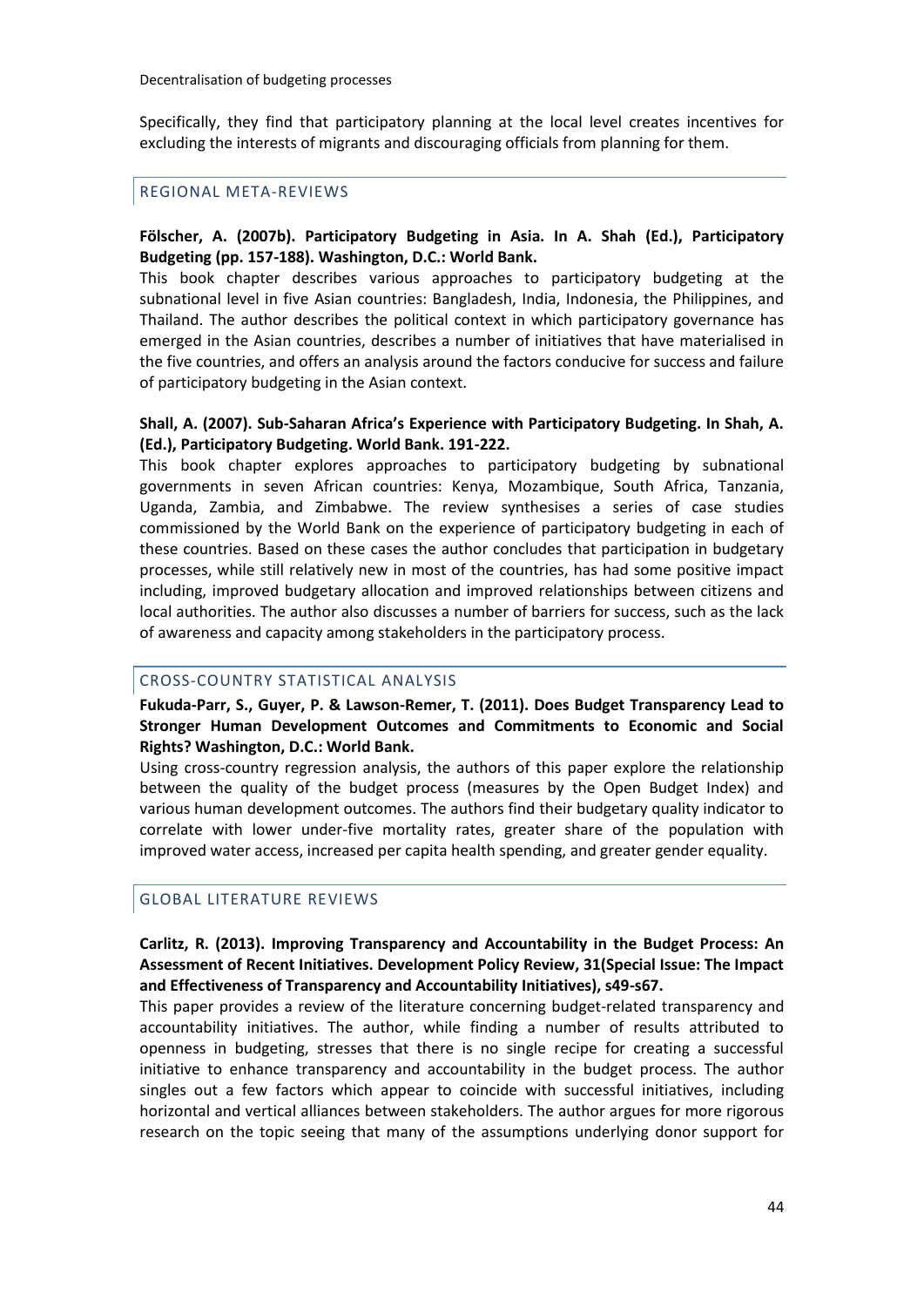budget-related transparency and accountability initiatives have yet to be proven satisfactorily.

#### **de Renzio, P., & Wehner, J. (2015). The Impacts of Fiscal Openness: A Review of the Evidence. Available at SSRN: <http://ssrn.com/abstract=2602439> or <http://dx.doi.org/10.2139/ssrn.2602439>**

This paper provides a review of the impacts of fiscal openness interventions in 38 empirical studies published between 1991 and 2015. Of these, 14 relate to participation in budgetary decisions while the rest investigate the effects of variables related to fiscal transparency. The authors provide a discussion around the quality of the evidence base concerning impacts from fiscal openness interventions, concluding that only a handful of studies identify causal effects. However, this small number of high quality studies find that fiscal transparency or participation in budgeting have desirable impacts in the form of reduced corruption, enhanced electoral accountability, and improved allocation of resources.

#### **Ling, C., & Roberts, D. (2014). Evidence of Development Impact from Institutional Change: A Review of the Evidence on Open Budgeting. Washington, D.C.: World Bank.**

This paper reviews the evidence of whether and how open budgeting contributes to human development. Based on the reviewed literature the authors conclude that open budgeting practices can have development impact under certain conditions. However, they note that the literature in this area tend to provide conclusions at a general level that omits details of what worked and what did not work during implementation of interventions. Based on the review, the authors argue that an incremental non-linear results chain does the best job of articulating the process through which institutional changes in open budgeting can contribute to development outcomes.

# **Speer, J. (2012). Participatory Governance Reform: A Good Strategy for Increasing Government Responsiveness and Improving Public Services? World Development, 40(12), 2379-2398.**

This literature review focuses on the broader field of participatory governance, in particular the evidence available about the benefits of such arrangements and the conditions necessary for their effective implementation. As argued by the author, a number of methodological challenges complicate measuring the causal link between participatory governance and the outcomes derived from theory, resulting in a weak and patchy evidence base. In terms of factors affecting successful participatory governance, the author points to a broad consensus in the literature on the importance of capable and motivated civil society and government actors for implementing participatory governance effectively.

# <span id="page-46-0"></span>BUDGET CONSULTATIONS

#### **Alton, M. L., & Agarwal, S. (2013) Increasing Accountability through Budget Transparency at the Subnational Level in Cameroon. Washington, DC: World Bank.**

This paper provides an evaluation and discussion of a sub-national budget awareness and dissemination project in Cameroon. The intervention, financed by the World Bank, was piloted in two districts in Cameroon in 2011-12 with the purpose to sensitize citizens and government officials about the importance of budget transparency, and to simplify and make public the budgets of subnational administrative tiers and service-delivery points. According to the authors, the project has yielded some promising results, including raised public awareness in budgetary matters, improved accountability of public officials, and increased trust between citizens and public officials.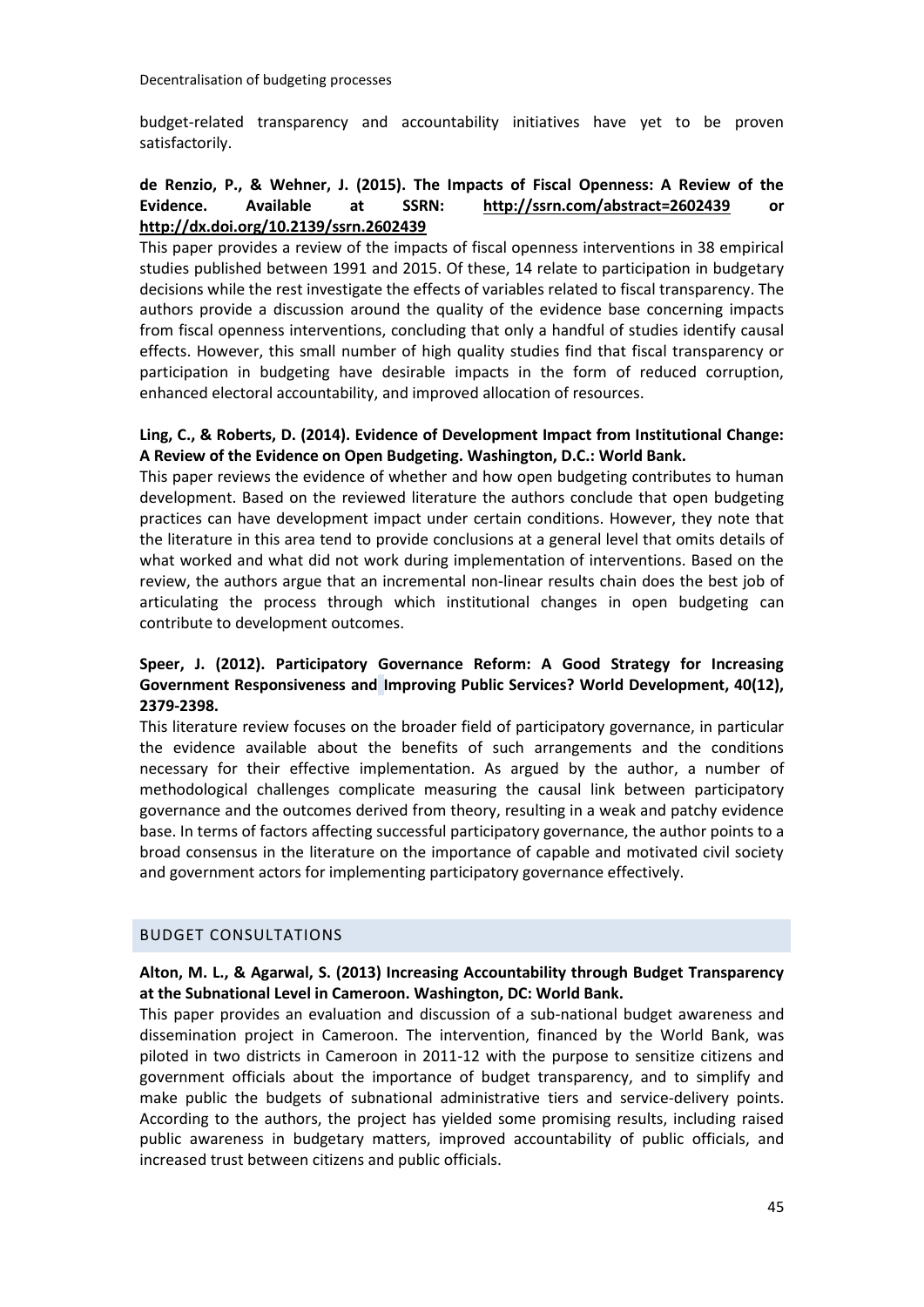#### **Asian Development Bank. (2006). Fostering Public Participation in Budget-making: Case Studies from Indonesia, Marshall Islands, and Pakistan. Manila: ADB.**

This paper evaluates a three-country pilot technical assistance project on applied budgeting supported by the Asian Development Bank. The project, which was implemented in Indonesia, Marshall Islands and Pakistan, helped initiating budget fora where the annual budget was discussed openly and subjected to suggestions from the public. The project engaged government officials, legislators, and civil society representatives in two sites in each of the three countries over an 8-month span. The analysis points to a number of factors to consider for successful implementation of similar projects including, choosing willing and capable civil society partners, carefully considering the role of mass media, supporting local accountability champions, and having a legal framework in place.

#### <span id="page-47-0"></span>GENDER RESPONSIVE BUDGETING

#### **Budlender, D. (2009). Ten-Country Overview Report: Integrating gender responsive budgeting into the aid effectiveness agenda. New York, N.Y.: UNIFEM**

This report reviews gender responsive budgeting at the central government level in 10 countries (Mozambique, Morocco, India, Uganda, Tanzania, Rwanda, Nepal, Cameroon, Peru and Ethiopia). The author discusses a number of policy inventions concerning gender, such as the inclusion of gender in national budget guidelines. However, few results from gender responsive budgeting are analysed.

#### **UNIFEM (2009) UNIFEM's Work on Gender Responsive Budgeting, Evaluation Unit, New York, NY.: UNIFEM.**

This is a programme evaluation report of UNIFEM's gender responsive budgeting programme in Ecuador, Morocco, Mozambique and Senegal. The evaluation presents no data or analysis about the impact from gender budgeting in terms of budget allocation or improved services. The authors acknowledge the difficulty in attributing progress towards such outcomes mainly because monitoring and evaluation data was lacking, and reporting from the project sites largely resulted in data about project activities.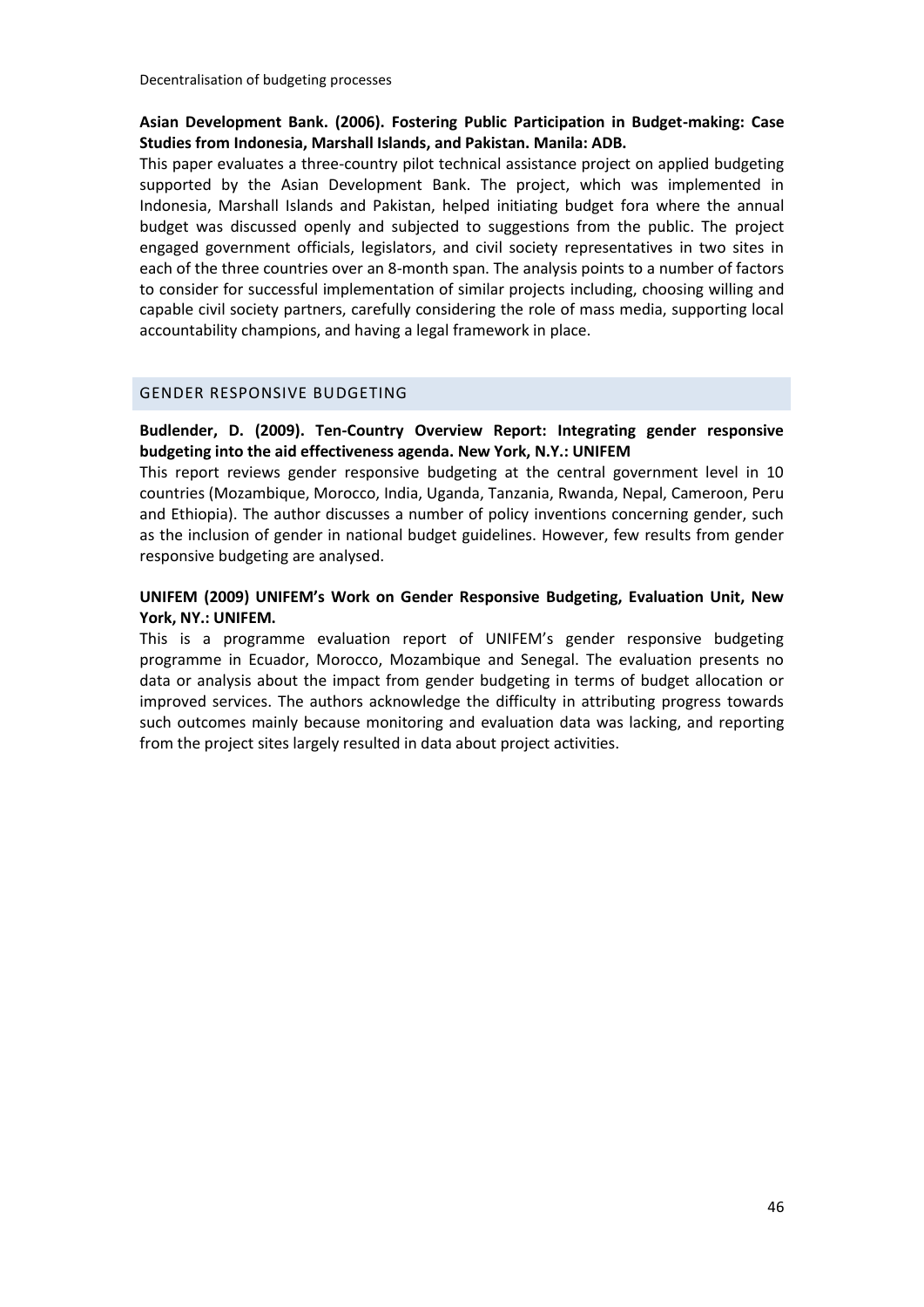# <span id="page-48-0"></span>**APPENDIX 2: METHODOLOGY**

#### <span id="page-48-1"></span>SEARCH STRATEGY

The methodology used for gathering the evidence base on legislative oversight follows from an earlier study (De Lay et al., 2015) which mapped the coverage of evidential literature across a broader range of PFM topics resulting in a database of 197 coded studies. This literature was compiled following a rigorous search process using the following sources:

| Web of Knowledge                           | 3ie Data of Impact Evaluations        |
|--------------------------------------------|---------------------------------------|
| Google Scholar                             | 3ie Systematic Review Database        |
| World Bank Open Knowledge Repository       | <b>GSDRC</b>                          |
| <b>OECD DAC Evaluation resource Centre</b> | R4D                                   |
| OECD publications database                 | <b>DFID</b>                           |
| Asian Development Bank                     | Chr. Michelsen Institute              |
| African Development Bank                   | <b>Overseas Development Institute</b> |
| Inter-American Development Bank            |                                       |

Searches were conducted in August and September 2015 using the following criteria:

- Geographic focus: Low- and middle-income countries;
- Language: Only studies available on English were included;
- Research design: Primary, empirical research or evaluation (quantitative or qualitative) or secondary reviews. Theoretical and conceptual papers were excluded;
- Date of publication: Materials published from 2005 onwards were included;
- Relevance: Studies must explore the relationship between a given set of PFM interventions and a given set of outcomes.
- Types of publication: Academic journals, peer-reviewed materials, working papers, grey literature, books, and book chapters that are available online at no cost to the reader. Books and book chapters were only included where the text was available electronically directly from the publisher in PDF full text format. This excluded scanned copies and Google Book previews. Policy statements, guidance notes, and advocacy-oriented materials were not included.
- Cost of access: Materials were included no matter whether they were free to access or required payment (e.g. academic journals) but the database included a field showing whether the material was freely accessible or not.

For assurance that the search methodology would not miss key information, we also consulted with 15 specialists on public financial management to obtain further literature recommendations. We are grateful to the following experts for their assistance:

| Marco Cangiano, NYU/IMF          | Carlos Santiso, IADB        |
|----------------------------------|-----------------------------|
| Paolo di Renzio, IBP/ODI         | Joachim Wehner, LSE         |
| Philip Krause, ODI               | Clay G. Wescott, Consultant |
| Andrew Lawson, FISCUS/ODI        | Rajesh Kishan, DFID         |
| Ian Lienert, Consultant          | David Gray, DFID            |
| Stephen B Peterson, KSG, Harvard | Laura Leyser, DFID          |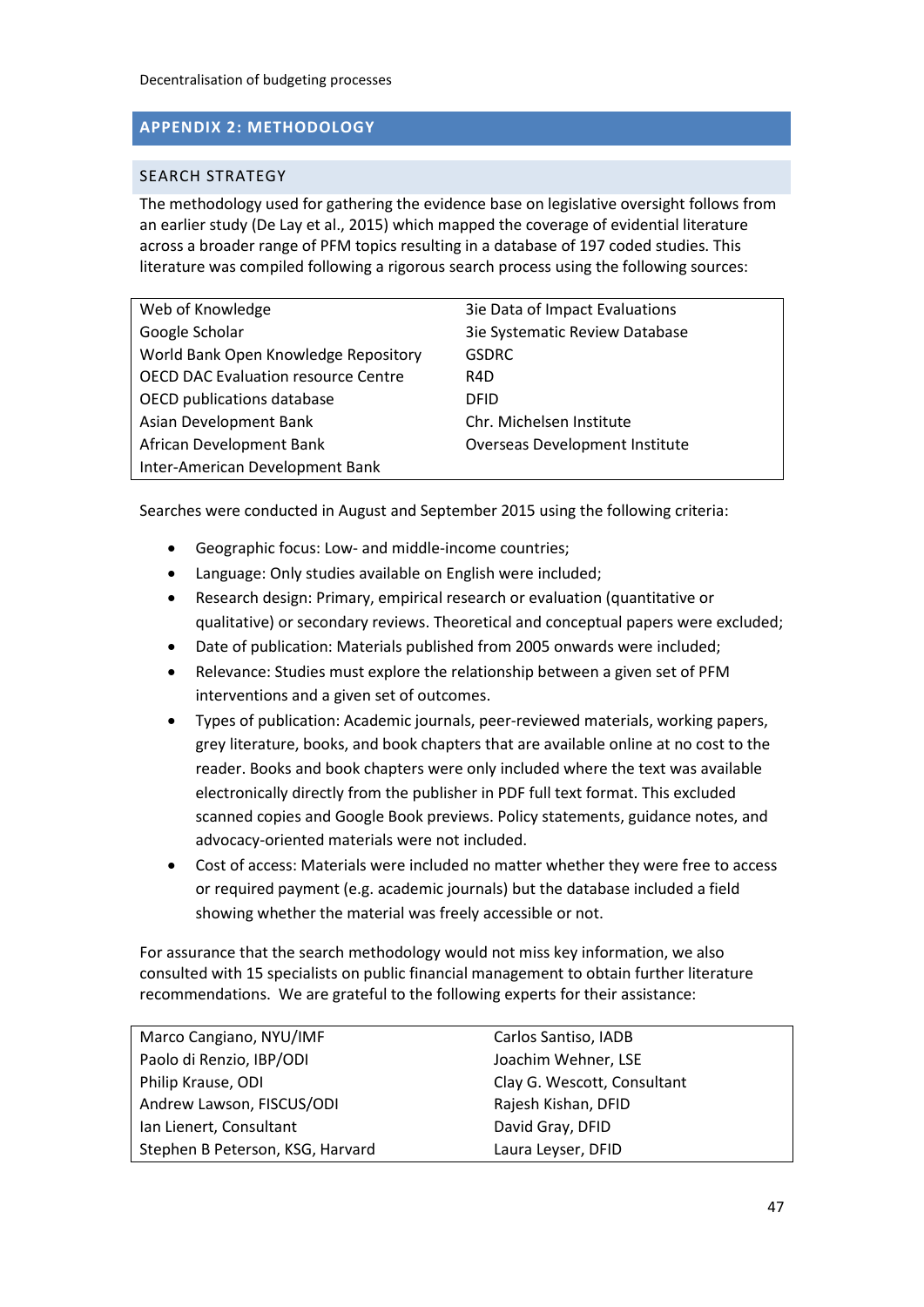| Marc Robinson, Consultant |  |
|---------------------------|--|
| Frans Ronsholt, PEFA      |  |

Euan Davidson, DFID

#### <span id="page-49-0"></span>QUALITY ASSESSMENT

Our approach to assessing the 'quality' of studies was based on DFID's *How to Note* (DFID 2014) and the experience of other REAs conducted for DFID. Most REAs do not publish identifiable details of studies considered 'low quality', and we follow this practice, simply excluding these studies from the analysis.

# <span id="page-49-1"></span>ASSESSING PRIMARY EMPIRICAL STUDIES

We adopted six criteria for considering individual study quality for primary studies:

- 1. **Conceptual framing**. Does the study acknowledge existing research? Does the study pose a research question or outline a hypothesis?
- 2. **Transparency**. Is it clear what is the geography/context in which the study was conducted? Does the study present or link to the raw data it analyses? Does the study declare sources of support/funding?
- 3. **Appropriateness of method**. Does the study identify a research design and datacollection and analysis methods? Does the study demonstrate why the chosen design and method are well suited to the research question?
- 4. **Internal validity**. To what extent is the study internally valid?
- 5. **Cultural/Context sensitivity**. Does the study explicitly consider any context-specific cultural factors that may bias the analysis/findings?
- 6. **Cogency**. To what extent does the author consider the study's limitations and/or alternative interpretations of the analysis? Are the conclusions clearly based on the study's results (rather than on theory, assumptions or policy priorities)?

We have omitted *reliability*, which in the research literature has the meaning of how far results are robust in the sense of replicably producing stable results, as we do not believe this is assessable for most of the studies identified. *Relevance* is also not considered to be a quality factor, as our search process is designed to only include relevant studies and relevance is independent of quality (i.e. a study may relevant to one purpose but irrelevant to another purpose, and nevertheless be of high quality on other measures).

We used a rating scale of 1-3 for each of these factors. The scoring reflects how far studies follow good research practice on each criterion:

- 3 = no concerns
- 2 = some minor concerns
- $\bullet$  1 = major concerns

We thus have a range of scores from 6 to 18. We then allocate each study to a high/moderate/low band based on where it falls:

- $6 10 = 10w$
- 11-14= moderate
- $15-18 =$ high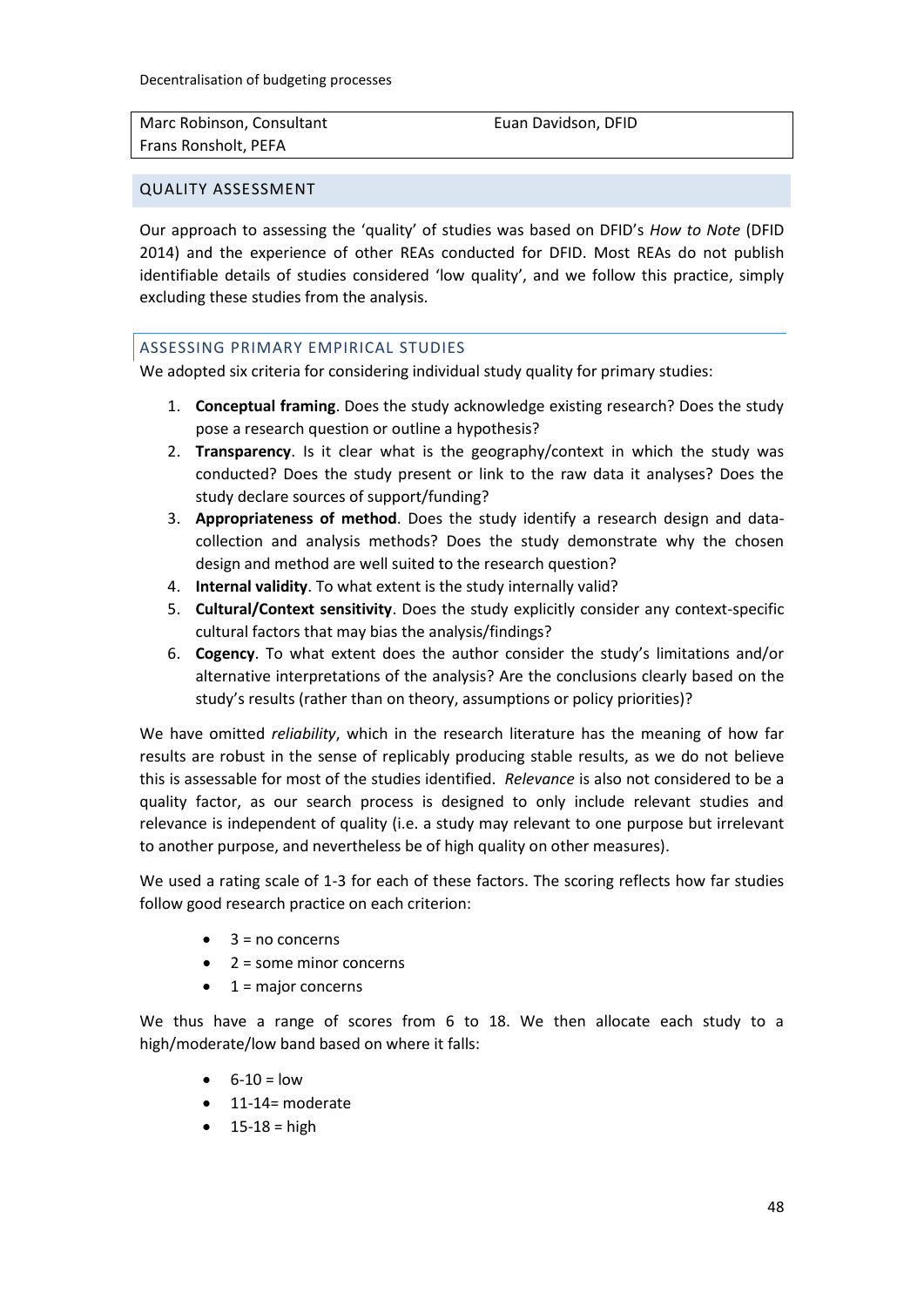#### <span id="page-50-0"></span>ASSESSING SECONDARY RESEARCH (META-REVIEWS)

The method described above does not fit secondary research and meta-reviews (i.e. studies that rely on data collected by other studies, rather than collecting their own original data). For these studies an alternative set of criteria is used.

- 1. Does the study describe where and how studies were **selected** for inclusion?
- 2. Does the study assess the **quality** of the studies included?
- 3. Does the study draw **conclusions** based on the reviews conducted?

We assess each of these on a scale of 1-3 following the same principles as for primary research studies above, generating a range of scores between 3 and 9. We then allocate each study to a high/moderate/low band based on where it falls:

- $3-4 = 10w$
- $-5-7$  = moderate
- $\bullet$  8-9 = high

# <span id="page-50-1"></span>ASSESSING THE BODY OF EVIDENCE

Our approach to assessing the 'body of evidence' was also based on DFID's *How to Note* (DFID 2014), which bases the assessment on four characteristics.

1. The (technical) quality of the studies constituting the body of evidence (or the degree to which risk of bias has been addressed).

Having already excluded low quality material from the analysis, the technical quality of the studies included fall under two categories:

- High: Many/the large majority of single studies reviewed have been assessed as being of a high quality, demonstrating adherence to the principles of research quality.
- Moderate: Of the single studies reviewed, approximately equal numbers are of a high, moderate and low quality, as assessed according to the principles of research quality.
- 2. The size of the body of evidence

Since there is no 'magic number' of studies that, when exceeded, denotes that a sufficient or adequate amount of research has been conducted on a particular topic, it is up to the researcher to determine the size of the body of evidence (large, medium or small). To add clarity and transparency, we have documented the number of studies that form the evidence base for each particular finding.

3. The context in which the evidence is set

Since the findings of research may be context‐specific, we taken context into account in two different ways: i) in Section 3, we have introduced the studies and the interventions/reforms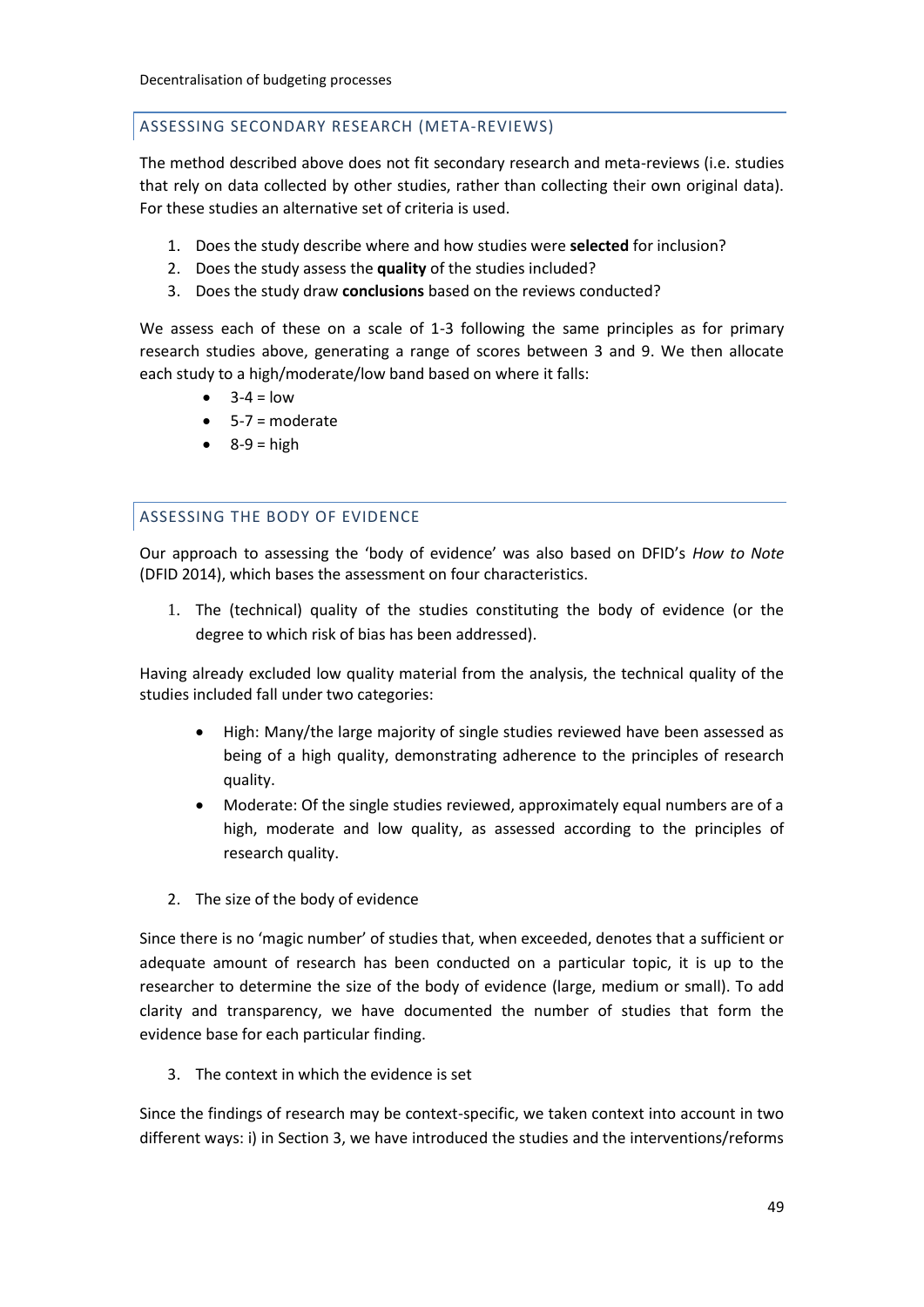they focus on per country and region, and ii) in Section 4-7 the country/countries on which the evidence is based is always mentioned when discussing that evidence.

4. The consistency of the findings produced by studies constituting the body of evidence.

The consistency of the studies included fall under three categories:

- Consistent: A range of studies point to identical, or similar conclusions.
- Inconsistent (contested): One or more study/studies directly refutes or contest the findings of another study or studies carried out in the same context or under the same conditions.
- Mixed: Studies based on a variety of different designs or methods, applied in a range of contexts, have produced results that contrast with those of another study.

Based on the assessment of four characteristics of the evidence base, the following five categories have been used determine the overall strength of a body of research.

| <b>Categories</b> | Quality + size +                                                                                                                      | Typical features of the body of evidence                                                                                                                                                                                                                                                                                                                                                                                                                                                                                                                              | What it means for a                                                                                                                                                                                               |
|-------------------|---------------------------------------------------------------------------------------------------------------------------------------|-----------------------------------------------------------------------------------------------------------------------------------------------------------------------------------------------------------------------------------------------------------------------------------------------------------------------------------------------------------------------------------------------------------------------------------------------------------------------------------------------------------------------------------------------------------------------|-------------------------------------------------------------------------------------------------------------------------------------------------------------------------------------------------------------------|
| of evidence       | consistency +                                                                                                                         |                                                                                                                                                                                                                                                                                                                                                                                                                                                                                                                                                                       | proposed intervention                                                                                                                                                                                             |
|                   | context                                                                                                                               |                                                                                                                                                                                                                                                                                                                                                                                                                                                                                                                                                                       |                                                                                                                                                                                                                   |
| Very strong       | High quality body of<br>evidence, large in<br>size, consistent, and<br>contextually<br>relevant.                                      | Research questions aimed at isolating<br>cause and effect (i.e. what is happening)<br>are answered using high quality<br>experimental and quasi- experimental<br>research designs, sufficient in number to<br>have resulted in production of a systematic<br>review or meta-analysis.18 Research<br>questions aimed at exploring meaning (i.e.<br>why and how something is happening) are<br>considered through an array of structured<br>qualitative observational research methods<br>directly addressing contextual issues.                                        | We are very confident that<br>the intervention does or<br>does not have the effect<br>anticipated. The body of<br>evidence is very diverse<br>and highly credible, with<br>the findings convincing<br>and stable. |
| Strong            | High quality body of<br>evidence, large or<br>medium in size,<br>highly or moderately<br>consistent, and<br>contextually<br>relevant. | Research questions aimed at isolating<br>cause and effect (i.e. what is happening)<br>are answered using high quality quasi-<br>experimental research designs and/or<br>quantitative observational studies. They<br>are sufficient in number to have resulted in<br>the production of a systematic review or<br>meta-analysis. Research questions aimed at<br>exploring meaning (i.e. why and how<br>something is happening) are considered<br>through an array of structured qualitative<br>observational research methods directly<br>addressing contextual issues. | We are confident that the<br>intervention does or does<br>not have the effect<br>anticipated. The body of<br>evidence is diverse and<br>credible, with the findings<br>convincing and stable.                     |
| Medium            | Moderate quality                                                                                                                      | Research questions aimed at isolating                                                                                                                                                                                                                                                                                                                                                                                                                                                                                                                                 | We believe that the                                                                                                                                                                                               |
|                   | studies, medium size                                                                                                                  | cause and effect (i.e. what is happening)                                                                                                                                                                                                                                                                                                                                                                                                                                                                                                                             | intervention may or may                                                                                                                                                                                           |
|                   | evidence body,                                                                                                                        | are answered using moderate to high-                                                                                                                                                                                                                                                                                                                                                                                                                                                                                                                                  | not have the effect                                                                                                                                                                                               |
|                   | moderate level of                                                                                                                     | quality quantitative observational designs.                                                                                                                                                                                                                                                                                                                                                                                                                                                                                                                           | anticipated. The body of                                                                                                                                                                                          |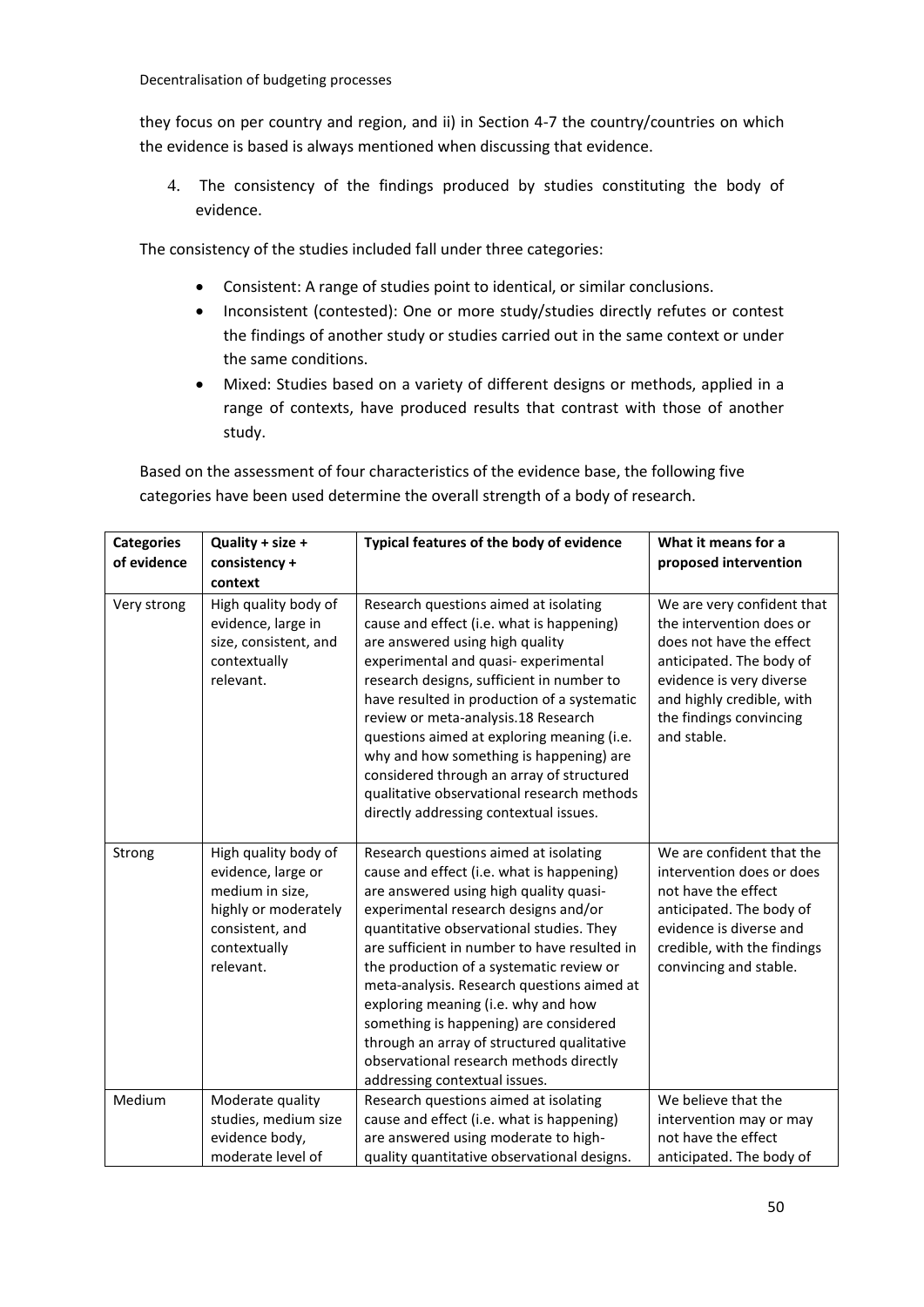|             | consistency. Studies   | Research questions aimed at exploring       | evidence displays some      |
|-------------|------------------------|---------------------------------------------|-----------------------------|
|             | may or may not be      | meaning (i.e. why and how something is      | significant shortcomings.   |
|             | contextually           | happening) are considered through a         | There are reasons to think  |
|             | relevant.              | restricted range of qualitative             | that contextual differences |
|             |                        | observational research methods addressing   | may unpredictably and       |
|             |                        | contextual issues.                          | substantially affect        |
|             |                        |                                             | intervention outcomes.      |
| Limited     | Moderate-to-low        | Research questions aimed at isolating       | We believe that the         |
|             | quality studies,       | cause and effect (i.e. what is happening)   | intervention may or may     |
|             | medium size            | are answered using moderate to low-         | not have the effect         |
|             | evidence body, low     | quality quantitative observational studies. | anticipated. The body of    |
|             | levels of consistency. | Research questions aimed at exploring       | evidence displays very      |
|             | Studies may or may     | meaning (i.e. why and how something is      | significant shortcomings.   |
|             | not be contextually    | happening) are considered through a         | There are multiple reasons  |
|             | relevant.              | narrow range of qualitative observational   | to think that contextual    |
|             |                        | research methods addressing contextual      | differences may             |
|             |                        | issues.                                     | substantially affect        |
|             |                        |                                             | intervention outcomes.      |
| No evidence | No/few studies         | Neither cause and effect, nor meaning is    | There is no plausible       |
|             | exist.                 | seriously interrogated. Any available       | evidence that the           |
|             |                        | studies are of low quality, and are         | intervention does/does      |
|             |                        | contextually irrelevant.                    | not have the effect         |
|             |                        |                                             | indicated.                  |